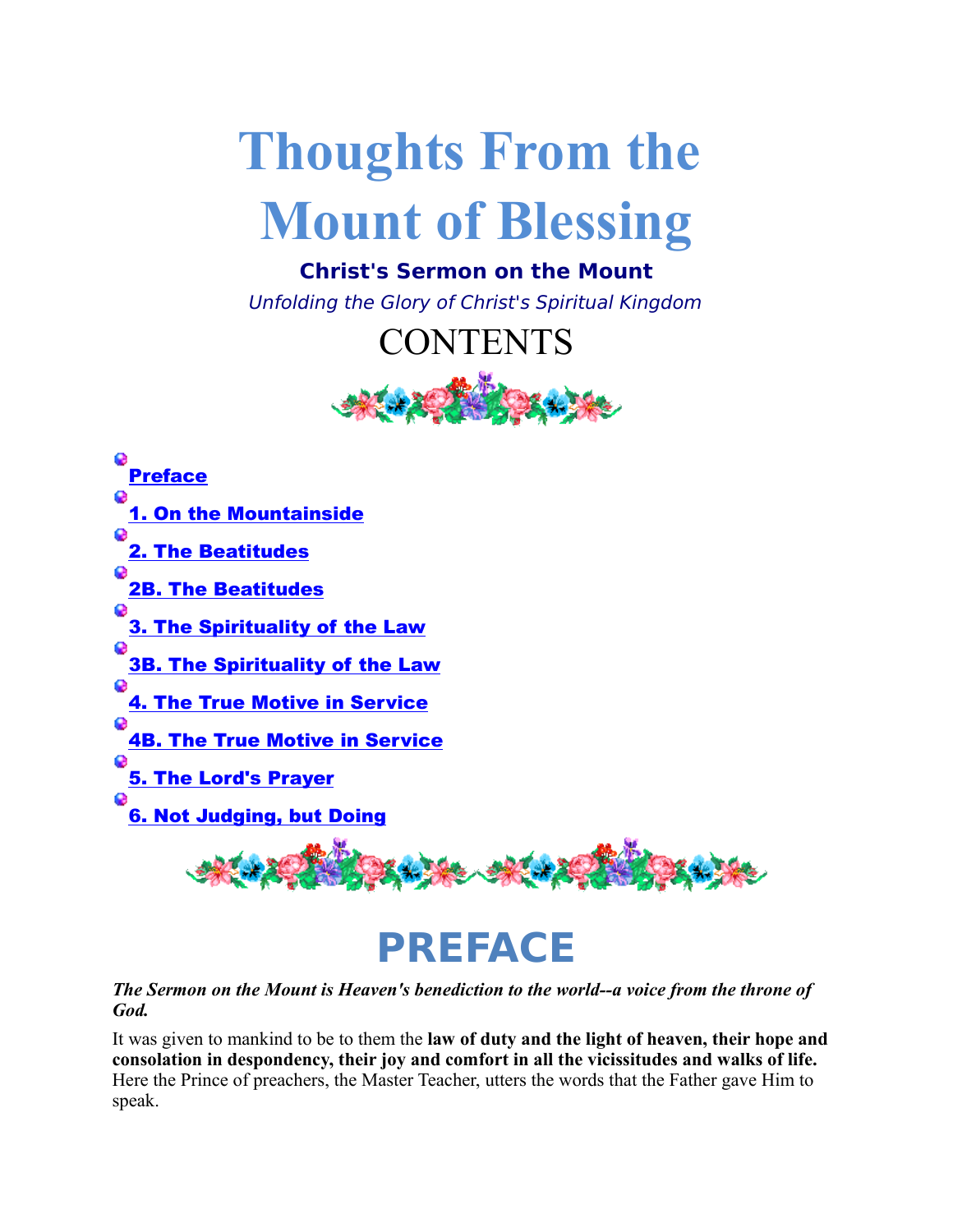**The Beatitudes are Christ's greeting,** not only to those who believe, **but to the whole human family.** He seems to have forgotten for a moment that He is in the world, not in heaven; and He uses the familiar salutation of the world of light. **Blessings flow from His lips as the gushing forth of a long-sealed current of rich life.** 

Christ leaves us in no doubt as to the traits of character that He will always recognise and bless. From the ambitious favourites of the world, He turns to those whom they disown, pronouncing all blessed who receive His light and life. **To the poor in spirit, the meek, the lowly, the sorrowful, the despised, the persecuted, He opens His arms of refuge, saying, "Come unto Me, . . . and I will give you rest."** 

Christ can look upon the misery of the world without a shade of sorrow for having created man. In the human heart He sees more than sin, more than misery. In His infinite wisdom and love He sees man's possibilities, the height to which he may attain. **He knows that, even though human beings have abused their mercies and destroyed their God-given dignity, yet the Creator is to be glorified in their redemption.** 

Throughout all time the words that Christ spoke from the mount of Beatitudes will retain their power. **Every sentence is a jewel from the treasure house of truth. The principles enunciated in this discourse are for all ages and for all classes of men.** With divine energy, Christ expressed His faith and hope as He pointed out class after class as blessed because of having formed righteous characters. **Living the life of the Life-giver, through faith in Him, everyone can reach the standard held up in His words.** 

E.G.W.

# **1. On The Mountainside**

More than fourteen centuries before Jesus was born in Bethlehem, the children of Israel gathered in the fair vale of Shechem, and from the mountains on either side the voices of the priests were heard proclaiming the blessings and the curses-- "a blessing, if ye obey the commandments of the Lord your God: . . . and a curse, if ye will not obey." Deuteronomy 11:27, 28. **And thus the mountain from which the words of benediction were spoken came to be known as the mount of blessing.** But it was not upon Gerizim that the words were spoken which have come as a benediction to a sinning and sorrowing world. Israel fell short of the high ideal which had been set before her. Another than Joshua must guide His people to the true rest of faith. **No longer is Gerizim known as the mount of the Beatitudes, but that unnamed mountain beside the Lake of Gennesaret, where Jesus spoke the words of blessing to His disciples and the multitude.** 

Let us in imagination go back to that scene, and, as we sit with the disciples on the mountainside, enter into the thoughts and feelings that filled their hearts. **Understanding what the words of Jesus meant to those who heard them, we may discern in them a new vividness and beauty, and may also gather for ourselves their deeper lessons.** 

When the Saviour began His ministry, the popular conception of the Messiah and His work was such as wholly unfitted the people to receive Him. T**he spirit of true devotion had been lost in tradition and ceremonialism, and the prophecies were interpreted at the dictate of proud, world-loving hearts.** The Jews looked for the coming One, not as a Saviour from sin, but as a great prince who should bring all nations under the supremacy of the Lion of the tribe of Judah. In vain had John the Baptist, with the heart-searching power of the ancient prophets, called them to repentance. In vain had he, beside the Jordan, pointed to Jesus as the Lamb of God, that taketh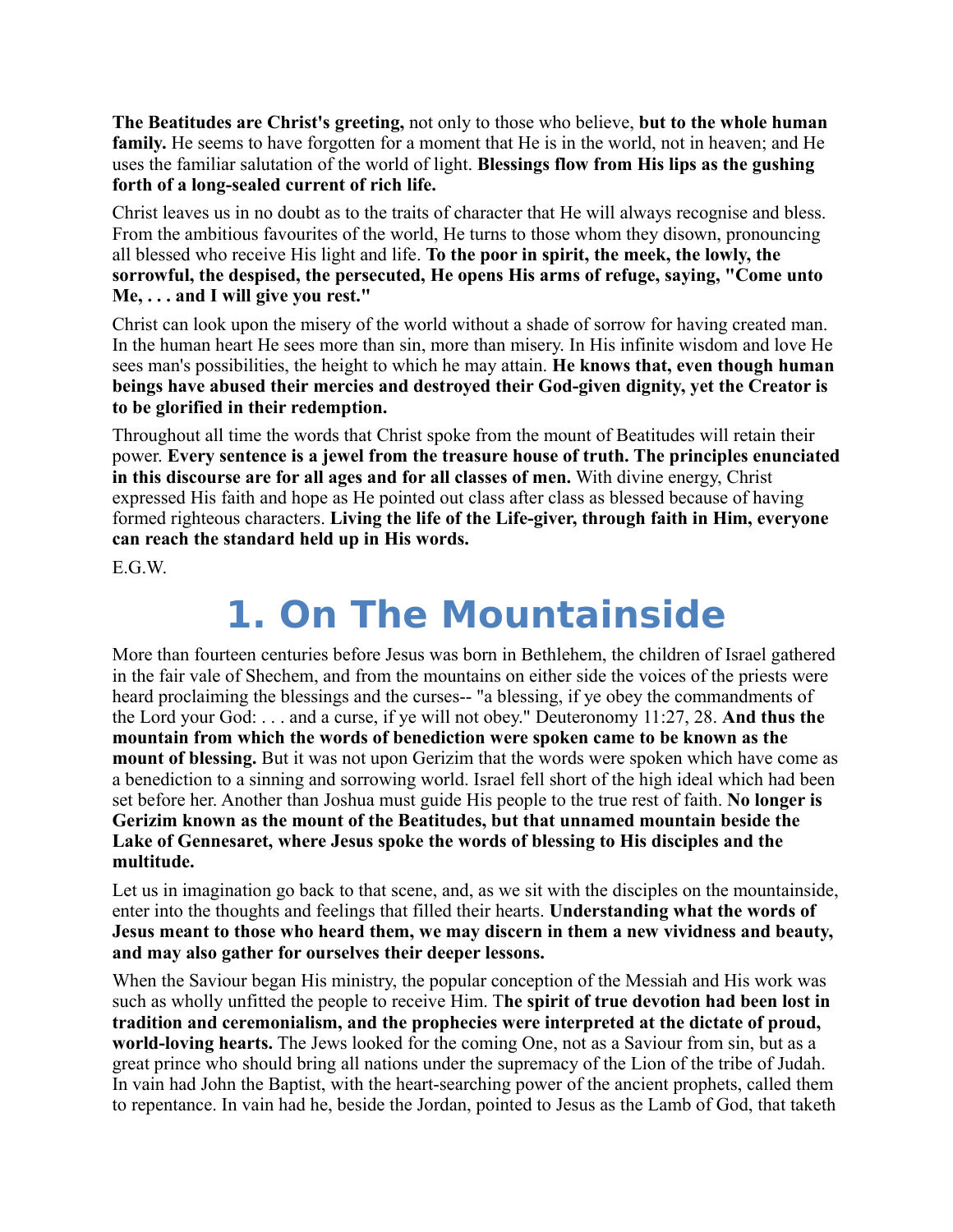away the sin of the world. **God was seeking to direct their minds to Isaiah's prophecy of the suffering Saviour, but they would not hear.** 

Had the teachers and leaders in Israel yielded to His transforming grace, Jesus would have made them His ambassadors among men. In Judea first the coming of the kingdom had been proclaimed, and the call to repentance had been given. I**n the act of driving out the desecrators from the temple at Jerusalem, Jesus had announced Himself as the Messiah--the One who should cleanse the soul from the defilement of sin and make His people a holy temple unto the Lord.** But the Jewish leaders would not humble themselves to receive the lowly Teacher from Nazareth. **At His second visit to Jerusalem He was arraigned before the Sanhedrin, and fear of the people alone prevented these dignitaries from trying to take His life.** Then it was that, leaving Judea, He entered upon His ministry in Galilee.

His work there had continued some months before the Sermon on the Mount was given. The message He had proclaimed throughout the land, "The kingdom of heaven is at hand" (Matthew 4:17), had arrested the attention of all classes, and had still further fanned the flame of their ambitious hopes. **The fame of the new Teacher had spread beyond the limits of Palestine, and, notwithstanding the attitude of the hierarchy, the feeling was widespread that this might be the hoped-for Deliverer. Great multitudes thronged the steps of Jesus, and the popular enthusiasm ran high.** 

**The time had come for the disciples who had been most closely associated with Christ to unite more directly in His work, that these vast throngs might not be left uncared for, as sheep without a shepherd.** Some of these disciples had joined themselves to Him at the beginning of His ministry, and nearly all the twelve had been associated together as members of the family of Jesus. **Yet they also, misled by the teaching of the rabbis, shared the popular expectation of an earthly kingdom. They could not comprehend the movements of Jesus.** Already they had been perplexed and troubled that He made no effort to strengthen His cause by securing the support of the priests and rabbis, that He did nothing to establish His authority as an earthly king. A great work was yet to be accomplished for these disciples before they would be prepared for the sacred trust that would be theirs when Jesus should ascend to heaven. **Yet they had responded to the love of Christ, and, though slow of heart to believe, Jesus saw in them those whom He could train and discipline for His great work.** And now that they had been long enough with Him to establish, in a measure, their faith in the divine character of His mission, and the people also had received evidence of His power which they could not question, the way was prepared for an avowal of the principles of His kingdom that would help them to comprehend its true nature.

**Alone upon a mountain near the Sea of Galilee, Jesus had spent all night in prayer for these chosen ones.** At the dawn He called them to Him, and, with words of prayer and instruction, laid His hands upon their heads in benediction, setting them apart to the gospel work. Then He repaired with them to the seaside, where in the early morning a great multitude had already begun to assemble.

Besides the usual crowd from the Galilean towns, there were great numbers from Judea, and from Jerusalem itself; from Perea, and from the half-heathen population of Decapolis; from Idumea, away to the south of Judea, and from Tyre and Sidon, the Phoenician cities on the shore of the Mediterranean. **"Hearing what great things He did," they "came to hear Him, and to be healed of their diseases; and . . . power came forth from Him, and healed them all."** Mark 3:8, R.V.; Luke 6:17-19, R.V.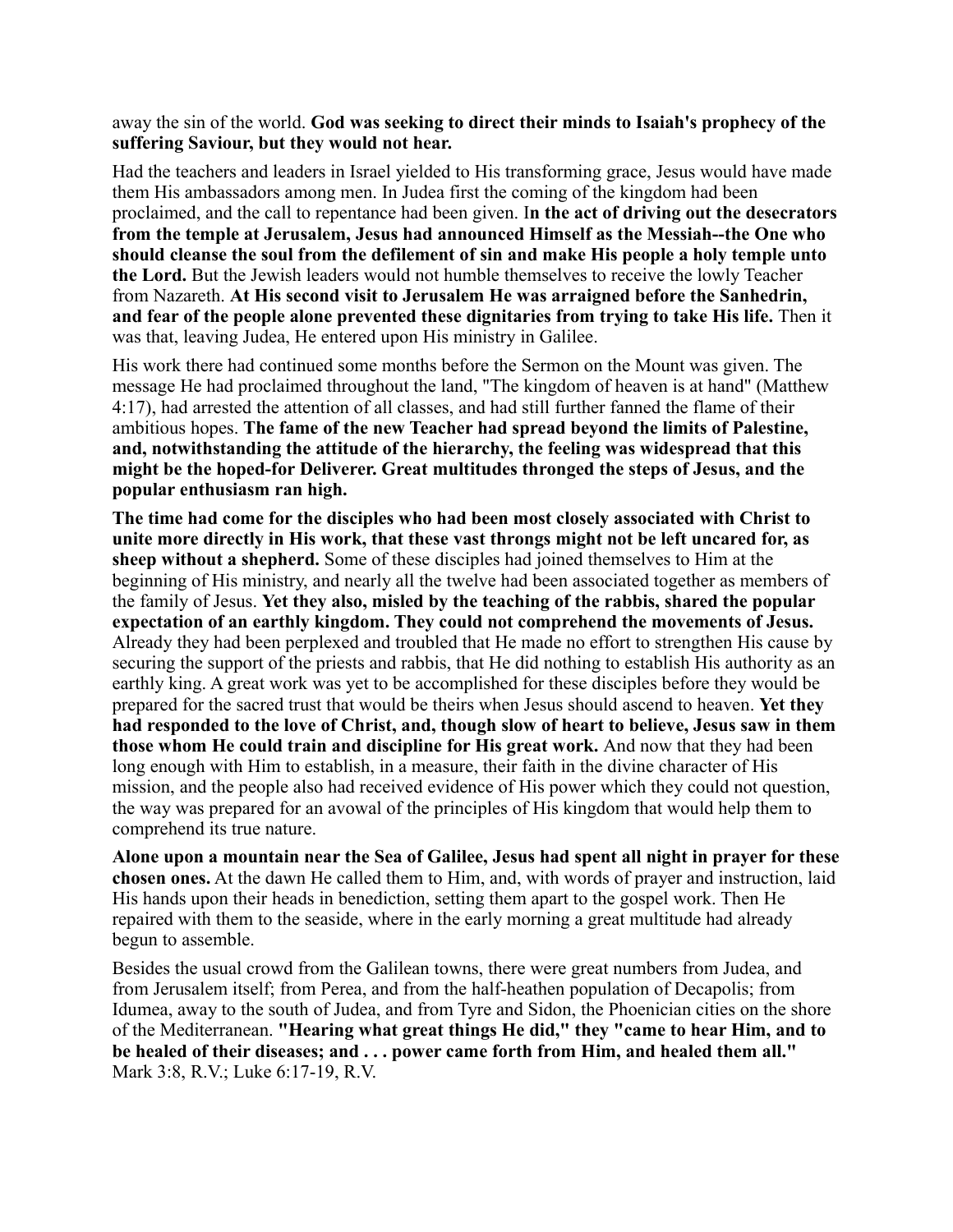Then, as the narrow beach did not afford even standing room within reach of His voice for all who desired to hear Him, Jesus led the way back to the mountainside. Reaching a level space that afforded a pleasant gathering place for the vast assembly, He seated Himself upon the grass, and His disciples and the multitude followed His example.

With a feeling that something more than usual might be expected, the disciples had pressed about their Master. From the events of the morning they gathered assurance that some announcement was about to be made in regard to the kingdom which, as they fondly hoped, He was soon to establish. **A feeling of expectancy pervaded the multitude also, and eager faces gave evidence of the deep interest.** 

**As they sat upon the green hillside, awaiting the words of the divine Teacher, their hearts were filled with thoughts of future glory.** There were scribes and Pharisees who looked forward to the day when they should have dominion over the hated Romans and possess the riches and splendour of the world's great empire. The poor peasants and fishermen hoped to hear the assurance that their wretched hovels, the scanty food, the life of toil, and fear of want, were to be exchanged for mansions of plenty and days of ease. In place of the one coarse garment which was their covering by day and their blanket at night, they hoped that Christ would give them the rich and costly robes of their conquerors.

**All hearts thrilled with the proud hope that Israel was soon to be honoured before the nations as the chosen of the Lord, and Jerusalem exalted as the head of a universal kingdom.** 

### **2. The Beatitudes**

#### *"He opened His mouth, and taught them, saying, Blessed are the poor in spirit: for theirs is the kingdom of heaven." Matthew 5:2, 3***.**

As something strange and new, these words fall upon the ears of the wondering multitude. Such teaching is contrary to all they have ever heard from priest or rabbi. They see in it nothing to flatter their pride or to feed their ambitious hopes. But there is about this new Teacher a power that holds them spellbound. **The sweetness of divine love flows from His very presence as the fragrance from a flower. His words fall like "rain upon the mown grass: as showers that water the earth**." Psalm 72:6. All feel instinctively that here is One who reads the secrets of the soul, yet who comes near to them with tender compassion. **Their hearts open to Him, and, as they listen, the Holy Spirit unfolds to them something of the meaning of that lesson which humanity in all ages so needs to learn.** 

In the days of Christ the religious leaders of the people felt that they were rich in spiritual treasure. The prayer of the Pharisee, "God, I thank Thee, that I am not as the rest of men" (Luke 18:11, R.V.), expressed the feeling of his class and, to a great degree, of the whole nation. But in the throng that surrounded Jesus there were some who had a sense of their spiritual poverty. When in the miraculous draft of fishes the divine power of Christ was revealed, Peter fell at the Saviour's feet, exclaiming, "Depart from me; for I am a sinful man, O Lord" (Luke 5:8); **so in the multitude gathered upon the mount there were souls who, in the presence of His purity, felt that they were "wretched, and miserable, and poor, and blind, and naked"** (Revelation 3:17); and they longed for "the grace of God that bringeth salvation" (Titus 2:11). In these souls, Christ's words of greeting awakened hope; they saw that their lives were under the benediction of God.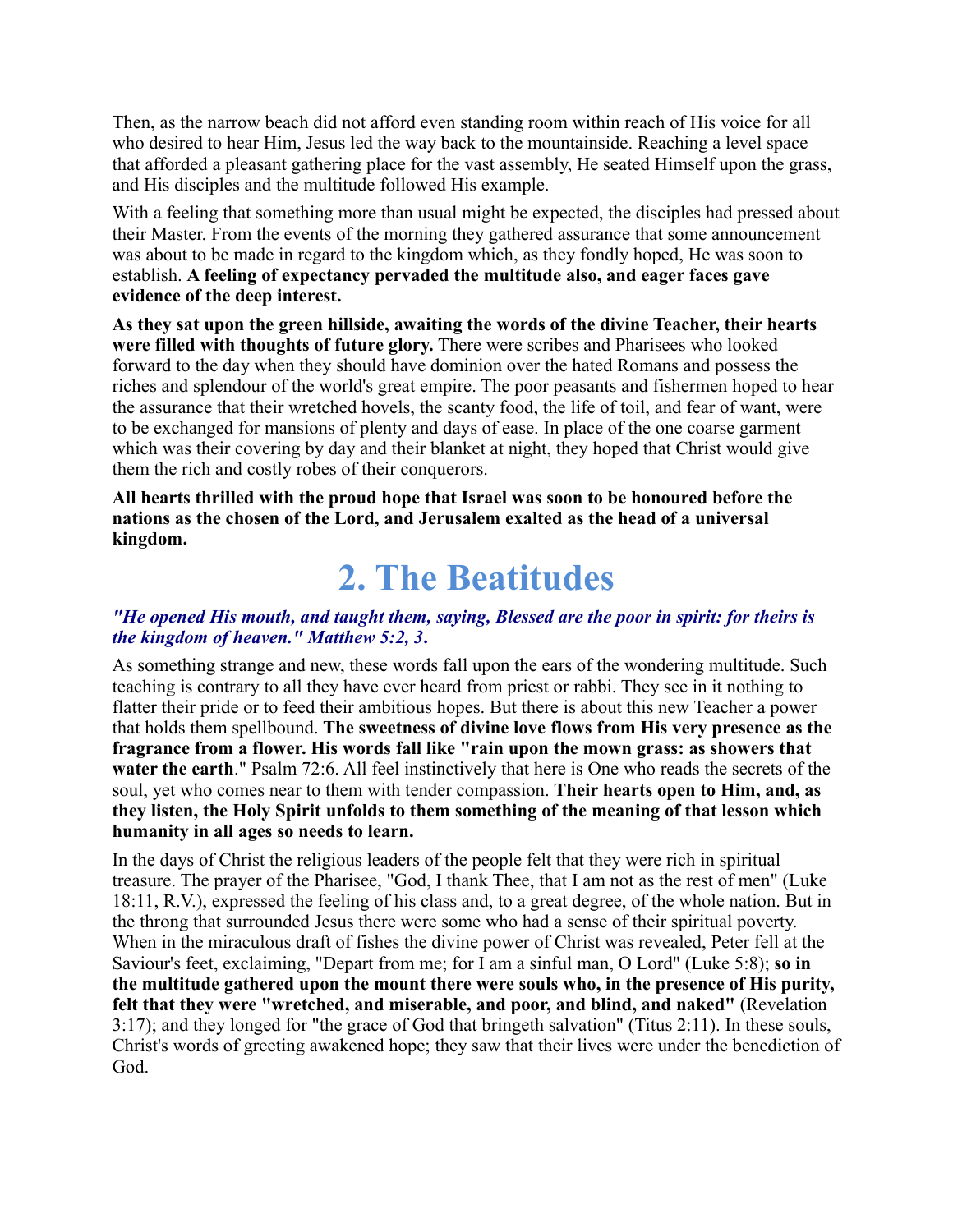**Jesus had presented the cup of blessing to those who felt that they were "rich, and increased with goods" (Revelation 3:17), and had need of nothing, and they had turned** with scorn from the gracious gift. He who feels whole, who thinks that he is reasonably good, and is contented with his condition, does not seek to become a partaker of the grace and righteousness of Christ. **Pride feels no need, and so it closes the heart against Christ and the infinite blessings He came to give. There is no room for Jesus in the heart of such a person.** Those who are rich and honourable in their own eyes do not ask in faith, and receive the blessing of God. They feel that they are full, therefore they go away empty. Those who know that they cannot possibly save themselves, or of themselves do any righteous action, are the ones who appreciate the help that Christ can bestow. They are the poor in spirit, whom He declares to be blessed.

**Whom Christ pardons, He first makes penitent, and it is the office of the Holy Spirit to convince of sin. Those whose hearts have been moved by the convicting Spirit of God see that there is nothing good in themselves**. They see that all they have ever done is mingled with self and sin. Like the poor publican, they stand afar off, not daring to lift up so much as their eyes to heaven, and cry, "God, be merciful to me the sinner." Luke 18:13, R.V., margin. And they are blessed. There is forgiveness for the penitent; for Christ is "the Lamb of God, which taketh away the sin of the world." John 1:29. God's promise is: "Though your sins be as scarlet, they shall be as white as snow; though they be red like crimson, they shall be as wool." " A new heart also will I give you. . . . And I will put My Spirit within you." Isaiah 1:18; Ezekiel 36:26, 27.

Of the poor in spirit Jesus says, "Theirs is the kingdom of heaven." This kingdom is not, as Christ's hearers had hoped, a temporal and earthly dominion. Christ was opening to men the spiritual kingdom of His love, His grace, His righteousness. T**he ensign of the Messiah's reign is distinguished by the likeness of the Son of man. His subjects are the poor in spirit, the meek, the persecuted for righteousness' sake.** The kingdom of heaven is theirs. Though not yet fully accomplished, the work is begun in them which will make them "meet to be partakers of the inheritance of the saints in light." Colossians 1:12.

**All who have a sense of their deep soul poverty, who feel that they have nothing good in themselves, may find righteousness and strength by looking unto Jesus.** He says, "Come unto Me, all ye that labour and are heavy-laden." Matthew 11:28. He bids you exchange your poverty for the riches of His grace. We are not worthy of God's love, but Christ , our surety, is worthy, and is abundantly able to save all who shall come unto Him. **Whatever may have been your past experience, however discouraging your present circumstances, if you will come to Jesus just as you are, weak, helpless, and despairing, our compassionate Saviour will meet you a great way off, and will throw about you His arms of love and His robe of righteousness.** He presents us to the Father clothed in the white raiment of His own character. He pleads before God in our behalf, saying: I have taken the sinner's place. Look not upon this wayward child, but look on Me. Does Satan plead loudly against our souls, accusing of sin, and claiming us as his prey, the blood of Christ pleads with greater power.

**"Surely, shall one say, in the Lord have I righteousness and strength. . . . In the Lord shall all the seed of Israel be justified, and shall glory." Isaiah 45:24, 25.**

#### *"Blessed are they that mourn: for they shall be comforted." Matthew 5:4* **.**

The mourning here brought to view is true heart sorrow for sin. Jesus says, "I, if I be lifted up from the earth, will draw all men unto Me." John 12:32. And as one is drawn to behold Jesus uplifted on the cross, he discerns the sinfulness of humanity. He sees that it is sin which scourged and crucified the Lord of glory. **He sees that, while he has been loved with unspeakable**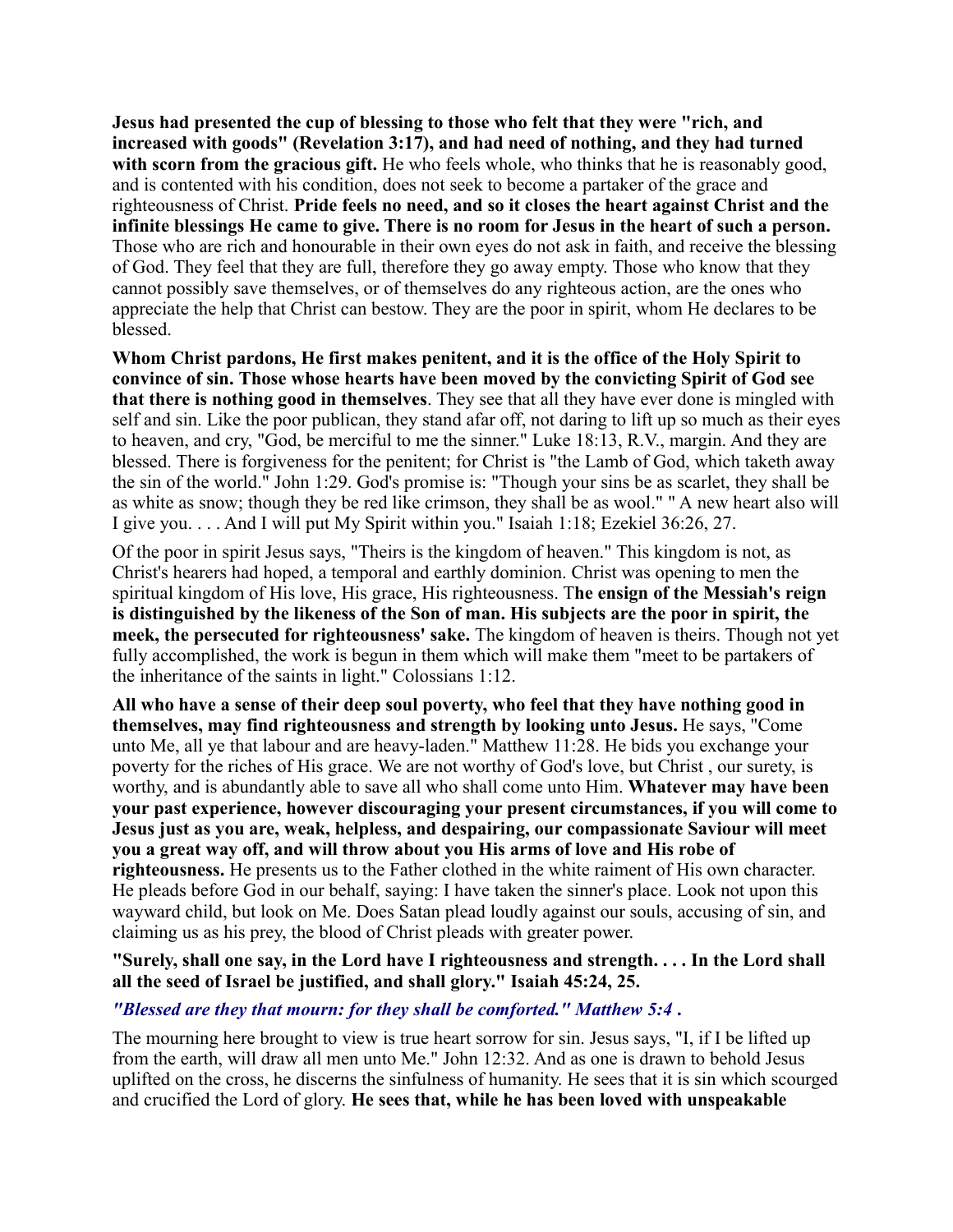**tenderness, his life has been a continual scene of ingratitude and rebellion. He has forsaken his best Friend and abused heaven's most precious gift.** He has crucified to himself the Son of God afresh and pierced anew that bleeding and stricken heart. He is separated from God by a gulf of sin that is broad and black and deep, and he mourns in brokenness of heart.

Such mourning" shall be comforted." God reveals to us our guilt that we may flee to Christ, and through Him be set free from the bondage of sin, and rejoice in the liberty of the sons of God. **In true contrition we may come to the foot of the cross, and there leave our burdens.** 

The Saviour's words have a message of comfort to those also who are suffering affliction or bereavement. Our sorrows do not spring out of the ground. God "doth not afflict willingly nor grieve the children of men." Lamentations 3:33. When He permits trials and afflictions, it is "for our profit, that we might be partakers of His holiness." Hebrews 12:10. **If received in faith, the trial that seems so bitter and hard to bear will prove a blessing. The cruel blow that blights the joys of earth will be the means of turning our eyes to heaven. How many there are who would never have known Jesus had not sorrow led them to seek comfort in Him!** 

**The trials of life are God's workmen, to remove the impurities and roughness from our character.** Their hewing, squaring, and chiselling, their burnishing and polishing, is a painful process; it is hard to be pressed down to the grinding wheel. But the stone is brought forth prepared to fill its place in the heavenly temple. Upon no useless material does the Master bestow such careful, thorough work. Only His precious stones are polished after the similitude of a palace.

#### **The Lord will work for all who put their trust in Him. Precious victories will be gained by the faithful. Precious lessons will be learned. Precious experiences will be realised.**

Our heavenly Father is never unmindful of those whom sorrow has touched. When David went up the Mount Olivet, "and wept as he went up, and had his head covered, and he went barefoot" (2 Samuel 15:30), the Lord was looking pityingly upon him. David was clothed in sackcloth, and his conscience was scourging him. The outward signs of humiliation testified of his contrition. In tearful, heartbroken utterances he presented his case to God, and the Lord did not forsake His servant. Never was David dearer to the heart of Infinite Love than when, conscience-smitten, he fled for his life from his enemies, who had been stirred to rebellion by his own son. **The Lord says, "As many as I love, I rebuke and chasten: be zealous therefore, and repent." Revelation 3:19. Christ lifts up the contrite heart and refines the mourning soul until it becomes His abode.** 

But when tribulation comes upon us, how many of us are like Jacob! We think it the hand of an enemy; and in the darkness we wrestle blindly until our strength is spent, and we find no comfort or deliverance. To Jacob the divine touch at break of day revealed the One with whom he had been contending-- the Angel of the covenant; and, weeping and helpless, he fell upon the breast of Infinite Love, to receive the blessing for which his soul longed. **We also need to learn that trials mean benefit, and not to despise the chastening of the Lord nor faint when we are rebuked of Him.** 

"Happy is the man whom God correcteth: . . . He maketh sore, and bindeth up: He woundeth, and His hands make whole. He shall deliver thee in six troubles: yea, in seven there shall no evil touch thee." Job 5:17-19. **To every stricken one, Jesus comes with the ministry of healing. The life of bereavement, pain, and suffering may be brightened by precious revealings of His presence.**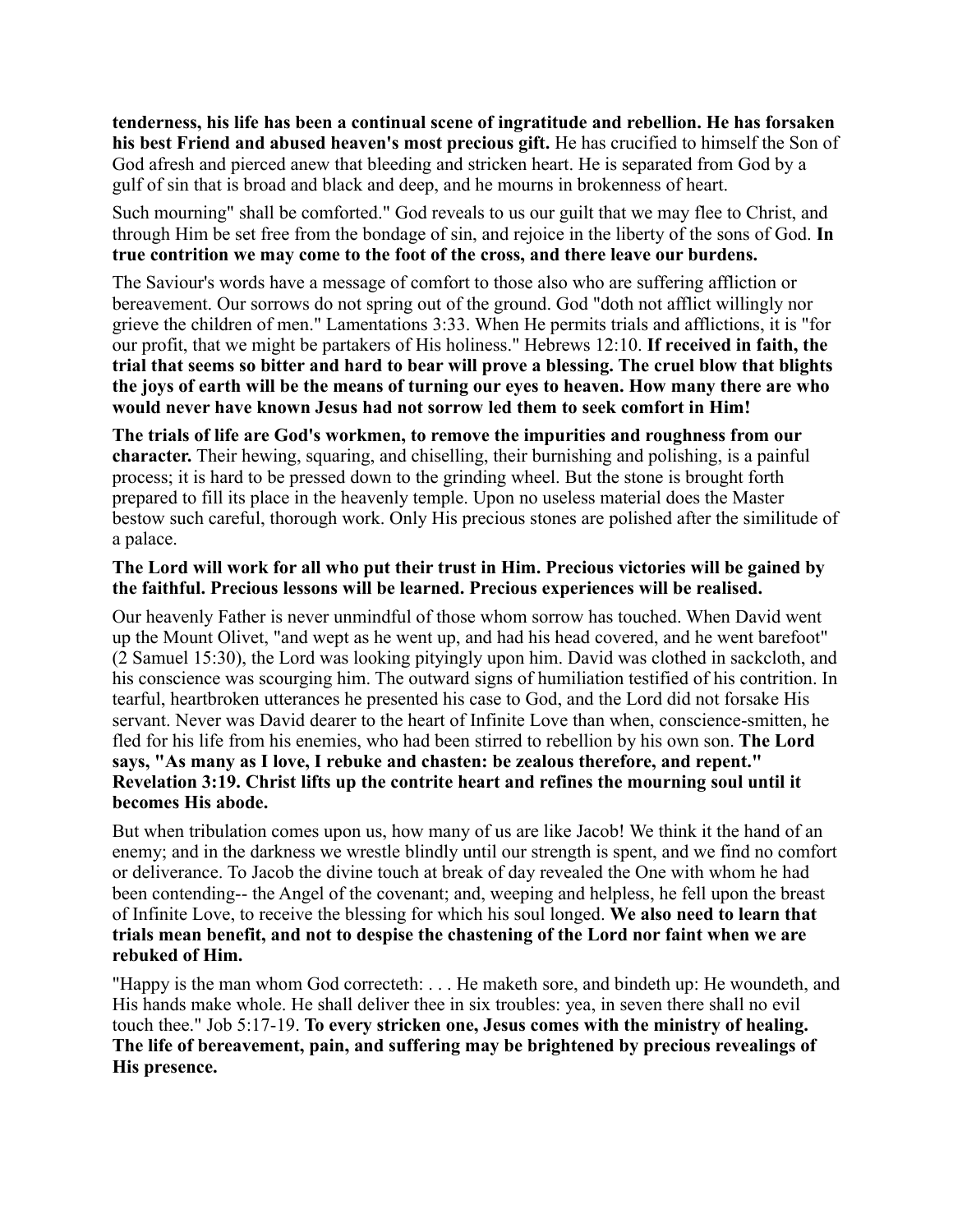God would not have us remain pressed down by dumb sorrow, with sore and breaking hearts. He would have us look up and behold His dear face of love. **The blessed Saviour stands by many whose eyes are so blinded by tears that they do not discern Him. He longs to clasp our hands, to have us look to Him in simple faith, permitting Him to guide us. His heart is open to our griefs, our sorrows, and our trials.** He has loved us with an everlasting love and with loving-kindness compassed us about. We may keep the heart stayed upon Him and meditate upon His loving-kindness all the day. He will lift the soul above the daily sorrow and perplexity, into a realm of peace.

**Think of this, children of suffering and sorrow, and rejoice in hope. "This is the victory that overcometh the world, even our faith." 1 John 5:4.** 

**The ills we see, The mysteries of sorrow deep and long The dark enigmas of permitted wrong Have all one key-This strange sad world is but our Father's school All chance and change His love shall overrule What though today thou canst not trace at all The hidden reason For His strange dealings Through the trial season Trust and obey, in afterlife and light, All shall be plain and clear.**

Blessed are they also who weep with Jesus in sympathy with the world's sorrow and in sorrow for its sin. In such mourning there is intermingled no thought of self. Jesus was the Man of Sorrows, enduring heart anguish such as no language can portray. His spirit was torn and bruised by the transgressions of men. He toiled with self-consuming zeal to relieve the wants and woes of humanity, and His heart was heavy with sorrow as He saw multitudes refuse to come to Him that they might have life. **All who are followers of Christ will share in this experience. As they partake of His love they will enter into His travail for the saving of the lost. They share in the sufferings of Christ, and they will share also in the glory that shall be revealed. One with Him in His work, drinking with Him the cup of sorrow, they are partakers also of His joy.** 

It was through suffering that Jesus obtained the ministry of consolation. In all the affliction of humanity He is afflicted; and "in that He Himself hath suffered being tempted, He is able to succour them that are tempted." Isaiah 63:9; Hebrews 2:18. In this ministry every soul that has entered into the fellowship of His sufferings is privileged to share. "As the sufferings of Christ abound in us, so our consolation also aboundeth by Christ." 2 Corinthians 1:5. **The Lord has special grace for the mourner, and its power is to melt hearts, to win souls. His love opens a channel into the wounded and bruised soul, and becomes a healing balsam to those who sorrow.** "The Father of mercies, and the God of all comfort . . . comforteth us in all our tribulation, that we may be able to comfort them which are in any trouble, by the comfort wherewith we ourselves are comforted of God." 2 Corinthians 1:3,4.

#### *"Blessed are the meek." Matthew 5:5* **.**

Throughout the Beatitudes there is an advancing line of Christian experience. **Those who have felt their need of Christ, those who have mourned because of sin and have sat with Christ in the school of affliction, will learn meekness from the divine Teacher.**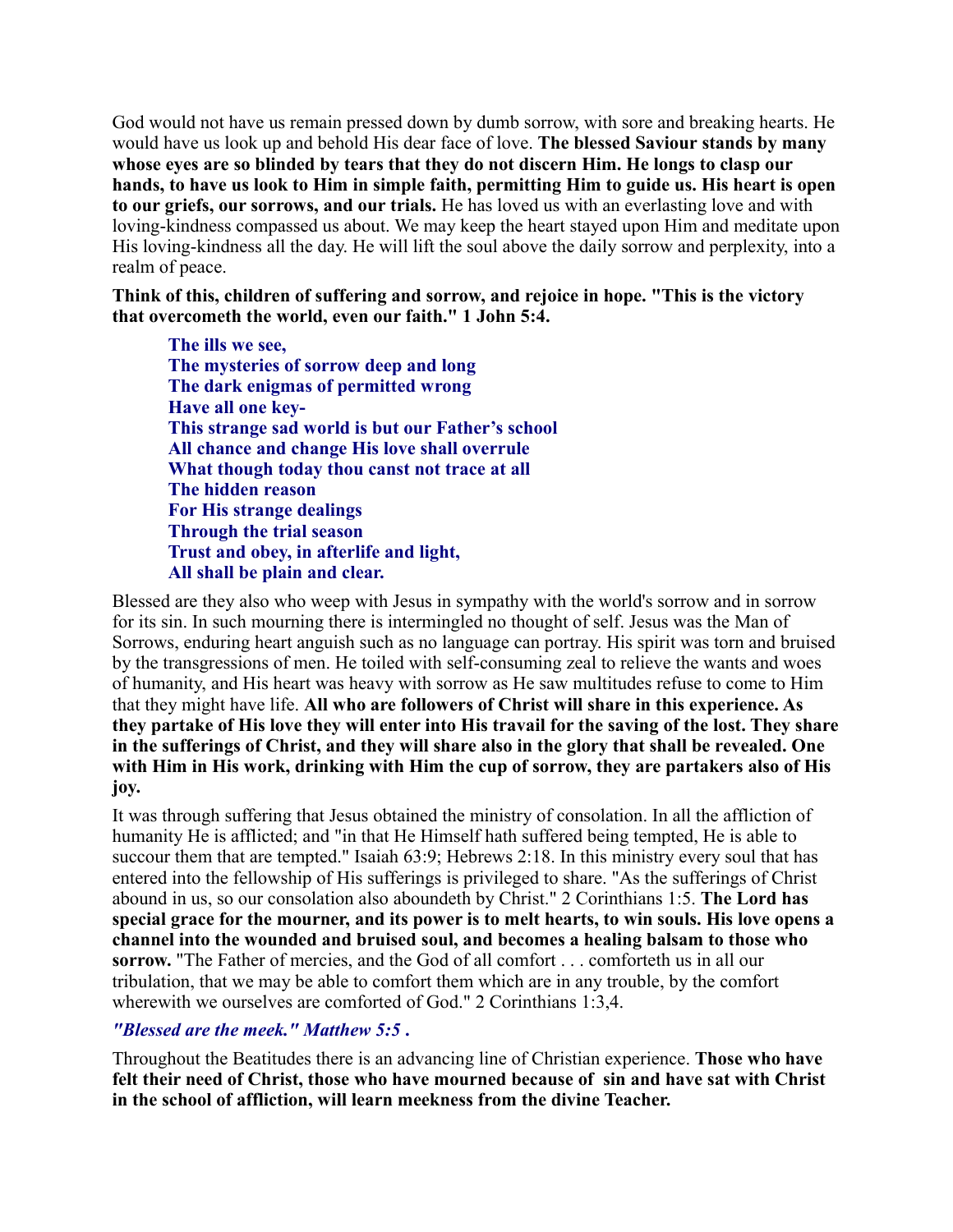Patience and gentleness under wrong were not characteristics prized by the heathen or by the Jews. **The statement made by Moses under the inspiration of the Holy Spirit, that he was the meekest man upon the earth, would not have been regarded by the people of his time as a commendation; it would rather have excited pity or contempt.** But Jesus places meekness among the first qualifications for His kingdom. In His own life and character the divine beauty of this precious grace is revealed.

Jesus, the brightness of the Father's glory, thought "it not a thing to be grasped to be on an equality with God, but emptied Himself, taking the form of a servant." Philippians 2:6, 7, R.V., margin. **Through all the lowly experiences of life He consented to pass, walking among the children of men, not as a king, to demand homage, but as one whose mission it was to serve others.** There was in His manner no taint of bigotry, no cold austerity. The world's Redeemer had a greater than angelic nature, yet united with His divine majesty were meekness and humility that attracted all to Himself.

**Jesus emptied Himself, and in all that He did, self did not appear. He subordinated all things to the will of His Father.** When His mission on earth was about to close, He could say, "I have glorified Thee on the earth: I have finished the work which Thou gavest Me to do." John 17:4. And He bids us, "Learn of Me; for I am meek and lowly in heart." "If any man will come after Me, let him deny himself" (Matthew 11:29; 16:24); l**et self be dethroned and no longer hold the supremacy of the soul.**

He who beholds Christ in His self-denial, His lowliness of heart, will be constrained to say, as did Daniel, when he beheld One like the sons of men, "My comeliness was turned in me into corruption." Daniel 10:8. The independence and self-supremacy in which we glory are seen in their true vileness as tokens of servitude to Satan. **Human nature is ever struggling for expression, ready for contest; but he who learns of Christ is emptied of self, of pride, of love of supremacy, and there is silence in the soul.** Self is yielded to the disposal of the Holy Spirit. Then we are not anxious to have the highest place. We have no ambition to crowd and elbow ourselves into notice; but we feel that our highest place is at the feet of our Saviour. We look to Jesus, waiting for His hand to lead, listening for His voice to guide. The apostle Paul had this experience, and he said, "I am crucified with Christ: nevertheless I live; yet not I, but Christ liveth in me: and the life which I now live in the flesh I live by the faith of the Son of God, who loved me, and gave Himself for me." Galatians 2:20.

**Quiet from God; How beautiful to keep this treasure The all-merciful has given To feel when we awake and when we sleep Its incense around us, like a breath from heaven To sojourn in the world; and yet apart To dwell with God And still with man to feel To bear about forever in the heart The gladness which His Spirit does reveal.**

**When we receive Christ as an abiding guest in the soul, the peace of God, which passeth all understanding, will keep our hearts and minds through Christ Jesus.** The Saviour's life on earth, though lived in the midst of conflict, was a life of peace. While angry enemies were constantly pursuing Him, He said, "He that sent Me is with Me: the Father hath not left Me alone; for I do always those things that please Him." John 8:29. No storm of human or satanic wrath could disturb the calm of that perfect communion with God. And He says to us, "Peace I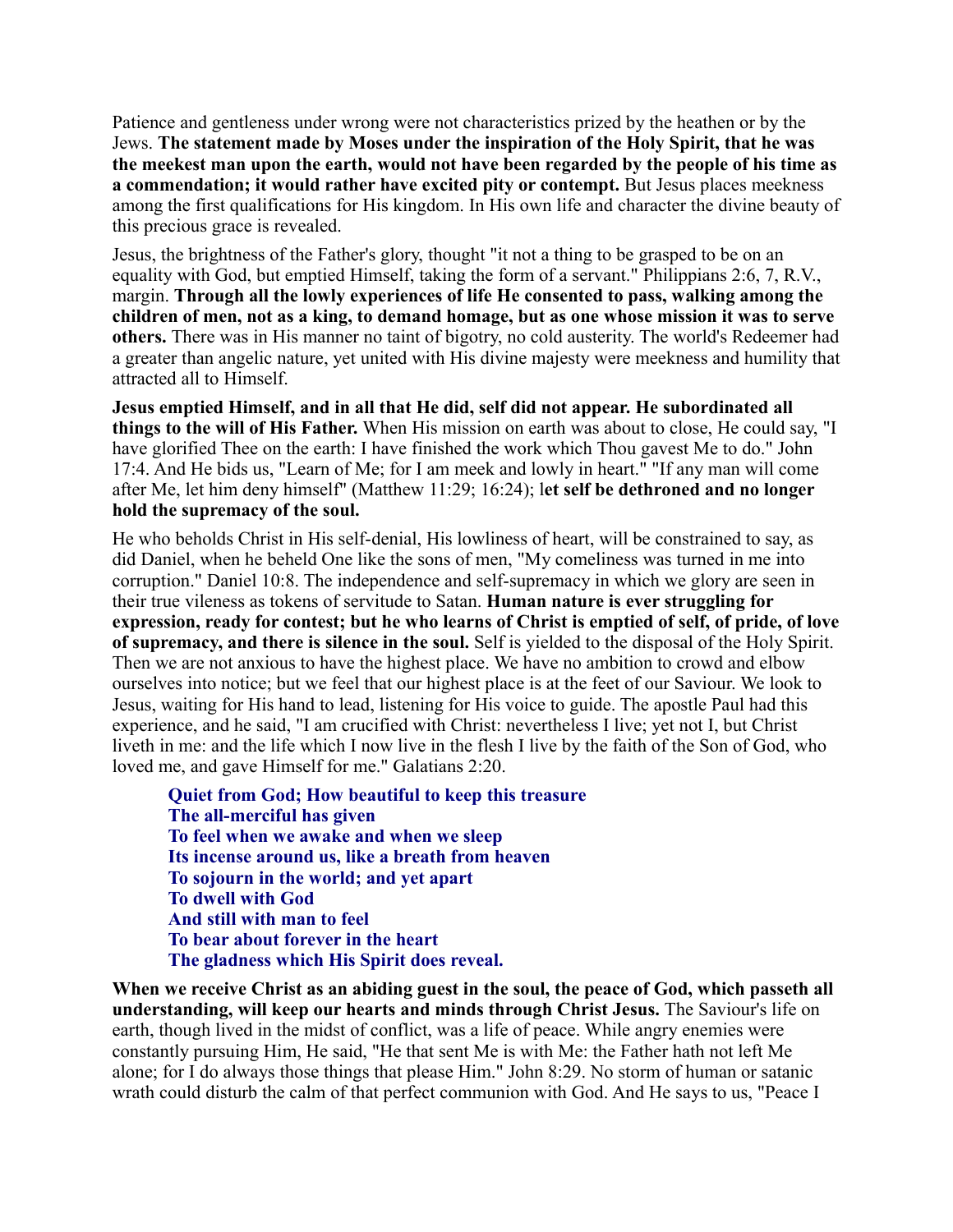leave with you, My peace I give unto you." "Take My yoke upon you, and learn of Me; for I am meek and lowly in heart: and ye shall find rest." John 14:27; Matthew 11:29. **Bear with Me the yoke of service for the glory of God and the uplifting of humanity, and you will find the yoke easy and the burden light.**

**It is the love of self that destroys our peace. While self is all alive, we stand ready continually to guard it from mortification and insult; but when we are dead, and our life is hid with Christ in God, we shall not take neglects or slights to heart. We shall be deaf to reproach and blind to scorn and insult.** "Love suffereth long, and is kind; love envieth not; love vaunteth not itself, is not puffed up, doth not behave itself unseemly, seeketh not its own, is not provoked, taketh not account of evil; rejoiceth not in unrighteousness, but rejoiceth with the truth; beareth all things, believeth all things, hopeth all things, endureth all things. Love never faileth." 1 Corinthians 13:4-8, R.V.

**Happiness drawn from earthly sources is as changeable as varying circumstances can make it; but the peace of Christ is a constant and abiding peace.** It does not depend upon any circumstances in life, on the amount of worldly goods or the number of earthly friends. Christ is the fountain of living water, and happiness drawn from Him can never fail.

**The meekness of Christ, manifested in the home, will make the inmates happy; it provokes no quarrel, gives back no angry answer, but soothes the irritated temper and diffuses a gentleness that is felt by all within its charmed circle.** Wherever cherished, it makes the families of earth a part of the one great family above.

**Far better would it be for us to suffer under false accusation than to inflict upon ourselves the torture of retaliation upon our enemies.** The spirit of hatred and revenge originated with Satan, and can bring only evil to him who cherishes it. Lowliness of heart, that meekness which is the fruit of abiding in Christ, is the true secret of blessing. "He will beautify the meek with salvation." Psalm 149:4.

The meek "shall inherit the earth." **It was through the desire for self-exaltation that sin entered into the world, and our first parents lost the dominion over this fair earth,** their kingdom. It is through self-abnegation that Christ redeems what was lost. And He says we are to overcome as He did. Revelation 3:21. Through humility and self-surrender we may become heirs with Him when "the meek shall inherit the earth." Psalm 37:11.

**The earth promised to the meek will not be like this, darkened with the shadow of death and the curse.** "We, according to His promise, look for new heavens and a new earth, wherein dwelleth righteousness." "There shall be no more curse: but the throne of God and of the Lamb shall be in it; and His servants shall serve Him." 2 Peter 3:13; Revelation 22:3.

**There is no disappointment, no sorrow, no sin, no one who shall say, I am sick; there are no burial trains, no mourning, no death, no partings, no broken hearts; but Jesus is there, peace is there.** There "they shall not hunger nor thirst; neither shall the heat nor sun smite them: for He that hath mercy on them shall lead them, even by the springs of water shall He guide them." Isaiah 49:10.

#### *"Blessed are they which do hunger and thirst after righteousness: for they shall be filled." Matthew 5:6* **.**

Righteousness is holiness, likeness to God, and "God is love." 1 John 4:16. **It is conformity to the law of God, for "all Thy commandments are righteousness"** (Psalm 119:172), and "love is the fulfilling of the law" (Romans 13:10). Righteousness is love, and love is the light and the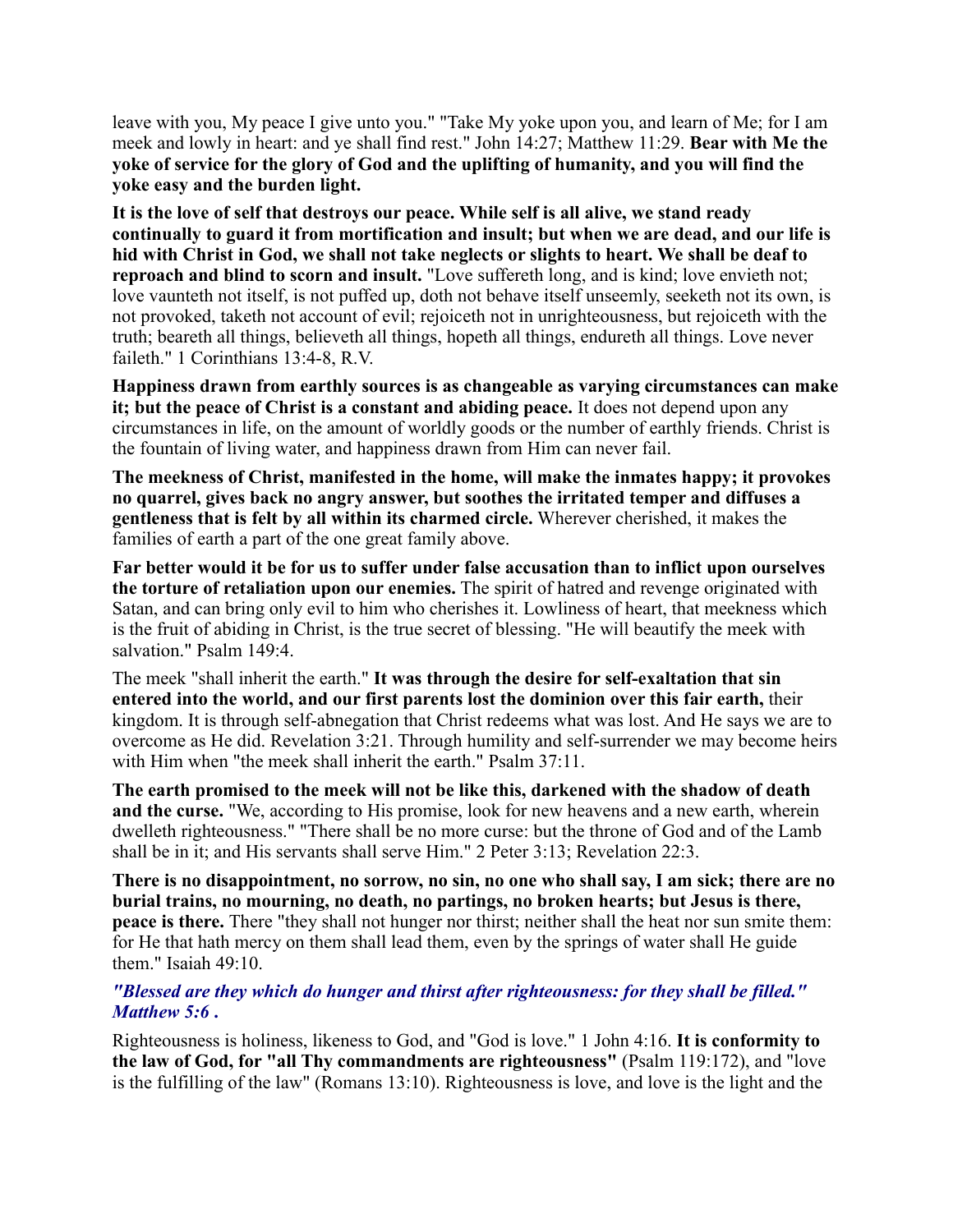life of God. The righteousness of God is embodied in Christ. We receive righteousness by receiving Him.

**Not by painful struggles or wearisome toil, not by gift or sacrifice, is righteousness obtained; but it is freely given to every soul who hungers and thirsts to receive it.** "Ho, every one that thirsteth, come ye to the waters, and he that hath no money; come ye, buy, and eat, . . . without money and without price." "Their righteousness is of Me, saith the Lord," and, "This is His name whereby He shall be called, The Lord Our Righteousness." Isaiah 55:1; 54: 17; Jeremiah 23:6.

**No human agent can supply that which will satisfy the hunger and thirst of the soul.** But Jesus says, "Behold, I stand at the door, and knock: if any man hear My voice, and open the door, I will come in to him, and will sup with him, and he with Me." "I am the bread of life: he that cometh to Me shall never hunger; and he that believeth on Me shall never thirst." Revelation 3:20; John 6:35.

**As we need food to sustain our physical strength, so do we need Christ, the Bread from heaven, to sustain spiritual life and impart strength to work the works of God.** As the body is continually receiving the nourishment that sustains life and vigour, so the soul must be constantly communing with Christ, submitting to Him and depending wholly upon Him.

**As the weary traveller seeks the spring in the desert and, finding it, quenches his burning thirst, so will the Christian thirst for and obtain the pure water of life, of which Christ is the fountain.** 

As we discern the perfection of our Saviour's character we shall desire to become wholly transformed and renewed in the image of His purity. The more we know of God, the higher will be our ideal of character and the more earnest our longing to reflect His likeness. **A divine element combines with the human when the soul reaches out after God** and the longing heart can say, "My soul, wait thou only upon God; for my expectation is from Him." Psalm 62:5.

**If you have a sense of need in your soul, if you hunger and thirst after righteousness, this is an evidence that Christ has wrought upon your heart, in order that He may be sought unto to do for you, through the endowment of the Holy Spirit, those things which it is impossible for you to do for yourself.** We need not seek to quench our thirst at shallow streams; for the great fountain is just above us, of whose abundant waters we may freely drink, if we will rise a little higher in the pathway of faith.

**The words of God are the wellsprings of life. As you seek unto those living springs you will, through the Holy Spirit, be brought into communion with Christ.** Familiar truths will present themselves to your mind in a new aspect, texts of Scripture will burst upon you with a new meaning as a flash of light, you will see the relation of other truths to the work of redemption, and you will know that Christ is leading you, **a divine Teacher is at your side.** 

Jesus said, "The water that I shall give him shall be in him a well of water springing up into everlasting life." John 4:14. **As the Holy Spirit opens to you the truth you will treasure up the most precious experiences and will long to speak to others of the comforting things that have been revealed to you.** When brought into association with them you will communicate some fresh thought in regard to the character or the work of Christ. You will have some fresh revelation of His pitying love to impart to those who love Him and to those who love Him not.

"Give, and it shall be given unto you" (Luke 6: 38); for the word of God is "a fountain of gardens, a well of living waters, and streams of Lebanon" (Song of Solomon 4:15). **The heart that has once tasted the love of Christ, cries out continually for a deeper draft, and as you**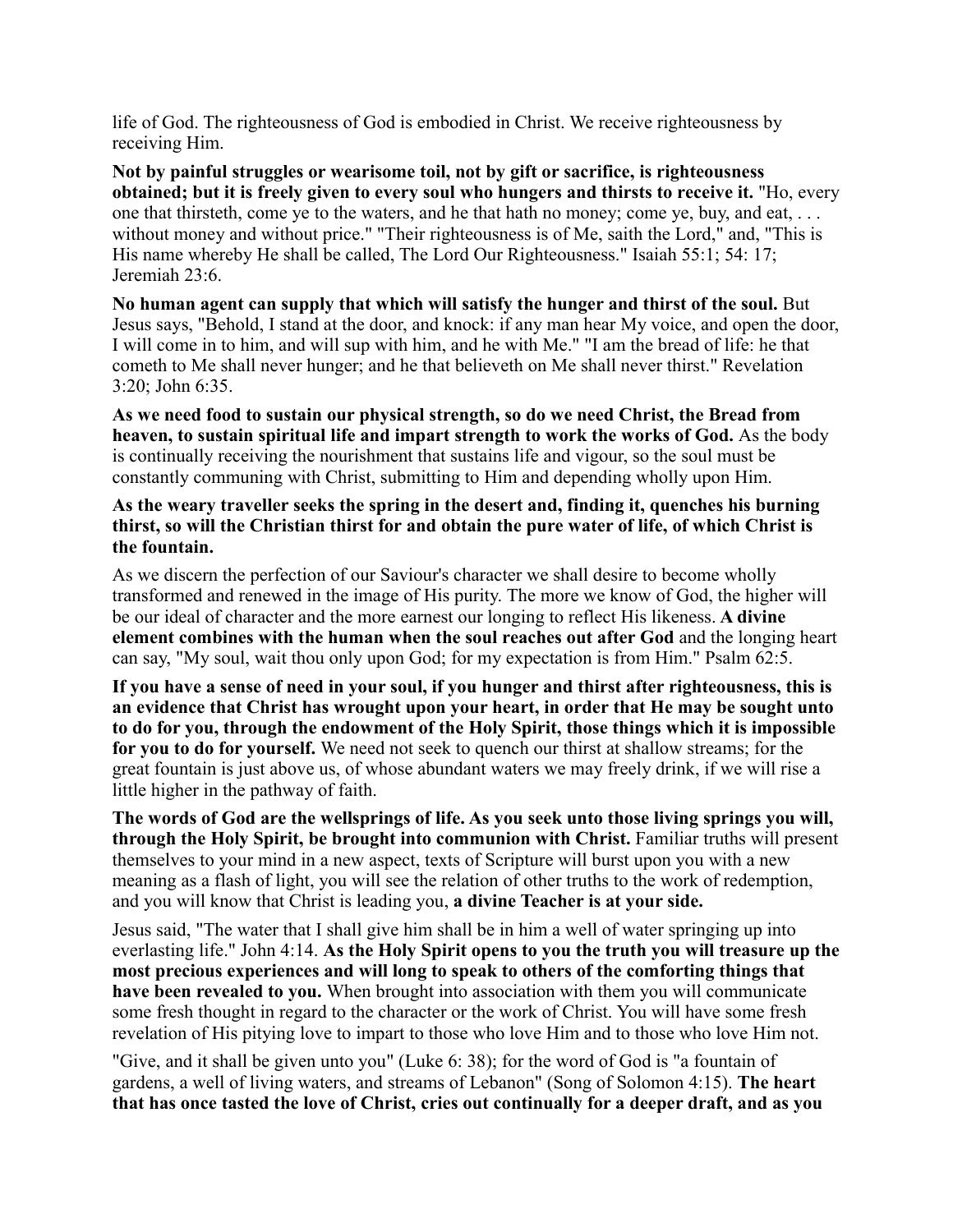**impart you will receive in richer and more abundant measure.** Every revelation of God to the soul increases the capacity to know and to love. The continual cry of the heart is, "More of Thee," and ever the Spirit's answer is, "Much more." Romans 5:9,10. For our God delights to do "exceeding abundantly above all that we ask or think." Ephesians 3:20. To Jesus, who emptied Himself for the salvation of lost humanity, the Holy Spirit was given without measure. So it will be given to every follower of Christ when the whole heart is surrendered for His indwelling. Our Lord Himself has given the command, "Be filled with the Spirit" (Ephesians 5:18), and this command is also a promise of its fulfilment. It was the good pleasure of the Father that in Christ should "all the fullness dwell," and "in Him ye are made full." Colossians 1:19, R.V.; 2:10, R.V.

God has poured out His love unstintedly, as the showers that refresh the earth. He says, "Let the skies pour down righteousness: let the earth open, and let them bring forth salvation, and let righteousness spring up together." "When the poor and needy seek water, and there is none, and their tongue faileth for thirst, I the Lord will hear them, I the God of Israel will not forsake them. I will open rivers in high places, and fountains in the midst of the valleys: I will make the wilderness a pool of water, and the dry land springs of water." Isaiah 45:8; 41:17, 18.

**"Of His fullness have all we received, and grace for grace." John 1:16.** 

### **2B The Beatitudes**

#### *"Blessed are the merciful: for they shall obtain mercy." Matthew 5:7* **.**

**The heart of man is by nature cold and dark and unloving;** whenever one manifests a spirit of mercy and forgiveness, he does it not of himself, but through the influence of the divine Spirit moving upon his heart. "We love, because He first loved us." 1 John 4:19, R.V.

**God is Himself the source of all mercy.** His name is "merciful and gracious." Exodus 34:6. He does not treat us according to our desert. He does not ask if we are worthy of His love, but He pours upon us the riches of His love, to make us worthy. He is not vindictive. He seeks not to punish, but to redeem. **Even the severity which He manifests through His providences is manifested for the salvation of the wayward. He yearns with intense desire to relieve the woes of men and to apply His balsam to their wounds.** It is true that God "will by no means clear the guilty" (Exodus 34:7), but He would take away the guilt.

The merciful are "partakers of the divine nature," and in them the compassionate love of God finds expression. **All whose hearts are in sympathy with the heart of Infinite Love will seek to reclaim and not to condemn.** Christ dwelling in the soul is a spring that never runs dry. Where He abides, there will be an overflowing of beneficence.

To the appeal of the erring, the tempted, the wretched victims of want and sin, the Christian does not ask, Are they worthy? but, How can I benefit them? **In the most wretched, the most debased, he sees souls whom Christ died to save and for whom God has given to His children the ministry of reconciliation.**

**The merciful are those who manifest compassion to the poor, the suffering, and the oppressed.** Job declares, "I delivered the poor that cried, and the fatherless, and him that had none to help him. The blessing of him that was ready to perish came upon me: and I caused the widow's heart to sing for joy. I put on righteousness, and it clothed me: my judgement was as a robe and a diadem. I was eyes to the blind, and feet was I to the lame. I was a father to the poor: and the cause which I knew not I searched out." Job 29:12-16.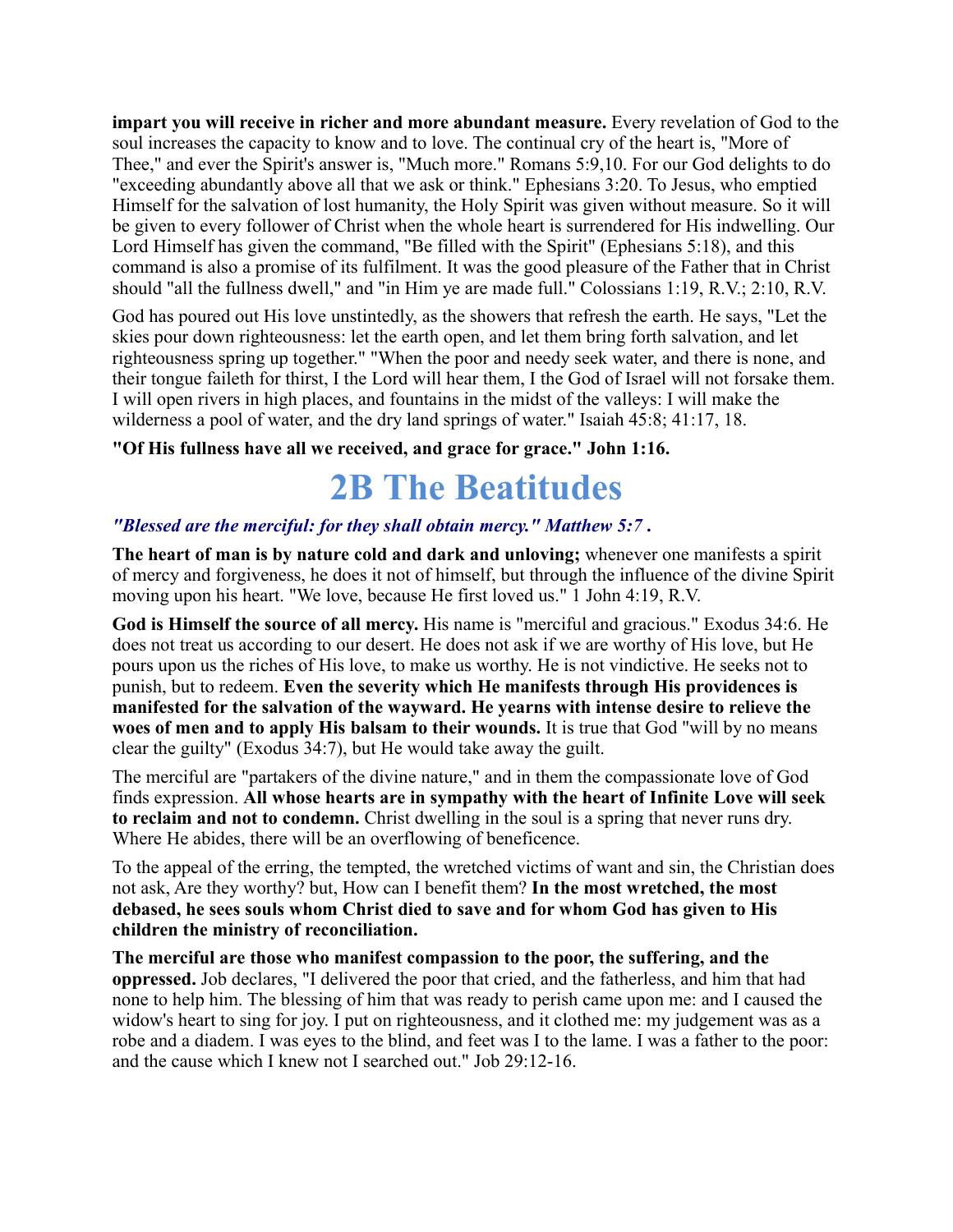There are many to whom life is a painful struggle; they feel their deficiencies and are miserable and unbelieving; they think they have nothing for which to be grateful. **Kind words, looks of sympathy, expressions of appreciation, would be to many a struggling and lonely one as the cup of cold water to a thirsty soul.** A word of sympathy, an act of kindness, would lift burdens that rest heavily upon weary shoulders. And every word or deed of unselfish kindness is an expression of the love of Christ for lost humanity.

The merciful "shall obtain mercy." "The soul of blessing shall be made fat: and he that watereth shall be watered also himself." Proverbs 11:25, margin. There is sweet peace for the compassionate spirit, a blessed satisfaction in the life of self-forgetful service for the good of others. **The Holy Spirit that abides in the soul and is manifest in the life will soften hard hearts and awaken sympathy and tenderness. You will reap that which you sow.** "Blessed is he that considereth the poor. . . . The Lord will preserve him, and keep him alive; and he shall be blessed upon the earth: and Thou wilt not deliver him unto the will of his enemies. The Lord will strengthen him upon the bed of languishing: Thou wilt make all his bed in his sickness." Psalm 41:1-3.

He who has given his life to God in ministry to His children is linked with Him who has all the resources of the universe at His command. His life is bound up by the golden chain of the immutable promises with the life of God. The Lord will not fail him in the hour of suffering and need. "My God shall supply all your need according to His riches in glory by Christ Jesus." Philippians 4:19. **And in the hour of final need the merciful shall find refuge in the mercy of the compassionate Saviour and shall be received into everlasting habitations.** 

#### *"Blessed are the pure in heart: for they shall see God." Matthew 5:8* **.**

The Jews were so exacting in regard to ceremonial purity that their regulations were extremely burdensome. Their minds were occupied with rules and restrictions and the fear of outward defilement, and **they did not perceive the stain that selfishness and malice impart to the soul.**

Jesus does not mention this ceremonial purity as one of the conditions of entering into His kingdom, but points out the need of purity of heart. The wisdom that is from above "is first pure." James 3:17. Into the city of God there will enter nothing that defiles. All who are to be dwellers there will here have become pure in heart. In one who is learning of Jesus, there will be manifest a growing distaste for careless manners, unseemly language, and coarse thought. **When Christ abides in the heart, there will be purity and refinement of thought and manner.** 

But the words of Jesus, "Blessed are the pure in heart," have a deeper meaning--not merely pure in the sense in which the world understands purity, free from that which is sensual, pure from lust, **but true in the hidden purposes and motives of the soul, free from pride and selfseeking, humble, unselfish, childlike.**

Only like can appreciate like. Unless you accept in your own life the principle of self-sacrificing love, which is the principle of His character, you cannot know God. **The heart that is deceived by Satan, looks upon God as a tyrannical, relentless being; the selfish characteristics of humanity, even of Satan himself, are attributed to the loving Creator.** "Thou thoughtest," He says, "that I was altogether such an one as thyself." Psalm 50:21. His providences are interpreted as the expression of an arbitrary, vindictive nature. So with the Bible, the treasure house of the riches of His grace. The glory of its truths, that are as high as heaven and compass eternity, is undiscerned. To the great mass of mankind, Christ Himself is "as a root out of a dry ground," and they see in Him "no beauty that" they "should desire Him." Isaiah 53:2. When Jesus was among men, the revelation of God in humanity, the scribes and Pharisees declared to Him, "Thou art a Samaritan, and hast a devil." John 8:48. Even His disciples were so blinded by the selfishness of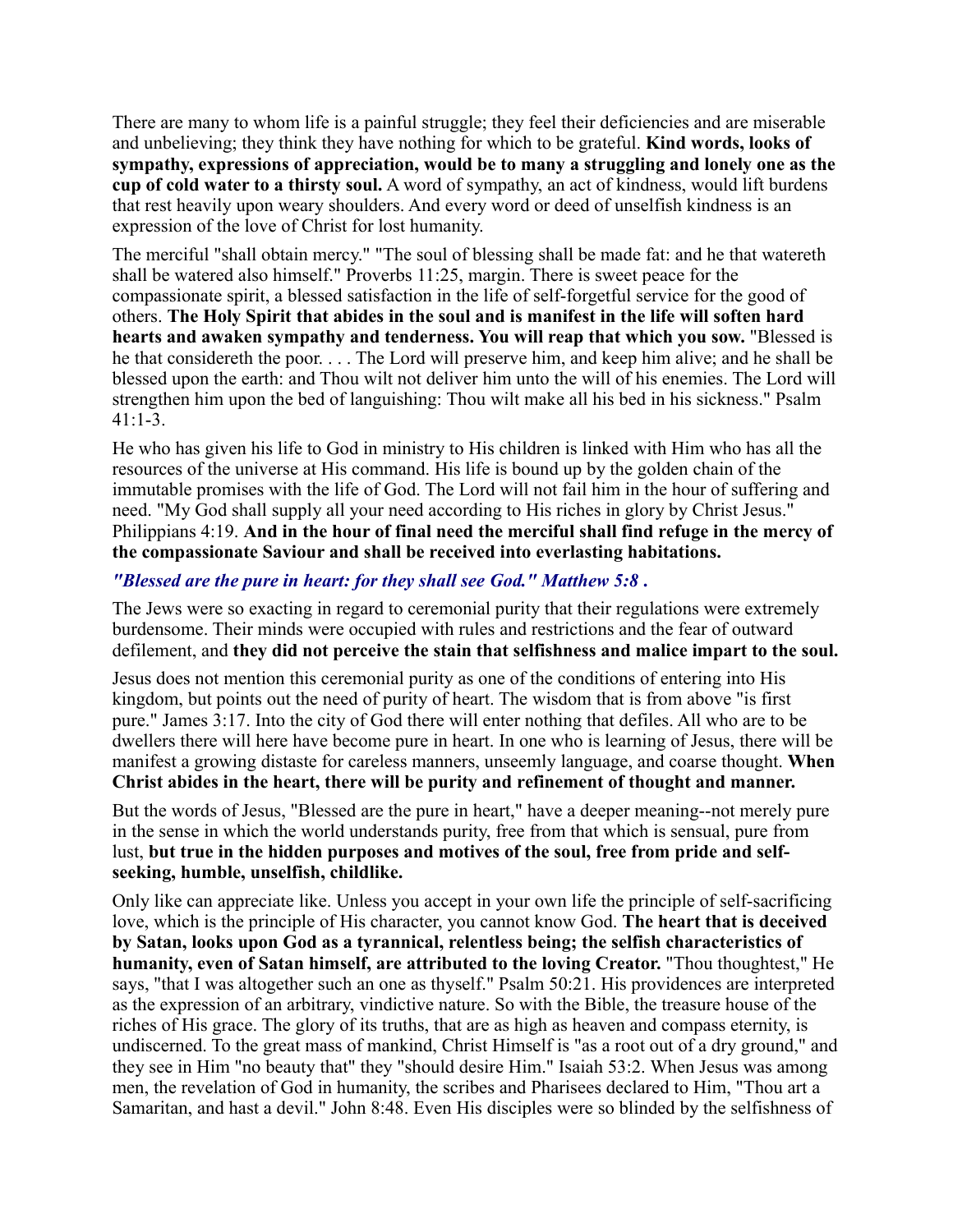their hearts that they were slow to understand Him who had come to manifest to them the Father's love. **This was why Jesus walked in solitude in the midst of men. He was understood fully in heaven alone.** 

**When Christ shall come in His glory, the wicked cannot endure to behold Him. The light of His presence, which is life to those who love Him, is death to the ungodly.** The expectation of His coming is to them a "fearful looking for of judgement and fiery indignation." Hebrews 10:27. When He shall appear, they will pray to be hidden from the face of Him who died to redeem them.

But to hearts that have become purified through the indwelling of the Holy Spirit, all is changed. **These can know God. Moses was hid in the cleft of the rock when the glory of the Lord was revealed to him; and it is when we are hid in Christ that we behold the love of God.** 

"He that loveth pureness of heart, for the grace of his lips the King shall be his friend." Proverbs 22:11. By faith we behold Him here and now. In our daily experience we discern His goodness and compassion in the manifestation of His providence. **We recognise Him in the character of His Son. The Holy Spirit takes the truth concerning God and Him whom He hath sent, and opens it to the understanding and to the heart.** The pure in heart see God in a new and endearing relation, as their Redeemer; and while they discern the purity and loveliness of His character, they long to reflect His image. They see Him as a Father longing to embrace a repenting son, and their hearts are filled with joy unspeakable and full of glory.

The pure in heart discern the Creator in the works of His mighty hand, in the things of beauty that comprise the universe. **In His written word they read in clearer lines the revelation of His mercy, His goodness, and His grace. The truths that are hidden from the wise and prudent are revealed to babes.** The beauty and preciousness of truth, which are undiscerned by the worldly-wise, are constantly unfolding to those who have a trusting, childlike desire to know and to do the will of God. We discern the truth by becoming, ourselves, partakers of the divine nature.

**The pure in heart live as in the visible presence of God during the time He apportions them in this world.** And they will also see Him face to face in the future, immortal state, as did Adam when he walked and talked with God in Eden. "Now we see through a glass, darkly; but then face to face." 1 Corinthians 13:12.

#### *"Blessed are the peacemakers: for they shall be called the children of God." Matthew 5:9* **.**

Christ is "the Prince of Peace" (Isaiah 9:6), and it is His mission to restore to earth and heaven the peace that sin has broken. "Being justified by faith, we have peace with God through our Lord Jesus Christ." Romans 5:1. **Whoever consents to renounce sin and open his heart to the love of Christ, becomes a partaker of this heavenly peace.** 

There is no other ground of peace than this. The grace of Christ received into the heart, subdues enmity; it allays strife and fills the soul with love. **He who is at peace with God and his fellow men cannot be made miserable. Envy will not be in his heart; evil surmisings will find no room there; hatred cannot exist.** The heart that is in harmony with God is a partaker of the peace of heaven and will diffuse its blessed influence on all around. The spirit of peace will rest like dew upon hearts weary and troubled with worldly strife.

Christ's followers are sent to the world with the message of peace. **Whoever, by the quiet, unconscious influence of a holy life, shall reveal the love of Christ; whoever, by word or deed, shall lead another to renounce sin and yield his heart to God, is a peacemaker.**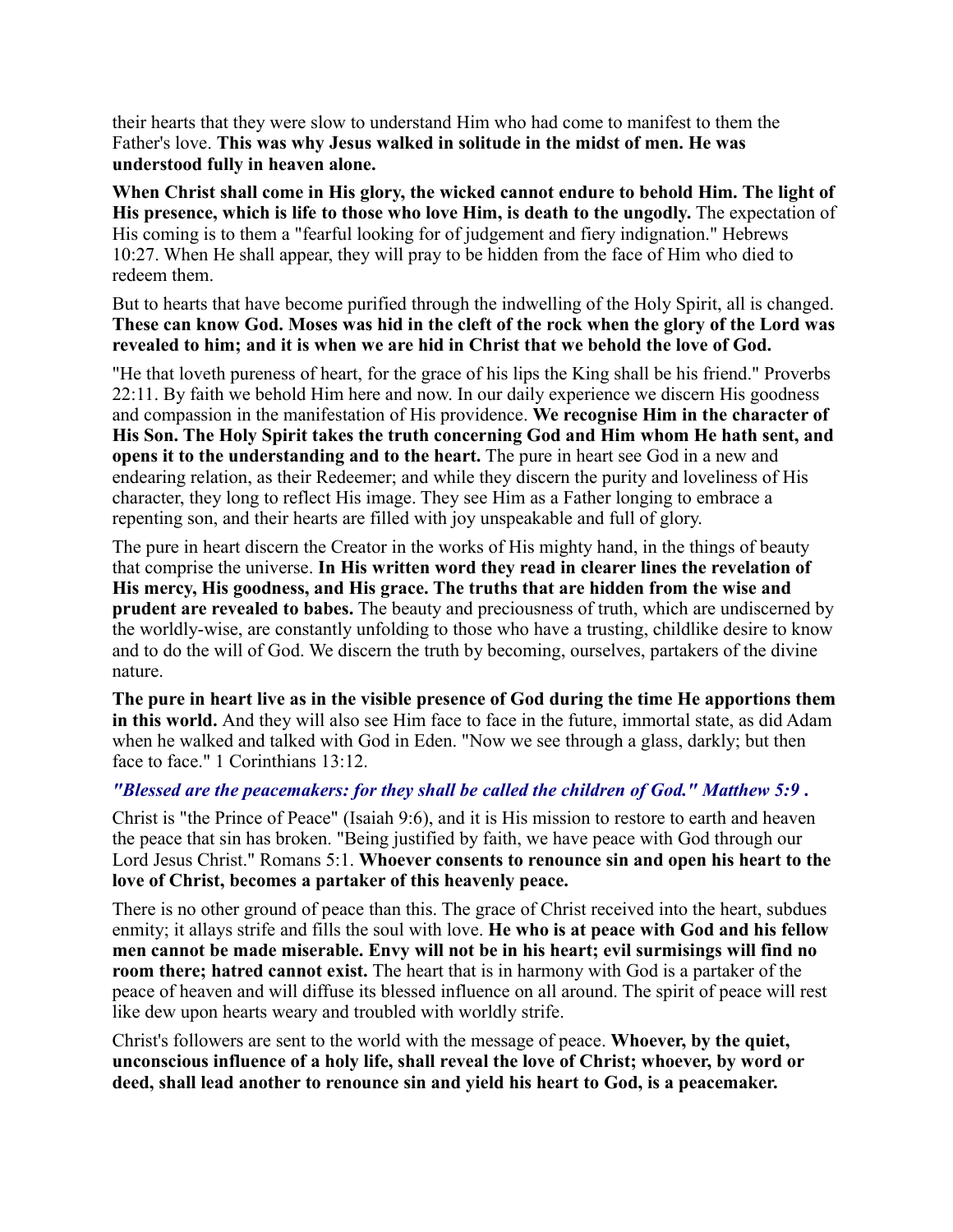And "blessed are the peacemakers: for they shall be called the children of God." The spirit of peace is evidence of their connection with heaven. The sweet savour of Christ surrounds them. **The fragrance of the life, the loveliness of the character, reveal to the world the fact that**

**they are children of God.** Men take knowledge of them that they have been with Jesus. "Everyone that loveth is born of God." "If any man have not the Spirit of Christ, he is none of His;" but "as many as are led by the Spirit of God, they are the sons of God." 1 John 4:7; Romans 8:9, 14.

**"And the remnant of Jacob shall be in the midst of many people as a dew from the Lord, as the showers upon the grass, that tarrieth not for man, nor waiteth for the sons of men." Micah 5:7.** 

#### *"Blessed are they which are persecuted for righteousness' sake: for theirs is the kingdom of heaven." Matthew 5:10* **.**

Jesus does not present to His followers the hope of attaining earthly glory and riches, and of having a life free from trial, but **He presents to them the privilege of walking with their Master in the paths of self-denial and reproach, because the world knows them not.** 

He who came to redeem the lost world was opposed by the united forces of the adversaries of God and man. **In an unpitying confederacy, evil men and evil angels arrayed themselves against the Prince of Peace.** Though His every word and act breathed of divine compassion, His unlikeness to the world provoked the bitterest hostility. **Because He would give no license for the exercise of the evil passions of our nature, He aroused the fiercest opposition and enmity.** So it is with all who will live godly in Christ Jesus. Between righteousness and sin, love and hatred, truth and falsehood, there is an irrepressible conflict. **When one presents the love of Christ and the beauty of holiness, he is drawing away the subjects of Satan's kingdom, and the prince of evil is aroused to resist it.** Persecution and reproach await all who are imbued with the Spirit of Christ. The character of the persecution changes with the times, but the principle--the spirit that underlies it--is the same that has slain the chosen of the Lord ever since the days of Abel.

As men seek to come into harmony with God, they will find that the offence of the cross has not ceased. Principalities and powers and wicked spirits in high places are arrayed against all who yield obedience to the law of heaven. **Therefore, so far from causing grief, persecution should bring joy to the disciples of Christ, for it is an evidence that they are following in the steps of their Master.** 

**While the Lord has not promised His people exemption from trials, He has promised that which is far better. He has said, "As thy days, so shall thy strength be."** "My grace is sufficient for thee: for My strength is made perfect in weakness." Deuteronomy 33:25; 2 Corinthians 12:9. If you are called to go through the fiery furnace for His sake, Jesus will be by your side even as He was with the faithful three in Babylon. Those who love their Redeemer will rejoice at every opportunity of sharing with Him humiliation and reproach. **The love they bear their Lord makes suffering for His sake sweet.** 

**In all ages Satan has persecuted the people of God. He has tortured them and put them to death, but in dying they became conquerors.** They revealed in their steadfast faith a mightier One than Satan. Satan could torture and kill the body, but he could not touch the life that was hid with Christ in God. **He could incarcerate in prison walls, but he could not bind the spirit.** They could look beyond the gloom to the glory, saying, "I reckon that the sufferings of this present time are not worthy to be compared with the glory which shall be revealed in us." "Our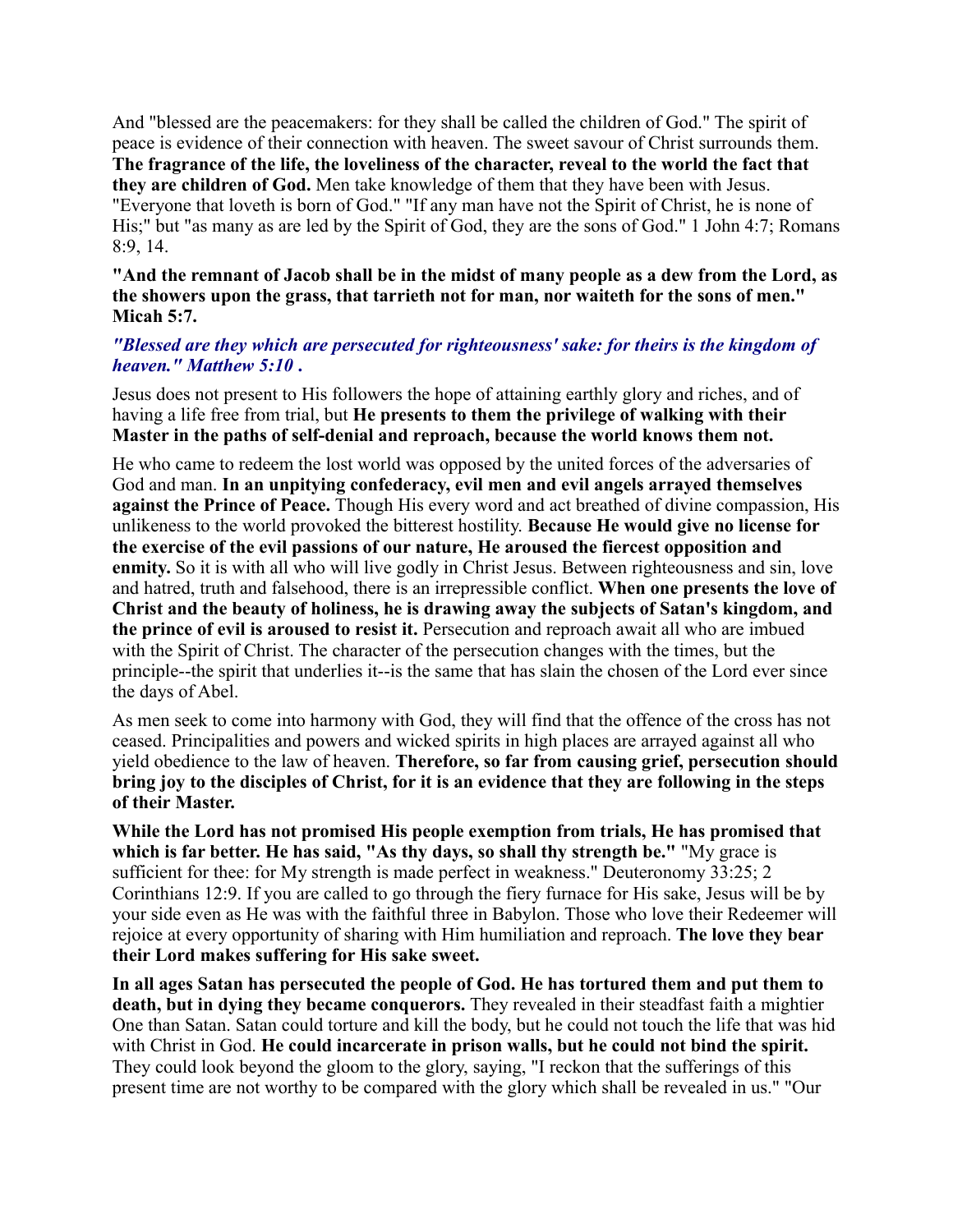light affliction, which is but for a moment, worketh for us a far more exceeding and eternal weight of glory." Romans 8:18; 2 Corinthians 4:17.

Through trials and persecution, the glory--character--of God is revealed in His chosen ones. **The church of God, hated and persecuted by the world, are educated and disciplined in the school of Christ. They walk in narrow paths on earth; they are purified in the furnace of affliction.** They follow Christ through sore conflicts; they endure self-denial and experience bitter disappointments; but their painful experience teaches them the guilt and woe of sin, and they look upon it with abhorrence. Being partakers of Christ's sufferings, they are destined to be partakers of His glory. In holy vision the prophet saw the triumph of the people of God. He says, "I saw as it were a sea of glass mingled with fire: and them that had gotten the victory, . . . stand on the sea of glass, having the harps of God. And they sing the song of Moses the servant of God, and the song of the Lamb, saying, Great and marvellous are Thy works, Lord God Almighty; just and true are Thy ways, Thou King of saints." "These are they which came out of great tribulation, and have washed their robes, and made them white in the blood of the Lamb. Therefore are they before the throne of God, and serve Him day and night in His temple: and He that sitteth on the throne shall dwell among them." Revelation 15:2, 3; 7:14, 15.

#### *"Blessed are ye, when men shall revile you." Matthew 5:11* **.**

**Ever since his fall, Satan has worked by means of deception. As he has misrepresented God, so, through his agents, he misrepresents the children of God.** The Saviour says, "The reproaches of them that reproached Thee are fallen upon Me." Psalm 69:9. In like manner they fall upon His disciples.

**There was never one who walked among men more cruelly slandered than the Son of man. He was derided and mocked because of His unswerving obedience to the principles of God's holy law. They hated Him without a cause.** Yet He stood calmly before His enemies, declaring that reproach is a part of the Christian's legacy, counselling His followers how to meet the arrows of malice, bidding them not to faint under persecution.

While slander may blacken the reputation, it cannot stain the character. That is in God's keeping. **So long as we do not consent to sin, there is no power, whether human or satanic, that can bring a stain upon the soul. A man whose heart is stayed upon God is just the same in the hour of his most afflicting trials and most discouraging surroundings as when he was in prosperity**, when the light and favour of God seemed to be upon him. His words, his motives, his actions, may be misrepresented and falsified, but he does not mind it, because he has greater interests at stake. Like Moses, he endures as "seeing Him who is invisible" (Hebrews 11:27); looking "not at the things which are seen, but at the things which are not seen" (2 Corinthians 4:18).

**Christ is acquainted with all that is misunderstood and misrepresented by men. His children can afford to wait in calm patience and trust, no matter how much maligned and despised;** for nothing is secret that shall not be made manifest, and those who honour God shall be honoured by Him in the presence of men and angels.

"When men shall revile you, and persecute you," said Jesus, "rejoice, and be exceeding glad." And He pointed His hearers to the prophets who had spoken in the name of the Lord, as "an example of suffering affliction, and of patience." James 5:10. Abel, the very first Christian of Adam's children, died a martyr. Enoch walked with God, and the world knew him not. Noah was mocked as a fanatic and an alarmist. "Others had trial of cruel mockings and scourgings, yea, moreover of bonds and imprisonment." "Others were tortured, not accepting deliverance; that they might obtain a better resurrection." Hebrews 11:36, 35.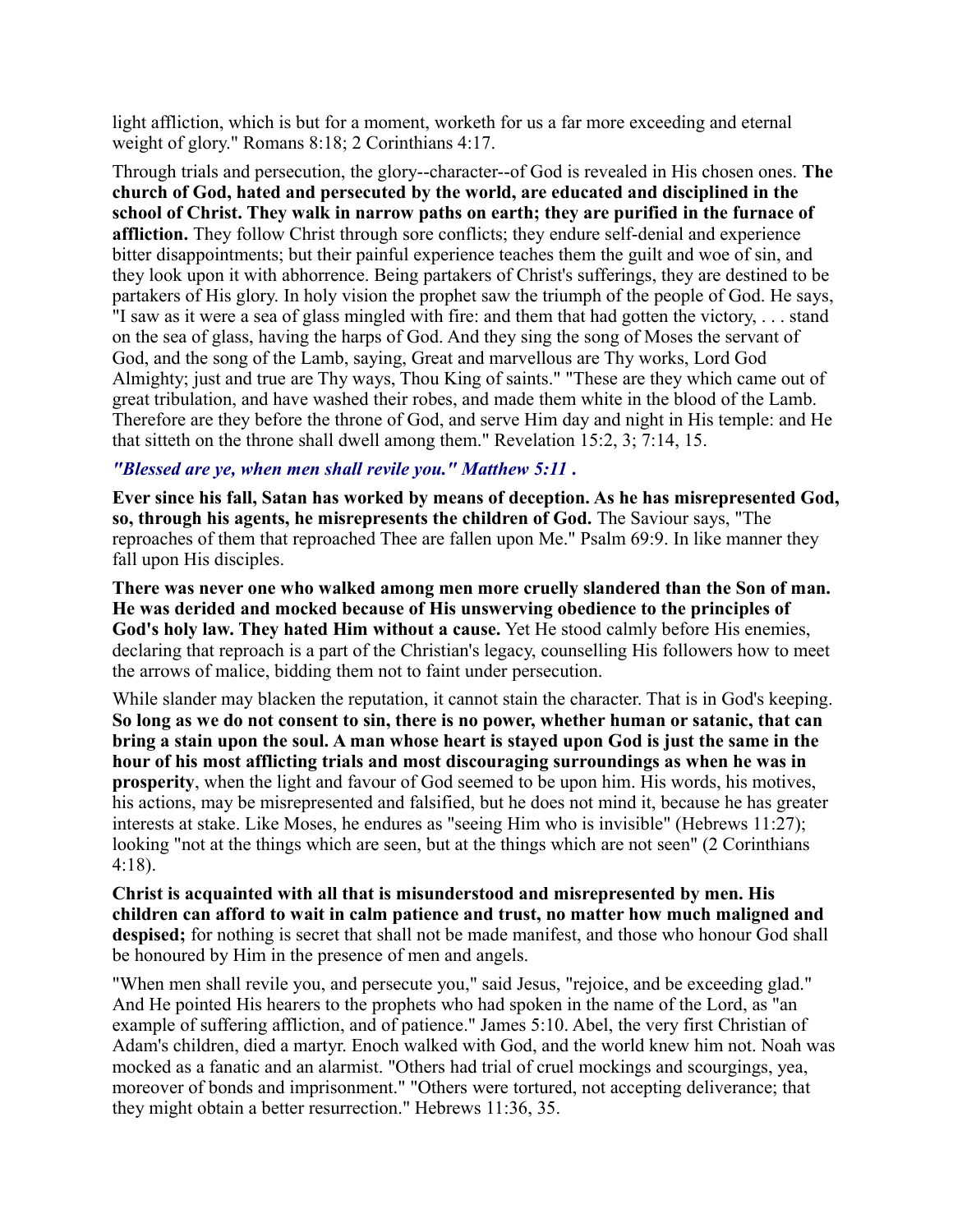**In every age God's chosen messengers have been reviled and persecuted, yet through their affliction the knowledge of God has been spread abroad.** Every disciple of Christ is to step into the ranks and carry forward the same work, knowing that its foes can do nothing against the truth, but for the truth. God means that truth shall be brought to the front and become the subject of examination and discussion, even through the contempt placed upon it. **The minds of the people must be agitated; every controversy, every reproach, every effort to restrict liberty of conscience, is God's means of awakening minds that otherwise might slumber.**

**How often this result has been seen in the history of God's messengers! When the noble and eloquent Stephen was stoned to death at the instigation of the Sanhedrin council, there was no loss to the cause of the gospel.** The light of heaven that glorified his face, the divine compassion breathed in his dying prayer, were as a sharp arrow of conviction to the bigoted Sanhedrist who stood by, and Saul, the persecuting Pharisee, became a chosen vessel to bear the name of Christ before Gentiles and kings and the children of Israel. And long afterward Paul the aged wrote from his prison house at Rome: "Some indeed preach Christ even of envy and strife: . . . not sincerely, supposing to add affliction to my bonds. . . . Notwithstanding, every way, whether in pretence, or in truth, Christ is preached." Philippians 1:15-18. Through Paul's imprisonment the gospel was spread abroad, and souls were won for Christ in the very palace of the Caesars. By the efforts of Satan to destroy it, the "incorruptible" seed of the word of God, "which liveth and abideth forever" (1 Peter 1:23), is sown in the hearts of men; **through the reproach and persecution of His children the name of Christ is magnified and souls are saved.** 

Great is the reward in heaven of those who are witnesses for Christ through persecution and reproach. **While the people are looking for earthly good, Jesus points them to a heavenly reward. But He does not place it all in the future life; it begins here.** The Lord appeared of old time to Abraham and said, " *I* am thy shield, and thy exceeding great reward." Genesis 15:1. This is the reward of all who follow Christ. Jehovah Immanuel--He "in whom are hid all the treasures of wisdom and knowledge," in whom dwells "all the fullness of the Godhead bodily" (Colossians 2:3, 9)--to be brought into sympathy with Him, to know Him, to possess Him, as the heart opens more and more to receive His attributes; to know His love and power, to possess the unsearchable riches of Christ, to comprehend more and more "what is the breadth, and length, and depth, and height; and to know the love of Christ, which passeth knowledge, that ye might be filled with all the fullness of God" (Ephesians 3:18, 19)--"this is the heritage of the servants of the Lord, and their righteousness is of Me, saith the Lord." Isaiah 54:17.

It was this joy that filled the hearts of Paul and Silas when they prayed and sang praises to God at midnight in the Philippian dungeon. **Christ was beside them there, and the light of His presence irradiated the gloom with the glory of the courts above.** From Rome, Paul wrote, unmindful of his fetters as he saw the spread of the gospel, "I therein do rejoice, yea, and will rejoice." Philippians 1:18. And the very words of Christ upon the mount are re-echoed in Paul's message to the Philippian church, in the midst of their persecutions, "Rejoice in the Lord alway: and again I say, Rejoice." Philippians 4:4.

#### *"Ye are the salt of the earth." Matthew 5:13* **.**

Salt is valued for its preservative properties; and when God calls His children salt, He would teach them that His purpose in making them the subjects of His grace is that they may become agents in saving others. The object of God in choosing a people before all the world was not only that He might adopt them as His sons and daughters, **but that through them the world might receive the grace that bringeth salvation.** Titus 2:11. When the Lord chose Abraham, it was not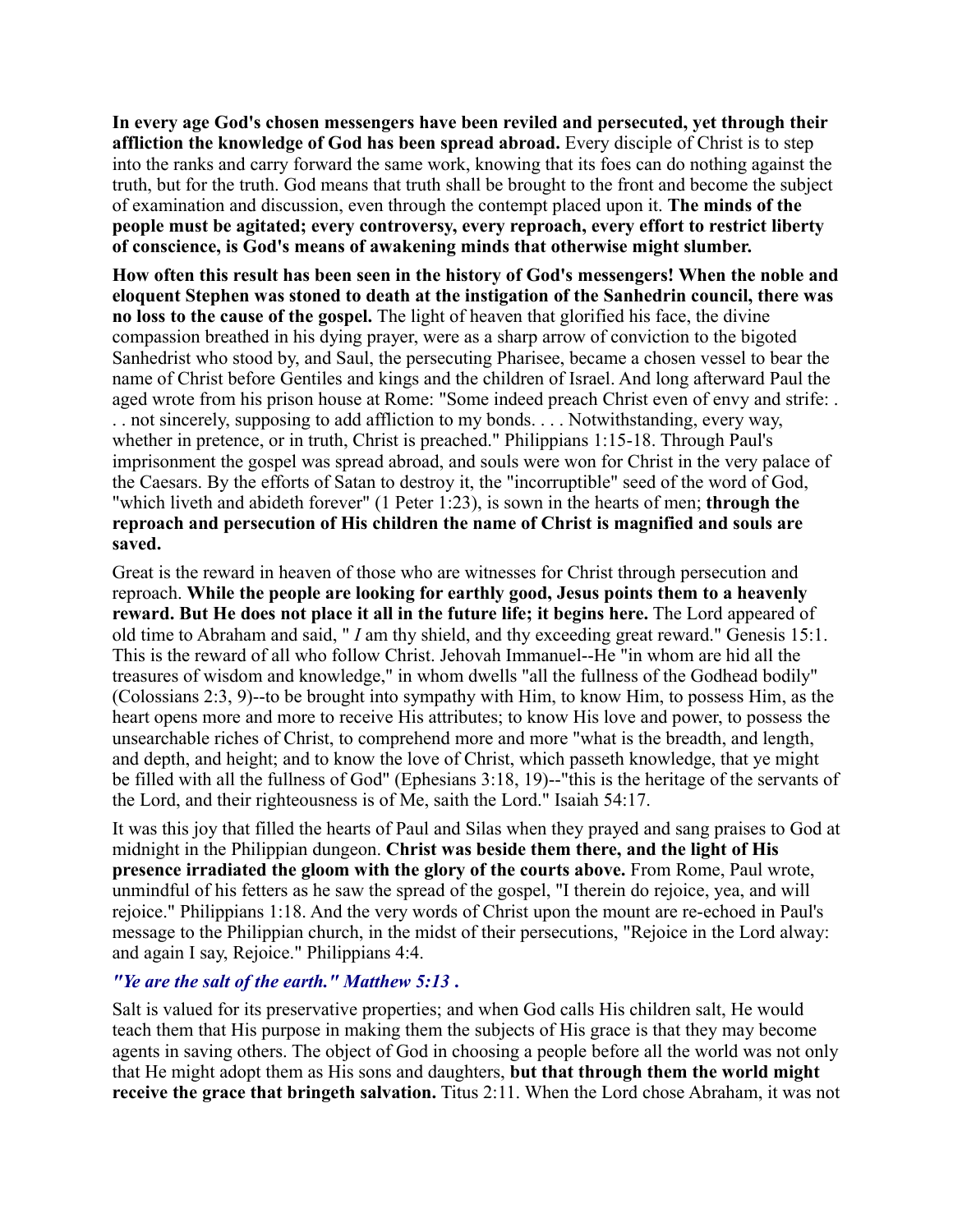simply to be the special friend of God, but to be a medium of the peculiar privileges the Lord desired to bestow upon the nations. Jesus, in that last prayer with His disciples before His crucifixion, said, "For their sakes I sanctify Myself, that they also might be sanctified through the truth." John 17:19. In like manner Christians who are purified through the truth will possess saving qualities that preserve the world from utter moral corruption.

Salt must be mingled with the substance to which it is added; it must penetrate and infuse in order to preserve. So it is through personal contact and association that men are reached by the saving power of the gospel. **They are not saved in masses, but as individuals. Personal influence is a power. We must come close to those whom we desire to benefit.** 

The savour of the salt represents the vital power of the Christian--the love of Jesus in the heart, the righteousness of Christ pervading the life. The love of Christ is diffusive and aggressive. If it is dwelling in us, it will flow out to others. **We shall come close to them till their hearts are warmed by our unselfish interest and love.** The sincere believers diffuse vital energy, which is penetrating and imparts new moral power to the souls for whom they labour. **It is not the power of the man himself, but the power of the Holy Spirit that does the transforming work.** 

Jesus added the solemn warning: "If the salt have lost his savour, wherewith shall it be salted? It is thenceforth good for nothing, but to be cast out, and to be trodden underfoot of men."

As they listened to the words of Christ, the people could see the white salt glistening in the pathways where it had been cast out because it had lost its savour and was therefore useless. It well represented the condition of the Pharisees and the effect of their religion upon society. It represents the life of every soul from whom the power of the grace of God has departed and who has become cold and Christless. **Whatever may be his profession, such a one is looked upon by men and angels as insipid and disagreeable.** It is to such that Christ say: "I would thou wert cold or hot. So then because thou art lukewarm, and neither cold nor hot, I will spew thee out of My mouth." Revelation 3:15, 16.

**Without a living faith in Christ as a personal Saviour it is impossible to make our influence felt in a sceptical world.** We cannot give to others that which we do not ourselves possess. **It is in proportion to our own devotion and consecration to Christ that we exert an influence for the blessing and uplifting of mankind. If there is no actual service, no genuine love, no reality of experience, there is no power to help, no connection with heaven, no savour of Christ in the life.** Unless the Holy Spirit can use us as agents through whom to communicate to the world the truth as it is in Jesus, we are as salt that has lost its savour and is entirely worthless. By our lack of the grace of Christ we testify to the world that the truth which we claim to believe has no sanctifying power; and thus, so far as our influence goes, we make of no effect the word of God. "If I speak with the tongues of men and of angels, but have not love, I am become sounding brass, or a clanging cymbal. And if I have the gift of prophecy, and know all mysteries and all knowledge; and if I have all faith, so as to remove mountains, but have not love, I am nothing. And if I bestow all my goods to feed the poor, and if I give my body to be burned, but have not love, it profiteth me nothing." 1 Corinthians 13:1-3, A.R.V.

**When love fills the heart, it will flow out to others, not because of favours received from them, but because love is the principle of action.** Love modifies the character, governs the impulses, subdues enmity, and ennobles the affections. This love is as broad as the universe, and is in harmony with that of the angel workers. Cherished in the heart, it sweetens the entire life and sheds its blessing upon all around. It is this, and this only, that can make us the salt of the earth.

*"Ye are the light of the world." Matthew 5:14* **.**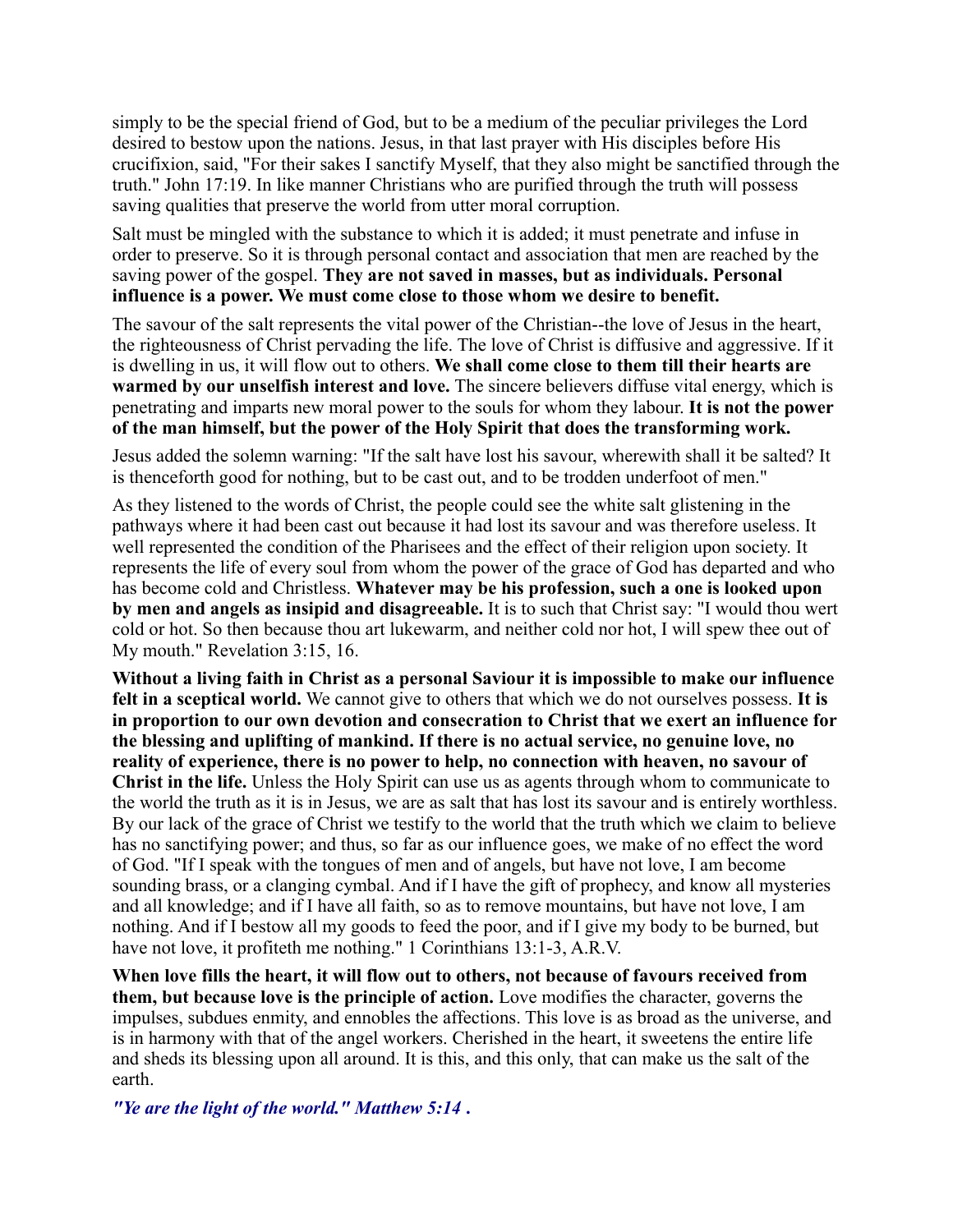As Jesus taught the people, He made His lessons interesting and held the attention of His hearers by frequent illustrations from the scenes of nature about them. The people had come together while it was yet morning. The glorious sun, climbing higher and higher in the blue sky, was chasing away the shadows that lurked in the valleys and among the narrow defiles of the mountains. The glory of the eastern heavens had not yet faded out. The sunlight flooded the land with its splendour; the placid surface of the lake reflected the golden light and mirrored the rosy clouds of morning. Every bud and flower and leafy spray glistened with dewdrops. Nature smiled under the benediction of a new day, and the birds sang sweetly among the trees. The Saviour looked upon the company before Him, and then to the rising sun, and said to His disciples, "Ye are the light of the world." **As the sun goes forth on its errand of love, dispelling the shades of night and awakening the world to life, so the followers of Christ are to go forth on their mission, diffusing the light of heaven upon those who are in the darkness of error and sin.** 

In the brilliant light of the morning, the towns and villages upon the surrounding hills stood forth clearly, making an attractive feature of the scene. Pointing to them, Jesus said, "A city set on a hill cannot be hid." And he added, "Neither do men light a lamp, and put it under the bushel, but on the stand; and it shineth unto all that are in the house." R.V. Most of those who listened to the words of Jesus were peasants and fishermen whose lowly dwellings contained but one room, in which the single lamp on its stand shone to all in the house. Even so, said Jesus, **"Let your light so shine before men, that they may see your good works, and glorify your Father which is in heaven."** 

**No other light ever has shone or ever will shine upon fallen man save that which emanates from Christ. Jesus, the Saviour, is the only light that can illuminate the darkness of a world lying in sin.** Of Christ it is written, "In Him was life; and the life was the light of men." John 1:4. It was by receiving of His life that His disciples could become light bearers. The life of Christ in the soul, His love revealed in the character, would make them the light of the world.

**Humanity has in itself no light. Apart from Christ we are like an unkindled taper, like the moon when her face is turned away from the sun; we have not a single ray of brightness to shed into the darkness of the world**. But when we turn toward the Sun of Righteousness, when we come in touch with Christ, the whole soul is aglow with the brightness of the divine presence.

Christ's followers are to be more than a light in the midst of men. They are *the* light of the world. Jesus says to all who have named His name, You have given yourselves to Me, and I have given you to the world as My representatives. As the Father had sent Him into the world, so, He declares, "have I also sent them into the world." John 17:18. As Christ is the channel for the revelation of the Father, so we are to be the channel for the revelation of Christ. While our Saviour is the great source of illumination, forget not, O Christian, that He is revealed through humanity. God's blessings are bestowed through human instrumentality. Christ Himself came to the world as the Son of man. Humanity, united to the divine nature, must touch humanity. **The church of Christ, every individual disciple of the Master, is heaven's appointed channel for the revelation of God to men. Angels of glory wait to communicate through you heaven's light and power to souls that are ready to perish. Shall the human agent fail of accomplishing his appointed work? Oh, then to that degree is the world robbed of the promised influence of the Holy Spirit!**

But Jesus did not bid the disciples, "Strive to *make* your light shine;" He said, " *Let* it shine." **If Christ is dwelling in the heart, it is impossible to conceal the light of His presence.** If those who profess to be followers of Christ are not the light of the world, it is because the vital power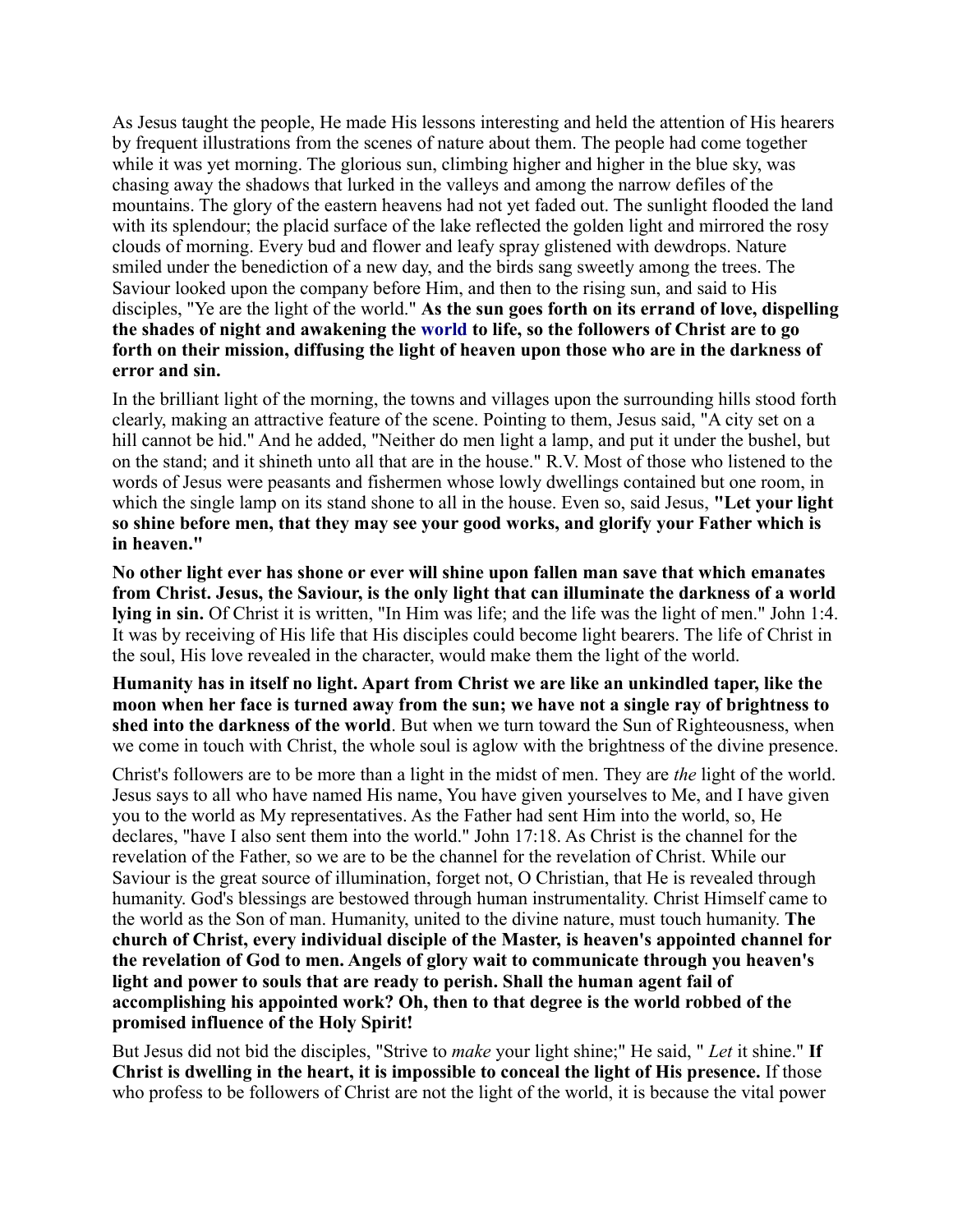has left them; if they have no light to give, it is because they have no connection with the Source of light.

In all ages the "Spirit of Christ which was in them" (1 Peter 1:11) has made God's true children the light of the people of their generation. Joseph was a light bearer in Egypt. In his purity and benevolence and filial love he represented Christ in the midst of a nation of idolaters. While the Israelites were on their way from Egypt to the Promised Land, the true-hearted among them were a light to the surrounding nations. Through them God was revealed to the world. From Daniel and his companions in Babylon, and from Mordecai in Persia, bright beams of light shone out amid the darkness of the kingly courts. In like manner the disciples of Christ are set as light bearers on the way to heaven; through them the Father's mercy and goodness are made manifest to a world enshrouded in the darkness of misapprehension of God. By seeing their good works, others are led to glorify the Father who is above; for it is made manifest that there is a God on the throne of the universe whose character is worthy of praise and imitation. **The divine love glowing in the heart, the Christlike harmony manifested in the life, are as a glimpse of heaven granted to men of the world, that they may appreciate its excellence.** 

It is thus that men are led to believe "the love that God hath to us." 1 John 4:16. **Thus hearts once sinful and corrupt are purified and transformed, to be presented "faultless before the presence of His glory with exceeding joy." Jude 24.** 

The Saviour's words, "Ye are the light of the world," point to the fact that He has committed to His followers a world-wide mission. In the days of Christ, selfishness and pride and prejudice had built strong and high the wall of partition between the appointed guardians of the sacred oracles and every other nation on the globe. But the Saviour had come to change all this. **The words which the people were hearing from His lips were unlike anything to which they had ever listened from priest or rabbi. Christ tears away the wall of partition, the self-love, the dividing prejudice of nationality, and teaches a love for all the human family.** He lifts men from the narrow circle that their selfishness prescribes; He abolishes all territorial lines and artificial distinctions of society. He makes no difference between neighbours and strangers, friends and enemies. He teaches us to look upon every needy souls as our neighbour and the world as our field.

As the rays of the sun penetrate to the remotest corners of the globe, so God designs that the light of the gospel shall extend to every soul upon the earth. If the church of Christ were fulfilling the purpose of our Lord, light would be shed upon all that sit in darkness and in the region and shadow of death. **Instead of congregating together and shunning responsibility and cross bearing, the members of the church would scatter into all lands, letting the light of Christ shine out from them, working as He did for the salvation of souls, and this "gospel of the kingdom" would speedily be carried to all the world.** 

It is thus that God's purpose in calling His people, from Abraham on the plains of Mesopotamia to us in this age, is to reach its fulfilment. He says, "I will bless thee, . . . and thou shalt be a blessing." Genesis 12:2. The words of Christ through the gospel prophet, which are but reechoed in the Sermon on the Mount, are for us in this last generation: "Arise, shine; for thy light is come, and the glory of the Lord is risen upon thee." Isaiah 60:1. If upon your spirit the glory of the Lord is risen, if you have beheld His beauty who is "the chiefest among ten thousand" and the One "altogether lovely," if your souls has become radiant in the presence of His glory, to you is this word from the Master sent. **Have you stood with Christ on the mount of transfiguration? Down in the plain there are souls enslaved by Satan; they are waiting for the word of faith and prayer to set them free.**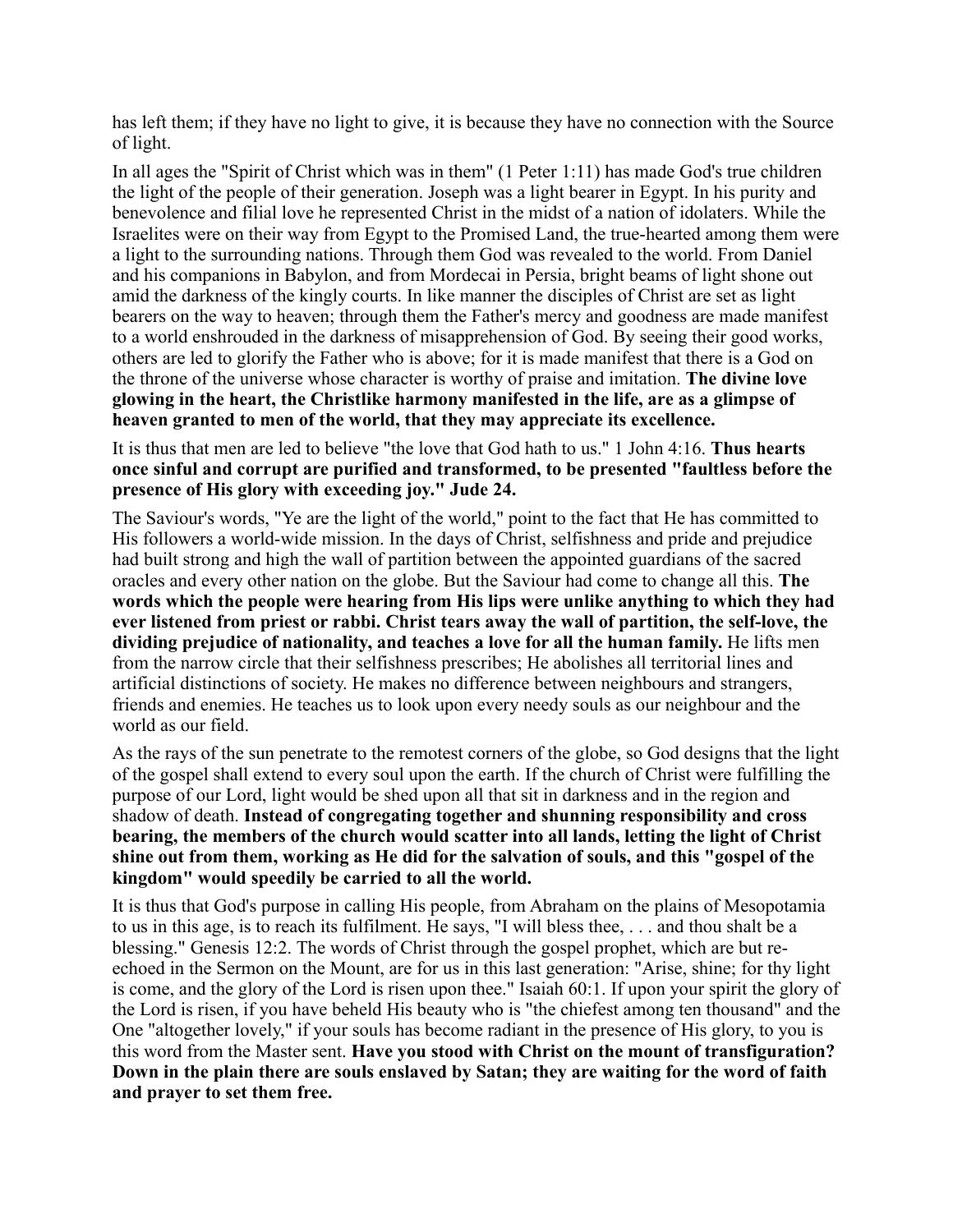**We are not only to contemplate the glory of Christ, but also to speak of His excellences.** Isaiah not only beheld the glory of Christ, but he also spoke of Him. While David mused, the fire burned; then spoke he with his tongue. While he mused upon the wondrous love of God he could not but speak of that which he saw and felt. Who can by faith behold the wonderful plan of redemption, the glory of the only-begotten Son of God, and not speak of it? Who can contemplate the unfathomable love that was manifested upon the cross of Calvary in the death of Christ, that we might not perish, but have everlasting life--**who can behold this and have no words with which to extol the Saviour's glory?** 

"In His temple doth everyone speak of His glory." Psalm 29:9. The sweet singer of Israel praised Him upon the harp, saying, "I will speak of the glorious honour of Thy majesty, and of Thy wondrous works. And men shall speak of the might of Thy terrible acts: and I will declare Thy greatness." Psalm 145:5, 6.

**The cross of Calvary is to be lifted high above the people, absorbing their minds and concentrating their thoughts.** Then all the spiritual faculties will be charged with divine power direct from God. Then there will be a concentration of the energies in genuine work for the Master. The workers will send forth to the world beams of light, as living agencies to enlighten the earth.

**Christ accepts, oh, so gladly, every human agency that is surrendered to Him. He brings the human into union with the divine, that He may communicate to the world the mysteries of incarnate love.** Talk it, pray it, sing it; proclaim abroad the message of His glory, and keep pressing onward to the regions beyond.

**Trials patiently borne, blessings gratefully received, temptations manfully resisted, meekness, kindness, mercy, and love habitually revealed, are the lights that shine forth in the character in contrast with the darkness of the selfish heart, into which the light of life has never shone.** 

## **3 The Spirituality of the Law**

#### *"I am not come to destroy, but to fulfil." Matthew 5:17* **.**

**It was Christ who, amid thunder and flame, had proclaimed the law upon Mount Sinai.** The glory of God, like devouring fire, rested upon its summit, and the mountain quaked at the presence of the Lord. The hosts of Israel, lying prostrate upon the earth, had listened in awe to the sacred precepts of the law. What a contrast to the scene upon the mount of the Beatitudes! Under the summer sky, with no sound to break the stillness but the song of birds, Jesus unfolded the principles of His kingdom. **Yet He who spoke to the people that day in accents of love, was opening to them the principles of the law proclaimed upon Sinai.** 

When the law was given, Israel, degraded by the long bondage in Egypt, had need to be impressed with the power and majesty of God; yet He revealed Himself to them no less as a God of love.

> **"The Lord came from Sinai, And rose from Seir unto them; He shined forth from Mount Paran, And He came from the ten thousands of holy ones: At His right hand was a fiery law unto them. Yea, He loveth the tribes; All their holy ones are in Thy hand:**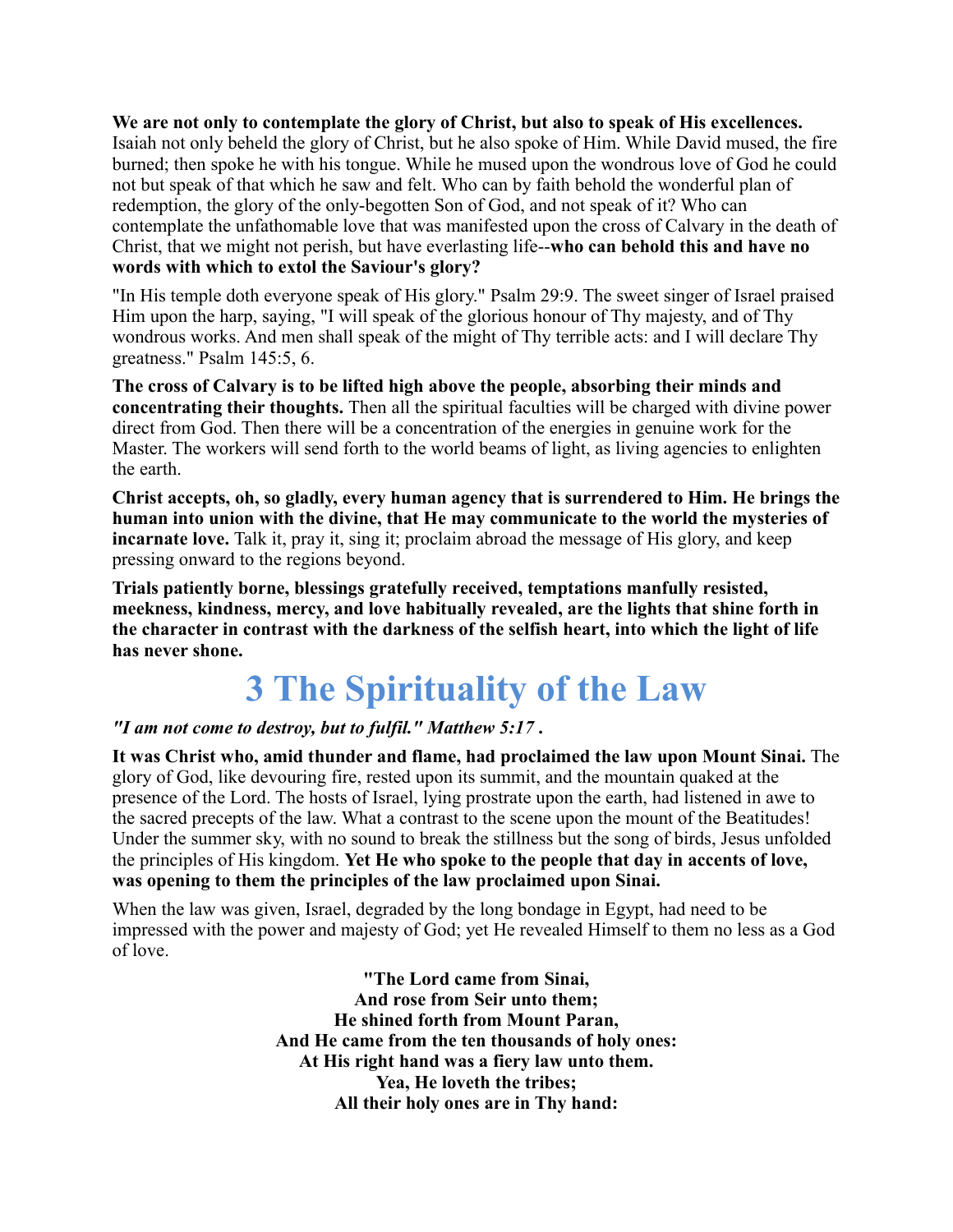#### **And they sat down at Thy feet; Everyone received of Thy words." Deuteronomy 33:2, 3, R.V., margin.**

It was to Moses that God revealed His glory in those wonderful words that have been the treasured heritage of the ages: "The Lord, The Lord God, merciful and gracious, long-suffering, and abundant in goodness and truth, keeping mercy for thousands, forgiving iniquity and transgression and sin." Exodus 34:6, 7.

**The law given upon Sinai was the enunciation of the principle of love, a revelation to earth of the law of heaven.** It was ordained in the hand of a Mediator--spoken by Him through whose power the hearts of men could be brought into harmony with its principles. God had revealed the purpose of the law when He declared to Israel, "Ye shall be holy men unto Me." Exodus 22:31

**But Israel had not perceived the spiritual nature of the law, and too often their professed obedience was but an observance of forms and ceremonies, rather than a surrender of the heart to the sovereignty of love.** As Jesus in His character and work represented to men the holy, benevolent, and paternal attributes of God, and presented the worthlessness of mere ceremonial obedience, the Jewish leaders did not receive or understand His words. They thought that He dwelt too lightly upon the requirements of the law; and when He set before them the very truths that were the soul of their divinely appointed service, they, looking only at the external, accused Him of seeking to overthrow it.

**The words of Christ, though calmly spoken, were uttered with an earnestness and power that stirred the hearts of the people.** They listened for a repetition of the lifeless traditions and exactions of the rabbis, but in vain. They "were astonished at His teaching: for He taught them as one having authority, and not as their scribes." Matthew 7:29, R.V. The Pharisees noted the vast difference between their manner of instruction and that of Christ. They saw that the majesty and purity and beauty of the truth, with its deep and gentle influence, was taking firm hold upon many minds. The Saviour's divine love and tenderness drew the hearts of men to Him. The rabbis saw that by His teaching the whole tenor of the instruction they had given to the people was set at nought. **He was tearing down the partition wall that had been so flattering to their pride and exclusiveness; and they feared that, if permitted, He would draw the people entirely away from them.** Therefore they followed Him with determined hostility, hoping to find some occasion for bringing Him into disfavour with the multitudes and thus enabling the Sanhedrin to secure His condemnation and death.

On the mount, Jesus was closely watched by spies; and as He unfolded the principles of righteousness, the Pharisees caused it to be whispered about that His teaching was in opposition to the precepts that God had given from Sinai. The Saviour said nothing to unsettle faith in the religion and institutions that had been given through Moses; for every ray of divine light that Israel's great leader communicated to his people was received from Christ. **While many are saying in their hearts that He has come to do away with the law, Jesus in unmistakable language reveals His attitude toward the divine statutes. "Think not," He said, "that I am come to destroy the law, or the prophets."** 

It is the Creator of men, the Giver of the law, who declares that it is not His purpose to set aside its precepts. Everything in nature, from the mote in the sunbeam to the worlds on high, is under law. And upon obedience to these laws the order and harmony of the natural world depend. **So there are great principles of righteousness to control the life of all intelligent beings, and upon conformity to these principles the well-being of the universe depends.** Before this earth was called into being, God's law existed. Angels are governed by its principles, and in order for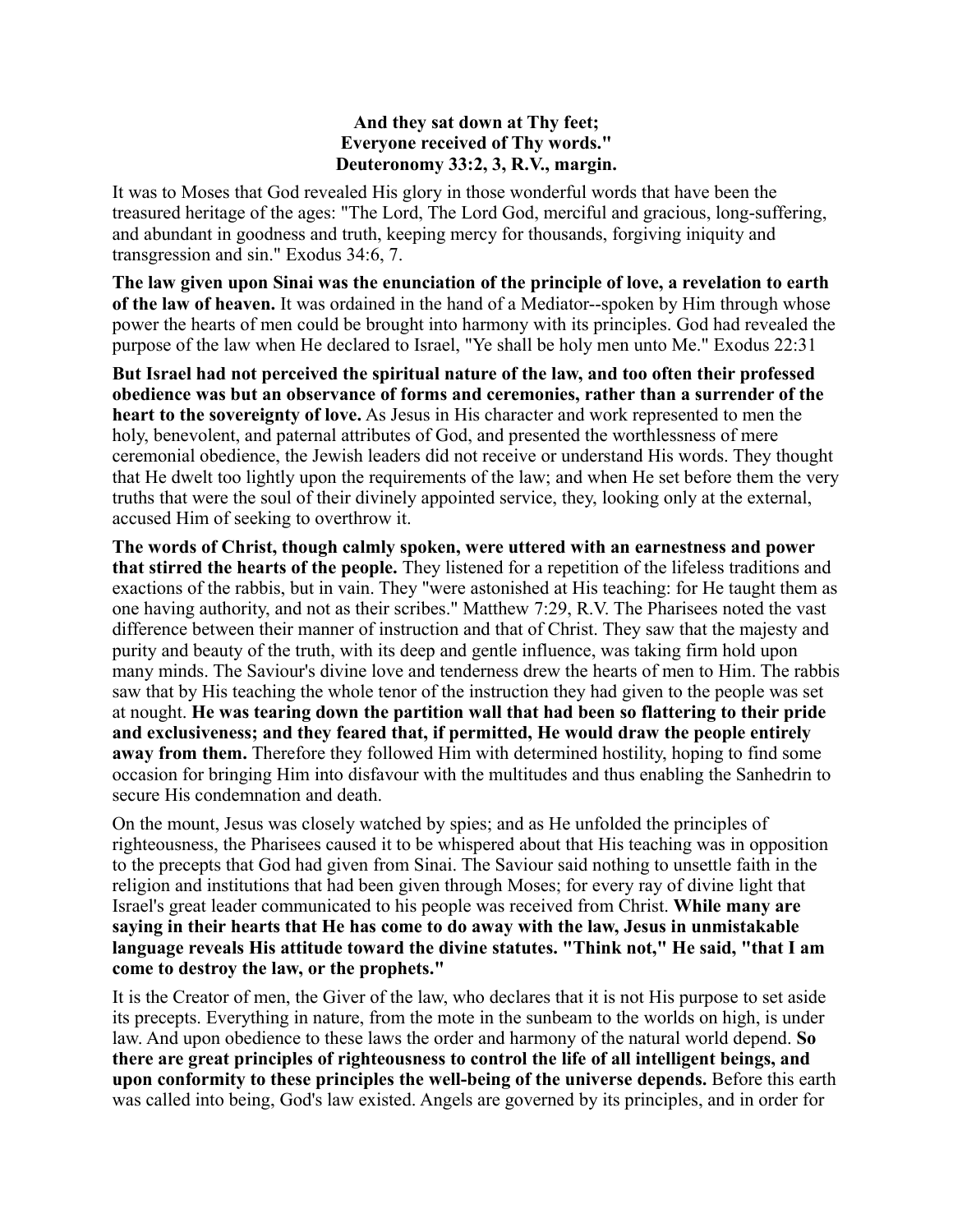earth to be in harmony with heaven, man also must obey the divine statutes. To man in Eden Christ made known the precepts of the law "when the morning stars sang together, and all the sons of God shouted for joy." Job 38:7. The mission of Christ on earth was not to destroy the law, but by His grace to bring man back to obedience to its precepts.

The beloved disciple, who listened to the words of Jesus on the mount, writing long afterward under the inspiration of the Holy Spirit, speaks of the law as of perpetual obligation. He says that "sin is the transgression of the law" and that "whosoever committeth sin transgresseth also the law." 1 John 3:4. **He makes it plain that the law to which he refers is "an old commandment which ye had from the beginning." 1 John 2:7. He is speaking of the law that existed at the creation and was reiterated upon Mount Sinai.** 

Speaking of the law, Jesus said, "I am not come to destroy, but to fulfil." He here used the word "fulfil" in the same sense as when He declared to John the Baptist His purpose to "fulfil all righteousness" (Matthew 3:15); **that is, to fill up the measure of the law's requirement, to give an example of perfect conformity to the will of God.** 

His mission was to "magnify the law, and make it honourable." Isaiah 42:21. He was **to show the spiritual nature of the law, to present its far-reaching principles, and to make plain its eternal obligation.**

**The divine beauty of the character of Christ, of whom the noblest and most gentle among men are but a faint reflection;** of whom Solomon by the Spirit of inspiration wrote, He is "the chiefest among ten thousand, . . . yea, He is altogether lovely" (Song of Solomon 5:10-16); of whom David, seeing Him in prophetic vision, said, "Thou art fairer than the children of men" (Psalm 45:2); Jesus, the express image of the Father's person, the effulgence of His glory; the self-denying Redeemer, throughout His pilgrimage of love on earth, was a living representation of the character of the law of God. In His life it is made manifest that heaven-born love, Christlike principles, underlie the laws of eternal rectitude.

"Till heaven and earth pass," said Jesus, "one jot or one tittle shall in nowise pass from the law, till all be fulfilled." **By His own obedience to the law, Christ testified to its immutable character and proved that through His grace it could be perfectly obeyed by every son and daughter of Adam.** On the mount He declared that not the smallest iota should pass from the law till all things should be accomplished --all things that concern the human race, all that relates to the plan of redemption. He does not teach that the law is ever to be abrogated, but He fixes the eye upon the utmost verge of man's horizon and assures us that until this point is reached the law will retain its authority so that none may suppose it was His mission to abolish the precepts of the law. So long as heaven and earth continue, the holy principles of God's law will remain. His righteousness, "like the great mountains" (Psalm 36:6), will continue, a source of blessing, sending forth streams to refresh the earth.

**Because the law of the Lord is perfect, and therefore changeless, it is impossible for sinful men, in themselves, to meet the standard of its requirement. This was why Jesus came as our Redeemer.** It was His mission, by making men partakers of the divine nature, to bring them into harmony with the principles of the law of heaven. When we forsake our sins and receive Christ as our Saviour, the law is exalted. The apostle Paul asks, "Do we then make void the law through faith? God forbid: yea, we establish the law." Romans 3:31.

The new-covenant promise is, "I will put My laws into their hearts, and in their minds will I write them." Hebrews 10:16. While the system of types which pointed to Christ as the Lamb of God that should take away the sin of the world was to pass away at His death, the principles of righteousness embodied in the Decalogue are as immutable as the eternal throne. Not one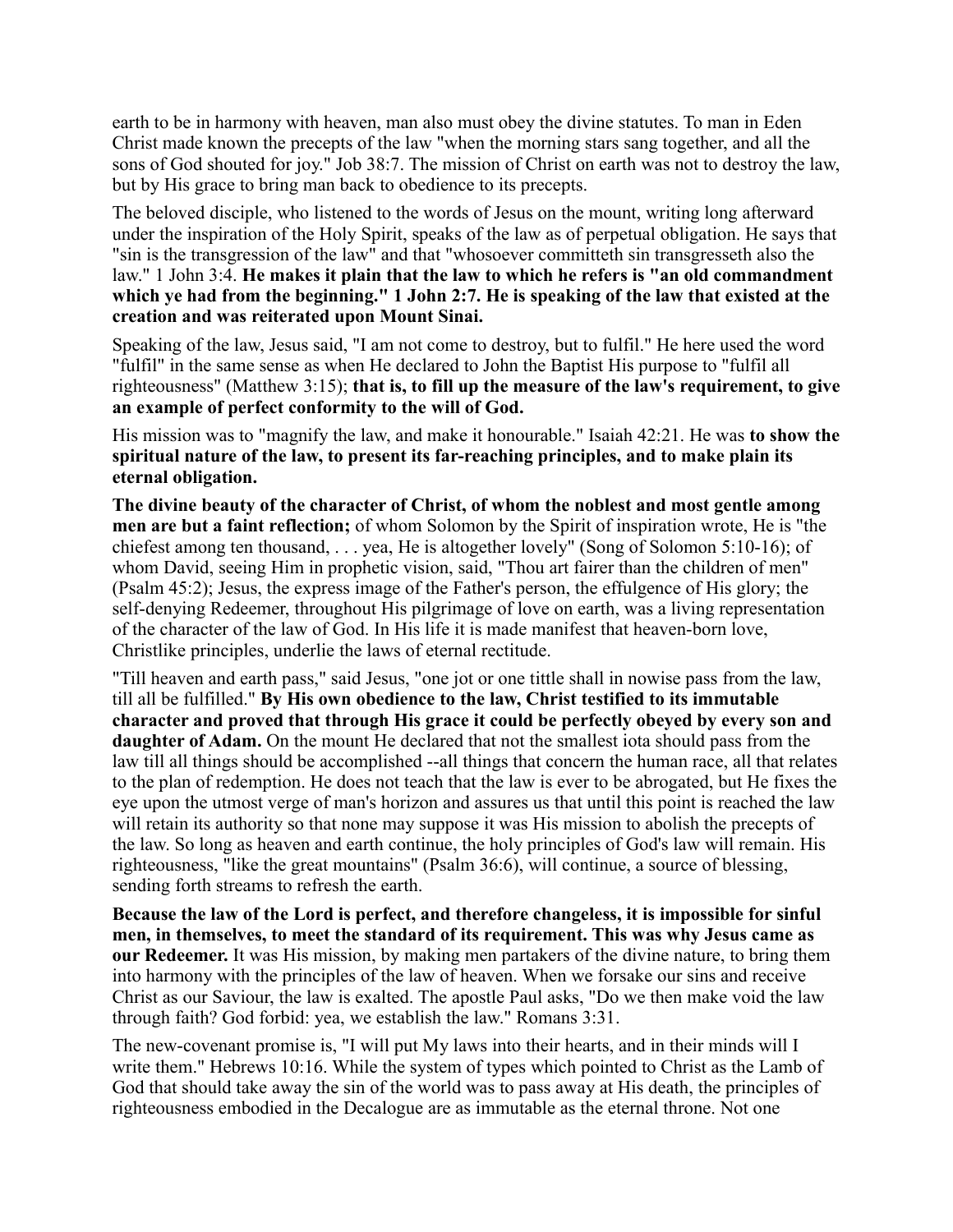command has been annulled, not a jot or tittle has been changed. Those principles that were made known to man in Paradise as the great law of life will exist unchanged in Paradise restored. When Eden shall bloom on earth again, God's law of love will be obeyed by all beneath the sun.

"Forever, O Lord, Thy word is settled in heaven." "All His commandments are sure. They stand fast for ever and ever, and are done in truth and uprightness." "Concerning Thy testimonies, I have known of old that Thou hast founded them forever." Psalms 119:89: 111:7, 8: 119:152.

#### *"Whosoever . . . shall break one of these least commandments, and shall teach men so, he shall be called the least in the kingdom of heaven." Matthew 5:19* **.**

That is, he shall have no place therein. **For he who wilfully breaks one commandment, does not, in spirit and truth, keep any of them.** "Whosoever shall keep the whole law, and yet offend in one point, he is guilty of all." James 2:10.

**It is not the greatness of the act of disobedience that constitutes sin, but the fact of variance from God's expressed will in the least particular; for this shows that there is yet communion between the soul and sin.** The heart is divided in its service. There is a virtual denial of God, a rebellion against the laws of His government.

Were men free to depart from the Lord's requirements and to set up a standard of duty for themselves, there would be a variety of standards to suit different minds and the government would be taken out of the Lord's hands. The will of man would be made supreme, and the high and holy will of God-- **His purpose of love toward His creatures--would be dishonoured, disrespected.** 

**Whenever men choose their own way, they place themselves in controversy with God. They will have no place in the kingdom of heaven, for they are at war with the very principles of heaven.** In disregarding the will of God, they are placing themselves on the side of Satan, the enemy of God and man. Not by one word, not by many words, but by every word that God has spoken, shall man live. We cannot disregard one word, however trifling it may seem to us, and be safe. There is not a commandment of the law that is not for the good and happiness of man, both in this life and in the life to come. In obedience to God's law, man is surrounded as with a hedge and kept from the evil. He who breaks down this divinely erected barrier at one point has destroyed its power to protect him; for he has opened a way by which the enemy can enter to waste and ruin.

By venturing to disregard the will of God upon one point, our first parents opened the floodgates of woe upon the world. And every individual who follows their example will reap a similar result. **The love of God underlies every precept of His law, and he who departs from the commandment is working his own unhappiness and ruin.** 

#### *"Except your righteousness shall exceed the righteousness of the scribes and Pharisees, ye shall in no case enter into the kingdom of heaven." Matthew 5:20* **.**

The scribes and Pharisees had accused not only Christ but His disciples as sinners because of their disregard of the rabbinical rites and observances. **Often the disciples had been perplexed and troubled by censure and accusation from those whom they had been accustomed to revere as religious teachers. Jesus unveiled the deception.** He declared that the righteousness upon which the Pharisees set so great value was worthless. The Jewish nation had claimed to be the special, loyal people who were favoured of God; but Christ represented their religion as devoid of saving faith. All their pretensions of piety, their human inventions and ceremonies, and even their boasted performance of the outward requirements of the law, could not avail to make them holy. They were not pure in heart or noble and Christlike in character.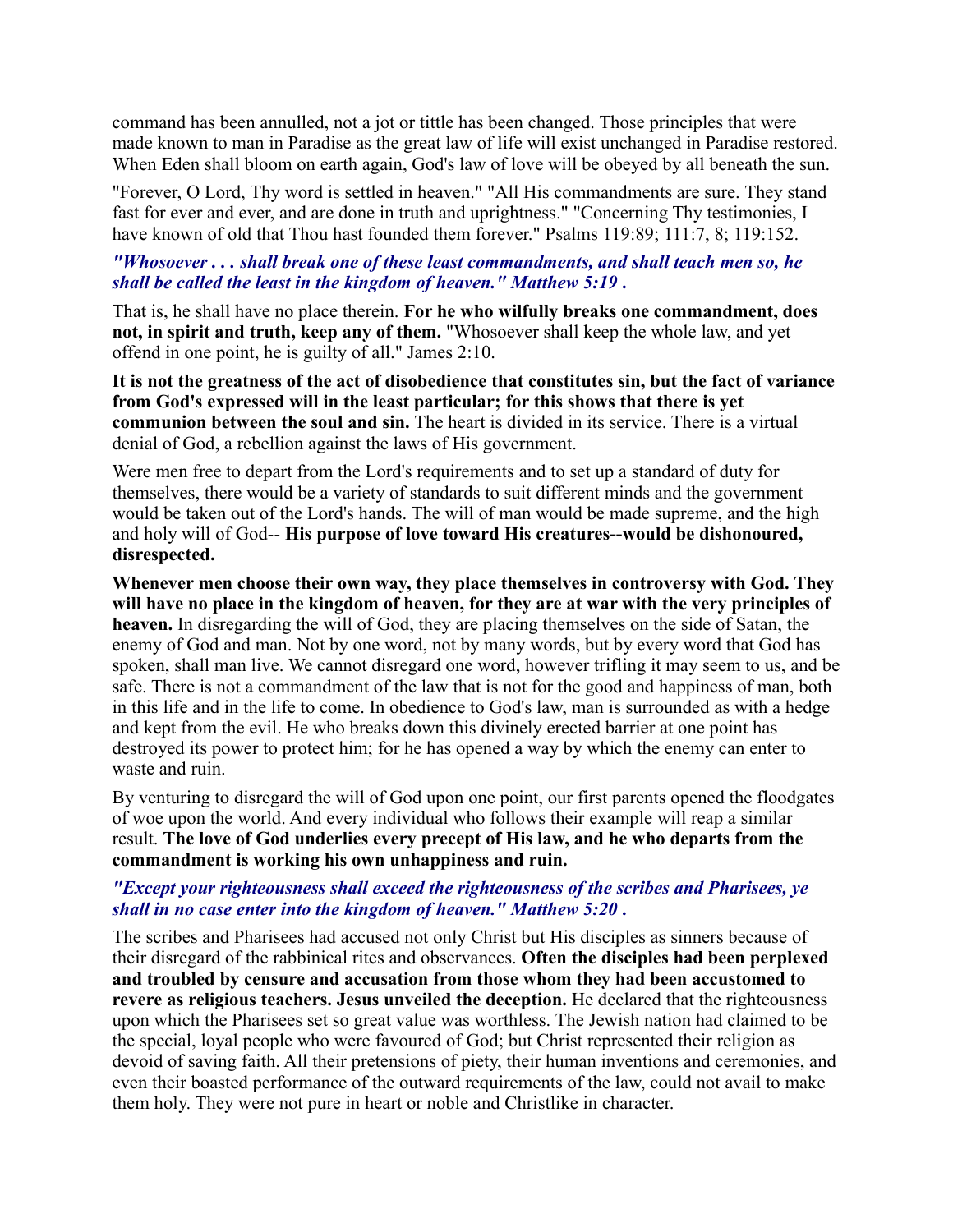A legal religion is insufficient to bring the soul into harmony with God. **The hard, rigid orthodoxy of the Pharisees, destitute of contrition, tenderness, or love, was only a stumbling block to sinners.** They were like the salt that had lost its savour; for their influence had no power to preserve the world from corruption. The only true faith is that which "worketh by love" (Galatians 5:6) to purify the soul. It is as leaven that transforms the character.

**All this the Jews should have learned from the teachings of the prophets.** Centuries before, the cry of the soul for justification with God had found voice and answer in the words of the prophet Micah: "Wherewith shall I come before the Lord, and bow myself before the high God? shall I come before Him with burnt offerings, with calves of a year old? Will the Lord be pleased with thousands of rams, or with ten thousands of rivers of oil? . . . He hath showed thee, O man, what is good; and what doth the Lord require of thee, but to do justly, and to love mercy, and to walk humbly with thy God?" Micah 6:6-8.

The prophet Hosea had pointed out what constitutes the very essence of Pharisaism, in the words, "Israel is an empty vine, he bringeth forth fruit unto himself." Hosea 10:1. **In their professed service to God, the Jews were really working for self. Their righteousness was the fruit of their own efforts to keep the law according to their own ideas and for their own selfish benefit.** Hence it could be no better than they were. In their endeavour to make themselves holy, they were trying to bring a clean thing out of an unclean. The law of God is as holy as He is holy, as perfect as He is perfect. It presents to men the righteousness of God. It is impossible for man, of himself, to keep this law; for the nature of man is depraved, deformed, and wholly unlike the character of God. The works of the selfish heart are "as an unclean thing;" and "all our righteousnesses are as filthy rags." Isaiah 64:6.

While the law is holy, the Jews could not attain righteousness by their own efforts to keep the law. **The disciples of Christ must obtain righteousness of a different character from that of the Pharisees, if they would enter the kingdom of heaven. God offered them, in His Son, the perfect righteousness of the law.** If they would open their hearts fully to receive Christ, then the very life of God, His love, would dwell in them, transforming them into His own likeness; and thus through God's free gift they would possess the righteousness which the law requires. But the Pharisees rejected Christ; "being ignorant of God's righteousness, and going about to establish their own righteousness" (Romans 10:3), they would not submit themselves unto the righteousness of God.

Jesus proceeded to show His hearers what it means to keep the commandments of God--that it is a reproduction in themselves of the character of Christ. **For in Him, God was daily made manifest before them.**

#### *"Everyone who is angry with his brother shall be in danger of the judgement." Matthew 5:22,*  $R.V.$

Through Moses the Lord had said, "Thou shalt not hate thy brother in thine heart. . . . Thou shalt not avenge, nor bear any grudge against the children of thy people, but thou shalt love thy neighbour as thyself." Leviticus 19:17, 18. The truths which Christ presented were the same that had been taught by the prophets, but they had become obscured through hardness of heart and love of sin.

**The Saviour's words revealed to His hearers the fact that, while they were condemning others as transgressors, they were themselves equally guilty; for they were cherishing malice and hatred.**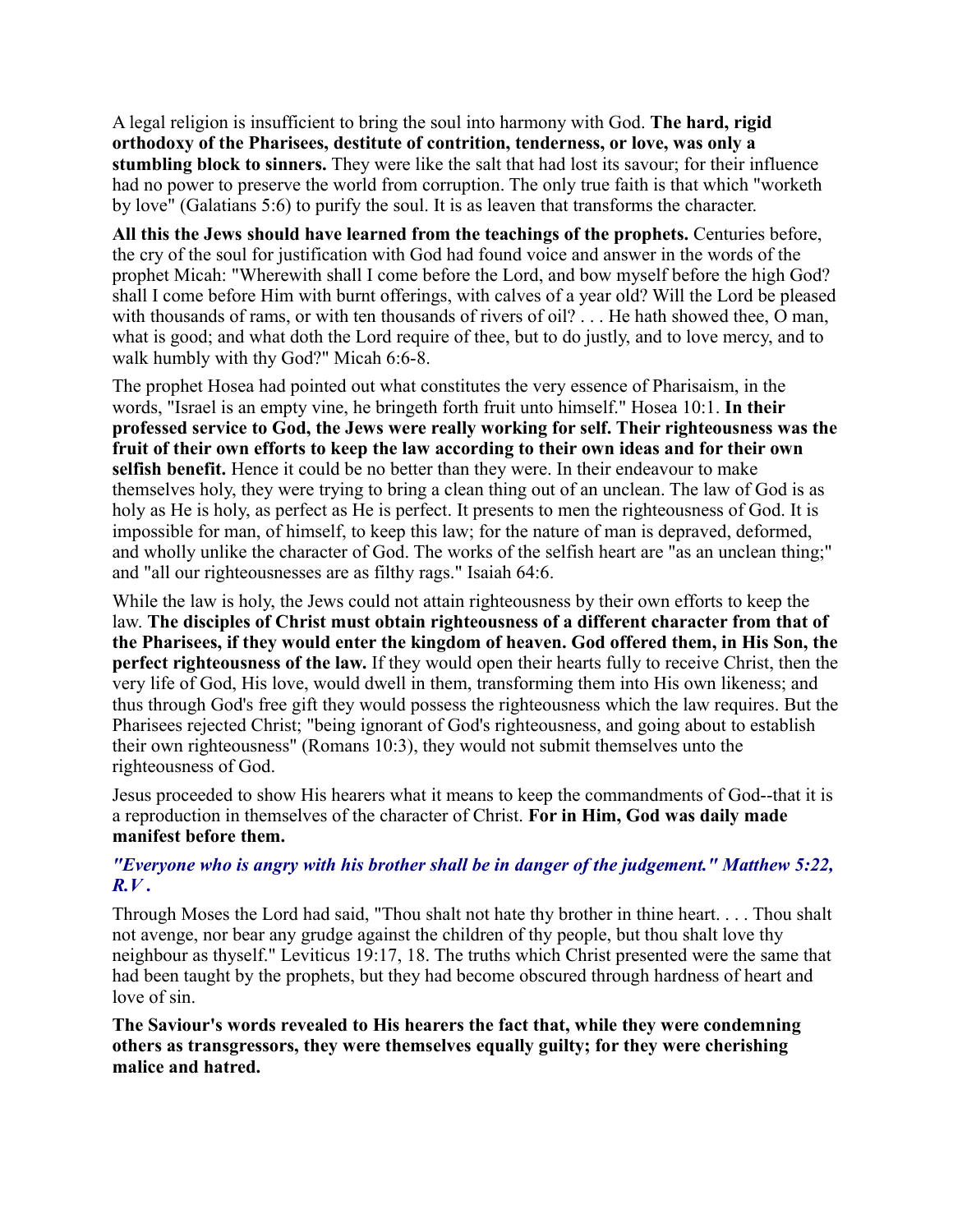Across the sea from the place where they were assembled was the country of Bashan, a lonely region, whose wild gorges and wooded hills had long been a favourite lurking ground for criminals of all descriptions. Reports of robbery and murder committed there were fresh in the minds of the people, and many were zealous in denouncing these evildoers. **At the same time they were themselves passionate and contentious; they cherished the most bitter hatred of their Roman oppressors and felt themselves at liberty to hate and despise all other peoples, and even their own countrymen who did not in all things conform to their ideas. In all this they were violating the law which declares, "Thou shalt not kill."** 

**The spirit of hatred and revenge originated with Satan, and it led him to put to death the Son of God.** Whoever cherishes malice or unkindness is cherishing the same spirit, and its fruit will be unto death. In the revengeful thought the evil deed lies enfolded, as the plant in the seed. "Whosoever hateth his brother is a murderer: and ye know that no murderer hath eternal life abiding in him." 1 John 3:15.

"Whosoever shall say to his brother, Raca [vain fellow], shall be in danger of the council." In the gift of His Son for our redemption, God has shown how high a value He places upon every human soul, and **He gives to no man liberty to speak contemptuously of another.** We shall see faults and weaknesses in those about us, but God claims every soul as His property--His by creation, and doubly His as purchased by the precious blood of Christ. All were created in His image, and even the most degraded are to be treated with respect and tenderness. God will hold us accountable for even a word spoken in contempt of one soul for whom Christ laid down His life.

"Who maketh thee to differ from another? and what hast thou that thou didst not receive? now if thou didst receive it, why dost thou glory, as if thou hadst not received it?" "Who art thou that judgest another man's servant? to his own master he standeth or falleth." 1 Corinthians 4:7; Romans 14:4.

"Whosoever shall say, Thou fool, shall be in danger of the hell of fire." R.V. In the Old Testament the word "fool" is used to designate an apostate, or one who has abandoned himself to wickedness. **Jesus says that whoever shall condemn his brother as an apostate or a despiser of God shows that he himself is worthy of the same condemnation.**

Christ Himself, when contending with Satan about the body of Moses, "durst not bring against him a railing accusation." Jude 9. Had He done this, He would have placed Himself on Satan's ground, **for accusation is the weapon of the evil one.** He is called in Scripture, "the accuser of our brethren." Revelation 12:10. Jesus would employ none of Satan's weapons. He met him with the words, "The Lord rebuke thee." Jude 9.

His example is for us. W**hen we are brought in conflict with the enemies of Christ, we should say nothing in a spirit of retaliation or that would bear even the appearance of a railing accusation.** He who stands as a mouthpiece for God should not utter words which even the Majesty of heaven would not use when contending with Satan. We are to leave with God the work of judging and condemning.

# **3b. The Spirituality of the Law**

#### *"Be reconciled to thy brother." Matthew 5:24* **.**

The love of God is something more than a mere negation; it is a positive and active principle, a living spring, ever flowing to bless others. **If the love of Christ dwells in us, we shall not only**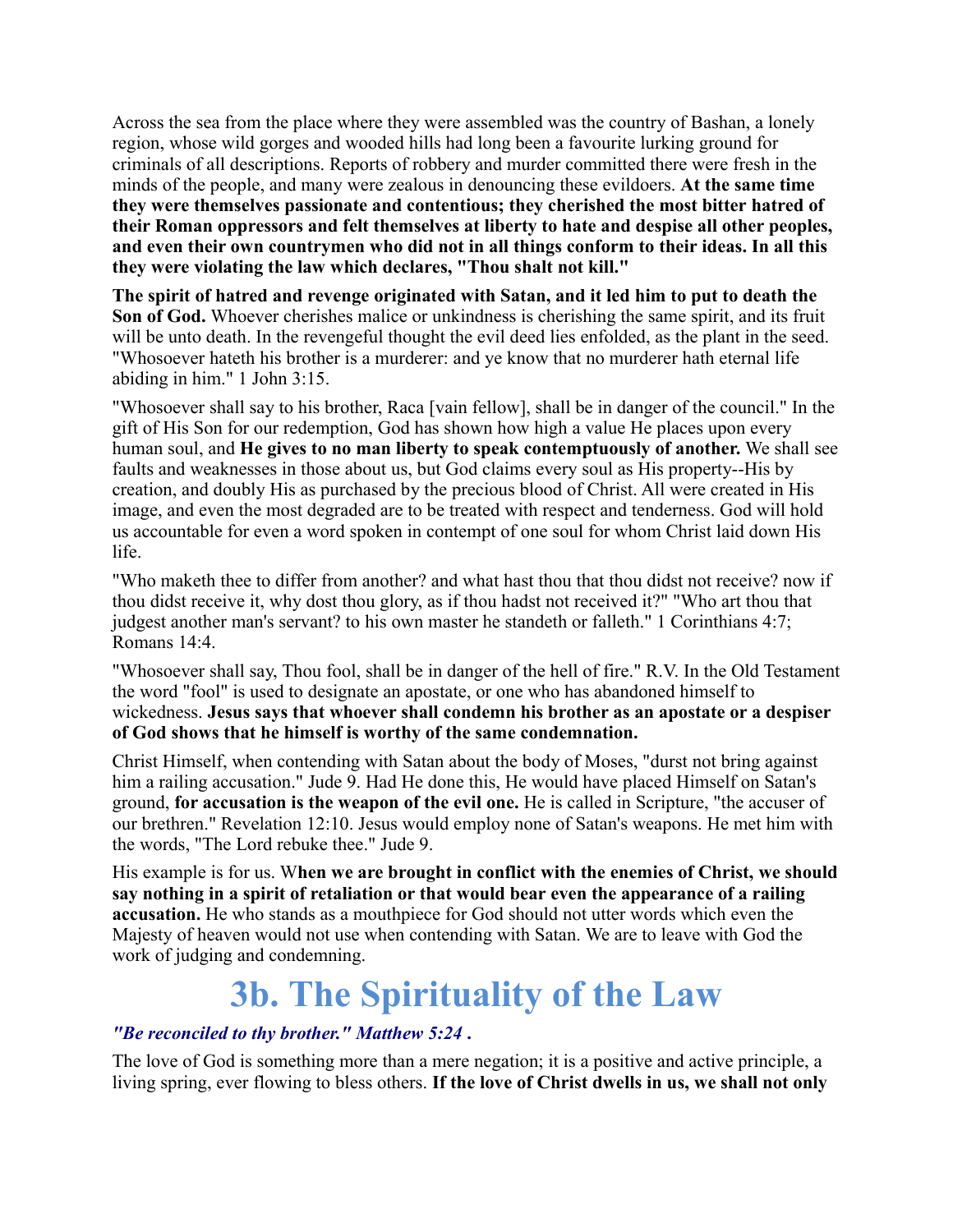#### **cherish no hatred toward our fellows, but we shall seek in every way to manifest love toward them.**

Jesus said, "If thou bring thy gift to the altar, and there rememberest that thy brother hath aught against thee; leave there thy gift before the altar, and go thy way; first be reconciled to thy brother, and then come and offer thy gift." The sacrificial offerings expressed faith that through Christ the offerer had become a partaker of the mercy and love of God. **But for one to express faith in God's pardoning love, while he himself indulged an unloving spirit, would be a mere farce.** 

When one who professes to serve God wrongs or injures a brother, he misrepresents the character of God to that brother, and the wrong must be confessed, he must acknowledge it to be sin, in order to be in harmony with God. **Our brother may have done us a greater wrong than we have done him, but this does not lessen our responsibility.** If when we come before God we remember that another has aught against us, we are to leave our gift of prayer, of thanksgiving, of freewill offering, and go to the brother with whom we are at variance, and in humility confess our own sin and ask to be forgiven.

**If we have in any manner defrauded or injured our brother, we should make restitution.** If we have unwittingly borne false witness, if we have misstated his words, if we have injured his influence in any way, we should go to the ones with whom we have conversed about him, and take back all our injurious misstatements.

If matters of difficulty between brethren were not laid open before others, but frankly spoken of between themselves in the spirit of Christian love, how much evil might be prevented! **How many roots of bitterness whereby many are defiled would be destroyed, and how closely and tenderly might the followers of Christ be united in His love!** 

#### *"Whosoever looketh on a woman to lust after her hath committed adultery with her already in his heart." Matthew 5:28* **.**

The Jews prided themselves on their morality and looked with horror upon the sensual practices of the heathen. The presence of the Roman officers whom the imperial rule had brought into Palestine was a continual offence to the people, for with these foreigners had come in a flood of heathen customs, lust, and dissipation. In Capernaum, Roman officials with their gay paramours haunted the parades and promenades, and often the sound of revelry broke upon the stillness of the lake as their pleasure boats glided over the quiet waters. **The people expected to hear from Jesus a stern denunciation of this class, but what was their astonishment as they listened to words that laid bare the evil of their own hearts!** 

**When the thought of evil is loved and cherished, however secretly, said Jesus, it shows that sin still reigns in the heart.** The soul is still in the gall of bitterness and in the bond of iniquity. He who finds pleasure in dwelling upon scenes of impurity, who indulges the evil thought, the lustful look, may behold in the open sin, with its burden of shame and heart-breaking grief, the true nature of the evil which he has hidden in the chambers of the soul. The season of temptation, under which, it may be, one falls into grievous sin, does not create the evil that is revealed, but only develops or makes manifest that which was hidden and latent in the heart. As a man "thinketh in his heart, so is he;" for out of the heart "are the issues of life." Proverbs 23:7; 4:23.

#### *"If thy right hand causeth thee to stumble, cut it off, and cast it from thee." Matthew 5:30, R.V* **.**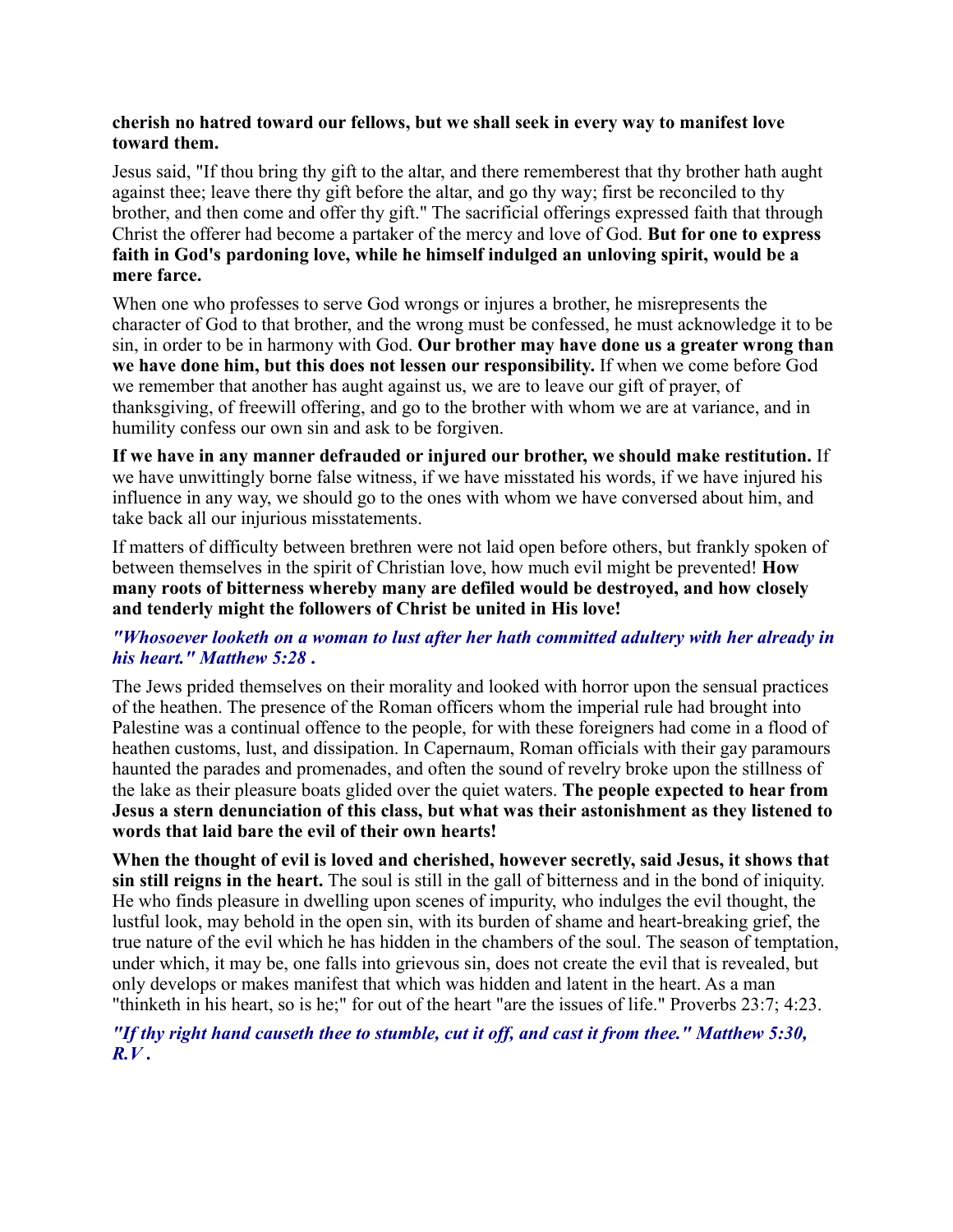To prevent disease from spreading to the body and destroying life, a man would submit to part even with his right hand. Much more should he be willing to surrender that which imperils the life of the soul.

**Through the gospel, souls that are degraded and enslaved by Satan are to be redeemed to share the glorious liberty of the sons of God**. God's purpose is not merely to deliver from the suffering that is the inevitable result of sin, but to save from sin itself. The soul, corrupted and deformed, is to be purified, transformed, that it may be clothed in "the beauty of the Lord our God," "conformed to the image of His Son." "Eye hath not seen, nor ear heard, neither have entered into the heart of man, the things which God hath prepared for them that love Him." Psalm 90:17; Romans 8:29; 1 Corinthians 2:9. **Eternity alone can reveal the glorious destiny to which man, restored to God's image, may attain.** 

In order for us to reach this high ideal, that which causes the soul to stumble must be sacrificed**. It is through the will that sin retains its hold upon us. The surrender of the will is represented as plucking out the eye or cutting off the hand.** Often it seems to us that to surrender the will to God is to consent to go through life maimed or crippled. But it is better, says Christ, for self to be maimed, wounded, crippled, if thus you may enter into life. That which you look upon as disaster is the door to highest benefit.

God is the fountain of life, and we can have life only as we are in communion with Him. Separated from God, existence may be ours for a little time, but we do not possess life. "She that liveth in pleasure is dead while she liveth." 1 Timothy 5:6. Only through the surrender of our will to God is it possible for Him to impart life to us. Only by receiving His life through selfsurrender is it possible, said Jesus, for these hidden sins, which I have pointed out, to be overcome. **It is possible that you may bury them in your hearts and conceal them from human eyes, but how will you stand in God's presence?**

If you cling to self, refusing to yield your will to God, you are choosing death. To sin, wherever found, God is a consuming fire. **If you choose sin, and refuse to separate from it, the presence of God, which consumes sin, must consume you.** 

It will require a sacrifice to give yourself to God; but it is a sacrifice of the lower for the higher, the earthly for the spiritual, the perishable for the eternal. **God does not design that our will should be destroyed, for it is only through its exercise that we can accomplish what He would have us do.** Our will is to be yielded to Him, that we may receive it again, purified and refined, and so linked in sympathy with the Divine that He can pour through us the tides of His love and power. However bitter and painful this surrender may appear to the wilful, wayward heart, yet "it is profitable for thee."

**Not until he fell crippled and helpless upon the breast of the covenant angel did Jacob know the victory of conquering faith and receive the title of a prince with God.** It was when he "halted upon his thigh" (Genesis 32:31) that the armed bands of Esau were stilled before him, and the Pharaoh, proud heir of a kingly line, stooped to crave his blessing. So the Captain of our salvation was made "perfect through sufferings" (Hebrews 2:10), and the children of faith "out of weakness were made strong," and "turned to flight the armies of the aliens" (Hebrews 11:34). So do "the lame take the prey" (Isaiah 33:23), and the weak become "as David," and "the house of David . . . as the angel of the Lord" (Zechariah 12:8).

#### *"Is it lawful for a man to put away his wife?" Matthew 19:3* **.**

Among the Jews a man was permitted to put away his wife for the most trivial offences, and the woman was then at liberty to marry again. **This practice led to great wretchedness and sin.** In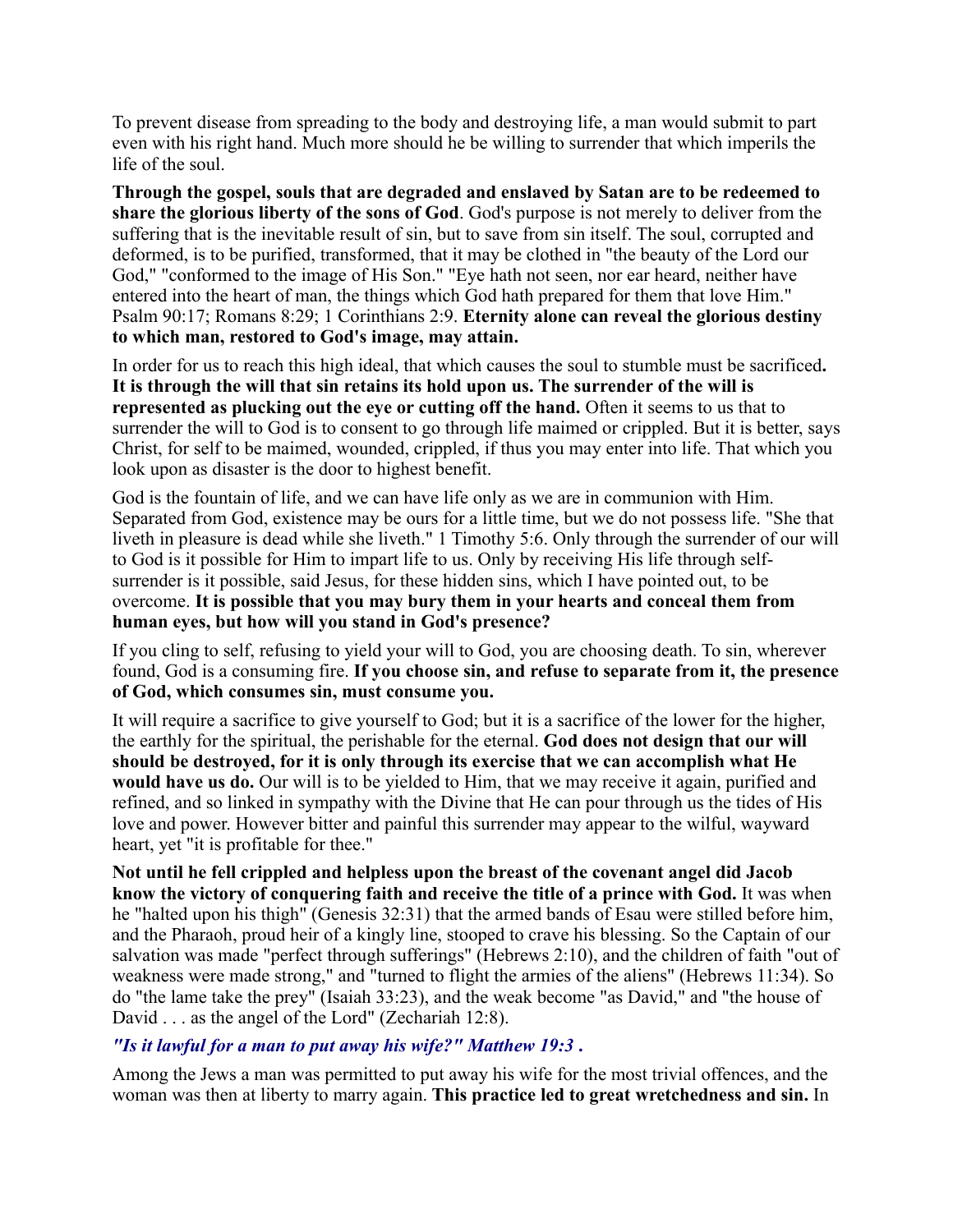the Sermon on the Mount Jesus declared plainly that there could be no dissolution of the marriage tie, except for unfaithfulness to the marriage vow. "Everyone," He said, "that putteth away his wife, saving for the cause of fornication, maketh her an adulteress: and whosoever shall marry her when she is put away committeth adultery." R.V.

**When the Pharisees afterward questioned Him concerning the lawfulness of divorce, Jesus pointed His hearers back to the marriage institution as ordained at creation.** "Because of the hardness of your hearts," He said, Moses "suffered you to put away your wives: but from the beginning it was not so." Matthew 19:8. He referred them to the blessed days of Eden, when God pronounced all things "very good." Then marriage and the Sabbath had their origin, twin institutions for the glory of God in the benefit of humanity. Then, as the Creator joined the hands of the holy pair in wedlock, saying, A man shall "leave his father and his mother, and shall cleave unto his wife: and they shall be one" (Genesis 2:24), **He enunciated the law of marriage for all the children of Adam to the close of time. That which the Eternal Father Himself had pronounced good was the law of highest blessing and development for man.** 

**Like every other one of God's good gifts entrusted to the keeping of humanity, marriage has been perverted by sin; but it is the purpose of the gospel to restore its purity and beauty.** In both the Old and the New Testament the marriage relation is employed to represent the tender and sacred union that exists between Christ and His people, the redeemed ones whom He has purchased at the cost of Calvary. "Fear not," He says; "thy Maker is thine husband; the Lord of hosts is His name; and thy Redeemer, the Holy One of Israel." "Turn, O backsliding children, saith the Lord; for I am married unto you." Isaiah 54:4, 5; Jeremiah 3:14. In the "Song of Songs" we hear the bride's voice saying, "My Beloved is mine, and I am His." And He who is to her "the chiefest among ten thousand," speaks to His chosen one, "Thou art all fair, My love; there is no spot in thee." Song of Solomon 2:16; 5:10; 4:7.

In later times Paul the apostle, writing to the Ephesian Christians, declares that the **Lord has constituted the husband the head of the wife, to be her protector, the house-band, binding the members of the family together, even as Christ is the head of the church and the Saviour of the mystical body.** Therefore he says, "As the church is subject unto Christ, so let the wives be to their own husbands in everything. Husbands, love your wives, even as Christ also loved the church, and gave Himself for it; that He might sanctify and cleanse it with the washing of water by the word, that He might present it to Himself a glorious church, not having spot, or wrinkle, or any such thing; but that it should be holy and without blemish. So ought men to love their wives." Ephesians 5:24-28.

#### **The grace of Christ, and this alone, can make this institution what God designed it should be--an agent for the blessing and uplifting of humanity. And thus the families of earth, in their unity and peace and love, may represent the family of heaven.**

Now, as in Christ's day, the condition of society presents a sad comment upon heaven's ideal of this sacred relation. Yet even for those who have found bitterness and disappointment where they had hoped for companionship and joy, the gospel of Christ offers a solace. The patience and gentleness which His Spirit can impart will sweeten the bitter lot. **The heart in which Christ dwells will be so filled, so satisfied, with His love that it will not be consumed with longing to attract sympathy and attention to itself.** And through the surrender of the soul to God, His wisdom can accomplish what human wisdom fails to do. **Through the revelation of His grace, hearts that were once indifferent or estranged may be united in bonds that are firmer and more enduring than those of earth--the golden bonds of a love that will bear the test of trial.**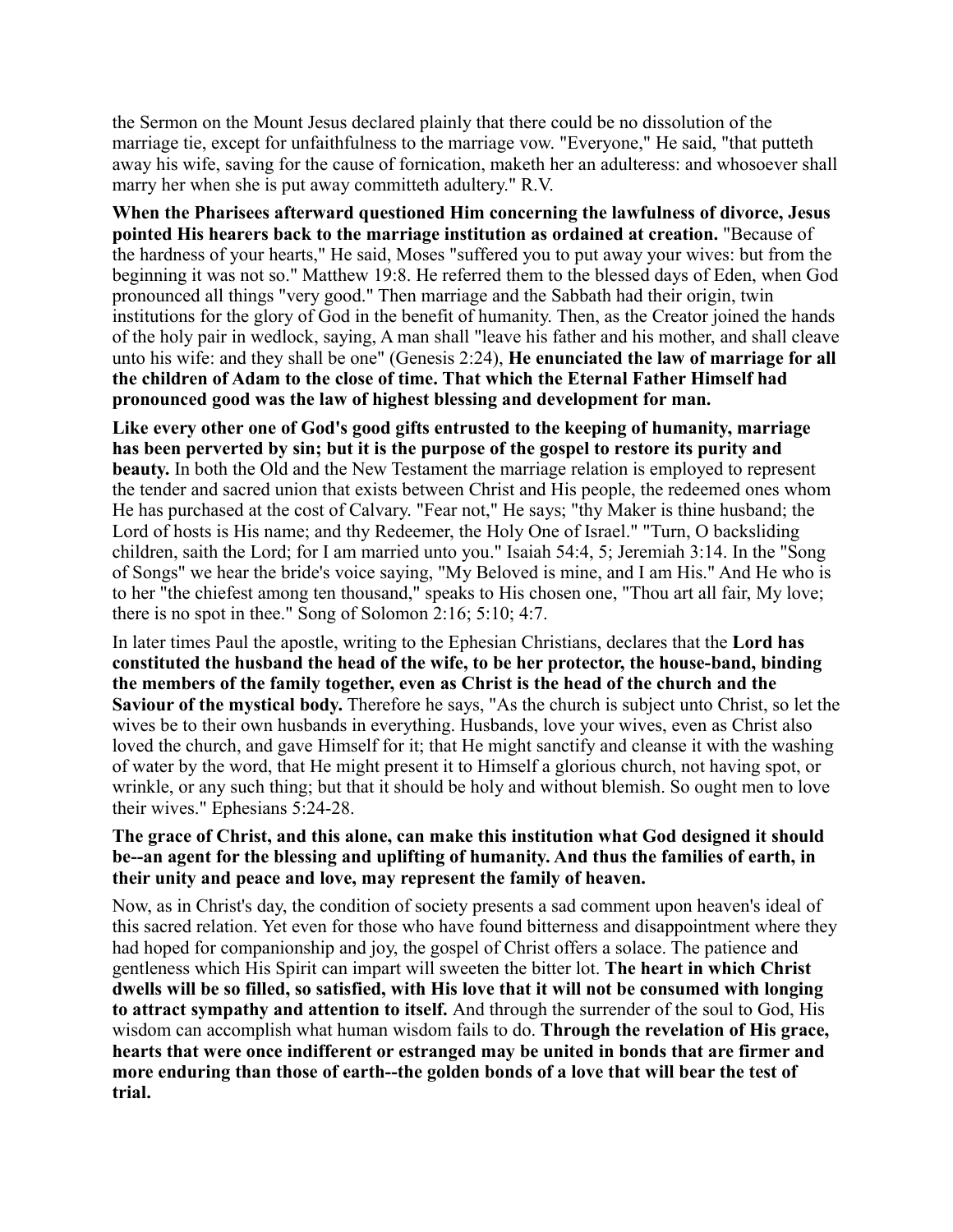#### *"Swear not at all." Matthew 5:34* **.**

The reason for this command is given: We are not to swear "by the heaven, for it is the throne of God; nor by the earth, for it is the footstool of His feet; nor by Jerusalem, for it is the city of the great King. Neither shalt thou swear by thy head, for thou canst not make one hair white or black." R.V.

All things come of God. We have nothing that we have not received; and, more than this, we have nothing that has not been purchased for us by the blood of Christ. **Everything we possess comes to us stamped with the cross, bought with the blood that is precious above all estimate, because it is the life of God**. Hence there is nothing that we have a right to pledge, as if it were our own, for the fulfilment of our word.

The Jews understood the third commandment as prohibiting the profane use of the name of God; but they thought themselves at liberty to employ other oaths. Oath taking was common among them. Through Moses they had been forbidden to swear falsely, but they had many devices for freeing themselves from the obligation imposed by an oath. **They did not fear to indulge in what was really profanity, nor did they shrink from perjury so long as it was veiled by some technical evasion of the law.** 

Jesus condemned their practices, declaring that their custom in oath taking was a transgression of the commandment of God. Our Saviour did not, however, forbid the use of the judicial oath, in which God is solemnly called to witness that what is said is truth and nothing but the truth. Jesus Himself, at His trial before the Sanhedrin, did not refuse to testify under oath. The high priest said unto Him, "I adjure Thee by the living God, that Thou tell us whether Thou be the Christ, the Son of God." Jesus answered, "Thou hast said." Matthew 26:63, 64. Had Christ in the Sermon on the Mount condemned the judicial oath, He would at His trial have reproved the high priest and thus, for the benefit of His followers, have enforced His own teaching.

There are very many who do not fear to deceive their fellow men, but they have been taught, and have been impressed by the Spirit of God, that it is a fearful thing to lie to their Maker. **When put under oath they are made to feel that they are not testifying merely before men, but before God; that if they bear false witness, it is to Him who reads the heart and who knows the exact truth.** The knowledge of the fearful judgements that have followed this sin has a restraining influence upon them.

**But if there is anyone who can consistently testify under oath, it is the Christian.** He lives constantly as in the presence of God, knowing that every thought is open to the eyes of Him with whom we have to do; and when required to do so in a lawful manner, it is right for him to appeal to God as a witness that what he says is the truth, and nothing but the truth.

Jesus proceeded to lay down a principle that would make oath taking needless. He teaches that the exact truth should be the law of speech. "Let your speech be, Yea, yea; Nay, nay: and whatsoever is more than these is of the evil one." R.V.

**These words condemn all those meaningless phrases and expletives that border on profanity.** They condemn the deceptive compliments, the evasion of truth, the flattering phrases, the exaggerations, the misrepresentations in trade, that are current in society and in the business world. **They teach that no one who tries to appear what he is not, or whose words do not convey the real sentiment of his heart, can be called truthful.** 

If these words of Christ were heeded, they would check the utterance of evil surmising and unkind criticism; for in commenting upon the actions and motives of another, who can be certain of speaking the exact truth? How often pride, passion, personal resentment, colour the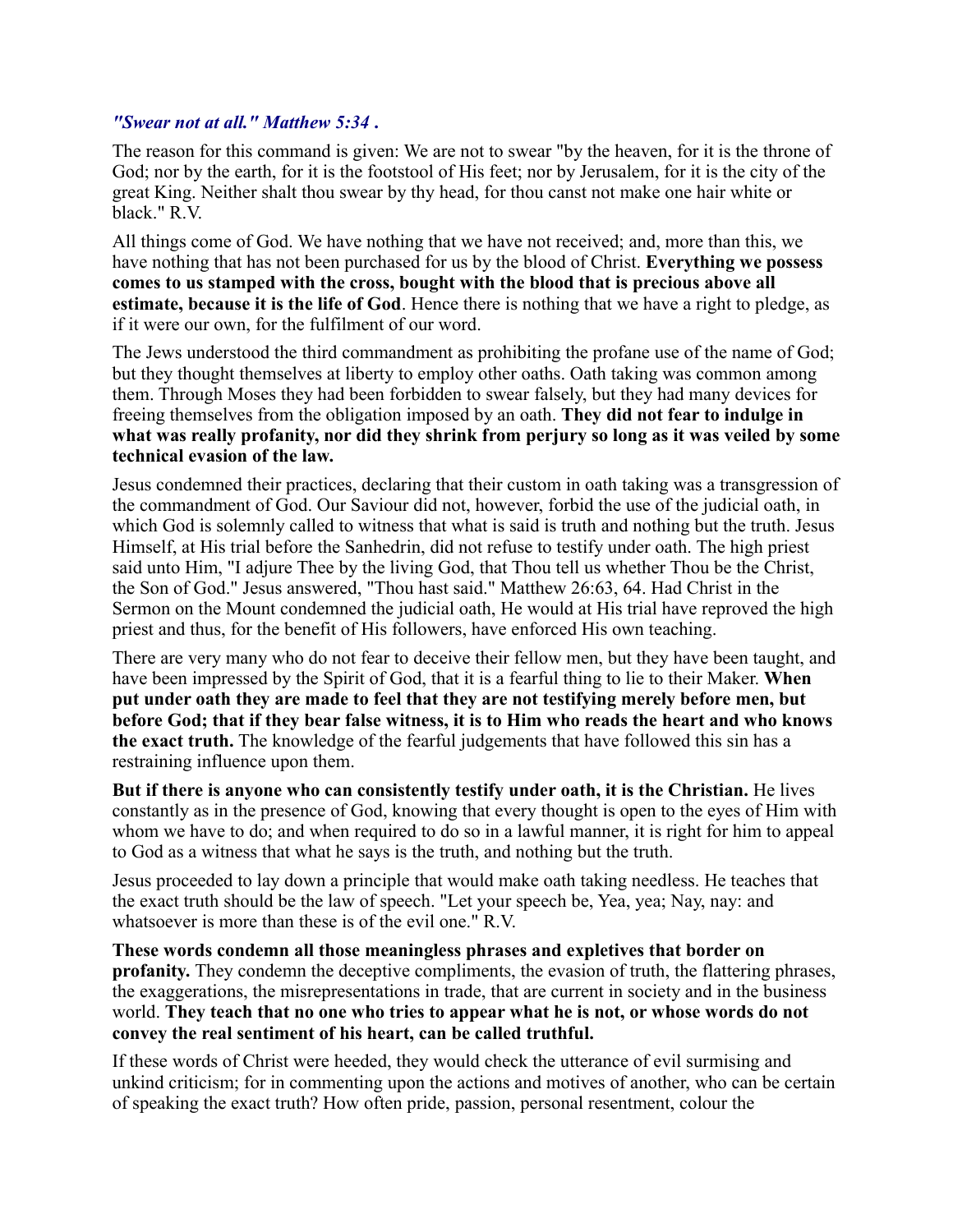impression given! A glance, a word, even an intonation of the voice, may be vital with falsehood. **Even facts may be so stated as to convey a false impression. And "whatsoever is more than" truth, "is of the evil one."** 

**Everything that Christians do should be as transparent as the sunlight.** Truth is of God; deception, in every one of its myriad forms, is of Satan; and whoever in any way departs from the straight line of truth is betraying himself into the power of the wicked one. Yet it is not a light or an easy thing to speak the exact truth. **We cannot speak the truth unless we know the truth; and how often preconceived opinions, mental bias, imperfect knowledge, errors of judgement, prevent a right understanding of matters with which we have to do!** We cannot speak the truth unless our minds are continually guided by Him who is truth.

Through the apostle Paul, Christ bids us, "Let your speech be alway with grace." "Let no corrupt communication proceed out of your mouth, but that which is good to the use of edifying, that it may minister grace unto the hearers." Colossians 4:6; Ephesians 4:29. **In the light of these scriptures the words of Christ upon the mount are seen to condemn jesting, trifling, and unchaste conversation.** They require that our words should be not only truthful, but pure.

Those who have learned of Christ will "have no fellowship with the unfruitful works of darkness." Ephesians 5:11. In speech, as in life, they will be simple, straightforward, and true; for they are preparing for the fellowship of those holy ones in whose mouth "was found no guile." Revelation 14:5.

#### *"Resist not him that is evil: but whosoever smiteth thee on thy right cheek, turn to him the other also." Matthew 5:39, R.V* **.**

Occasions of irritation to the Jews were constantly arising from their contact with the Roman soldiery. Detachments of troops were stationed at different points throughout Judea and Galilee, and their presence reminded the people of their own degradation as a nation. With bitterness of soul they heard the loud blast of the trumpet and saw the troops forming around the standard of Rome and bowing in homage to this symbol of her power. Collisions between the people and the soldiers were frequent, and these inflamed the popular hatred. Often as some Roman official with his guard of soldiers hastened from point to point, he would seize upon the Jewish peasants who were labouring in the field and compel them to carry burdens up the mountainside or render any other service that might be needed. This was in accordance with the Roman law and custom, and resistance to such demands only called forth taunts and cruelty. Every day deepened in the hearts of the people the longing to cast off the Roman yoke. Especially among the bold, rough-handed Galileans the spirit of insurrection was rife. Capernaum, being a border town, was the seat of a Roman garrison, and even while Jesus was teaching, the sight of a company of soldiers recalled to His hearers the bitter thought of Israel's humiliation. The people looked eagerly of Christ, hoping that He was the One who was to humble the pride of Rome.

With sadness Jesus looks into the upturned faces before Him. He notes the spirit of revenge that has stamped its evil imprint upon them, and knows how bitterly the people long for power to crush their oppressors. Mournfully He bids them, **"Resist not him that is evil: but whosoever smiteth thee on thy right cheek, turn to him the other also."** 

These words were but a reiteration of the teaching of the Old Testament. **It is true that the rule, "Eye for eye, tooth for tooth" (Leviticus 24:20), was a provision in the laws given through Moses; but it was a civil statute.** None were justified in avenging themselves, for they had the words of the Lord: "Say not thou, I will recompense evil." "Say not, I will do so to him as he hath done to me." "Rejoice not when thine enemy falleth." "If he that hateth thee be hungry, give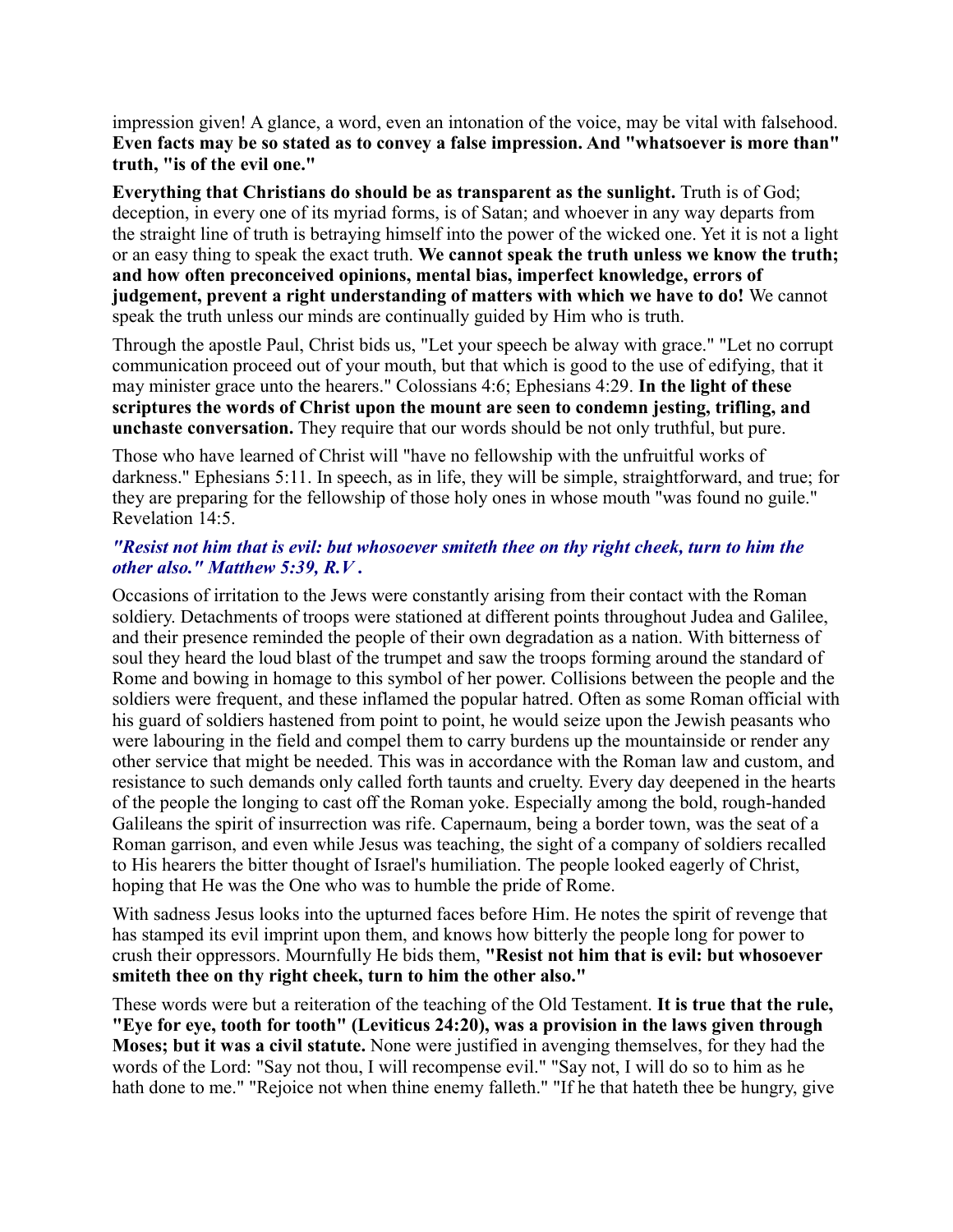him bread to eat; and if he be thirsty, give him water to drink." Proverbs 20:22; 24:29, 17; 25:21, 22, R.V., margin.

The whole earthly life of Jesus was a manifestation of this principle. It was to bring the bread of life to His enemies that our Saviour left His home in heaven. **Though calumny and persecution were heaped upon Him from the cradle to the grave, they called forth from Him only the expression of forgiving love.** Through the prophet Isaiah He says," I gave My back to the smiters, and My cheeks to them that plucked off the hair: I hid not My face from shame and spitting." "He was oppressed, and He was afflicted, yet He opened not His mouth: He is brought as a lamb to the slaughter, and as a sheep before her shearers is dumb, so He openeth not His mouth." Isaiah 50:6; 53:7. **And from the cross of Calvary there come down through the ages His prayer for His murderers and the message of hope to the dying thief.** 

The Father's presence encircled Christ, and nothing befell Him but that which infinite love permitted for the blessing of the world. Here was His source of comfort, and it is for us. **He who is imbued with the Spirit of Christ abides in Christ. The blow that is aimed at him falls upon the Saviour, who surrounds him with His presence.** Whatever comes to him comes from Christ. He has no need to resist evil, for Christ is his defence. Nothing can touch him except by our Lord's permission, and "all things" that are permitted "work together for good to them that love God." Romans 8:28.

"If any man would go to law with thee, and take away thy coat [tunic], let him have thy cloak [mantle] also. And whosoever shall impress thee to go one mile, go with him twain." R.V., margin.

Jesus bade His disciples, instead of resisting the demands of those in authority, to do even more than was required of them. And, so far as possible, they should discharge every obligation, even if it were beyond what the law of the land required. The law, as given through Moses, enjoined a very tender regard for the poor. When a poor man gave his garment as a pledge, or as security for a debt, the creditor was not permitted to enter the dwelling to obtain it; he must wait in the street for the pledge to be brought to him. And whatever the circumstances the pledge must be returned to its owner at nightfall. Deuteronomy 24:10-13. In the days of Christ these merciful provisions were little regarded; but Jesus taught His disciples to submit to the decision of the court, even though this should demand more than the law of Moses authorised. Though it should demand a part of their raiment, they were to yield. More than this, they were to give to the creditor his due, if necessary surrendering even more than the court gave him authority to seize. **"If any man would go to law with thee," He said, "and take away thy coat, let him have thy cloak also." R.V. And if the couriers require you to go a mile with them, go two miles.** 

Jesus added, "Give to him that asketh thee, and from him that would borrow of thee turn not thou away." The same lesson had been taught through Moses: **"Thou shalt not harden thine heart, nor shut thine hand from thy poor brother: but thou shalt open thine hand wide unto him, and shalt surely lend him sufficient for his need, in that which he wanteth."** Deuteronomy 15:7, 8. This scripture makes plain the meaning of the Saviour's words. Christ does not teach us to give indiscriminately to all who ask for charity; but He says, "Thou shalt surely lend him sufficient for his need;" and this is to be a gift, rather than a loan; for we are to "lend, hoping for nothing again." Luke 6:35. "Who gives himself with his alms feeds three, Himself, his hungering neighbour, and Me."

#### *"Love your enemies." Matthew 5:44* **.**

The Saviour's lesson, "Resist not him that is evil," was a hard saying for the revengeful Jews, and they murmured against it among themselves. But Jesus now made a still stronger declaration: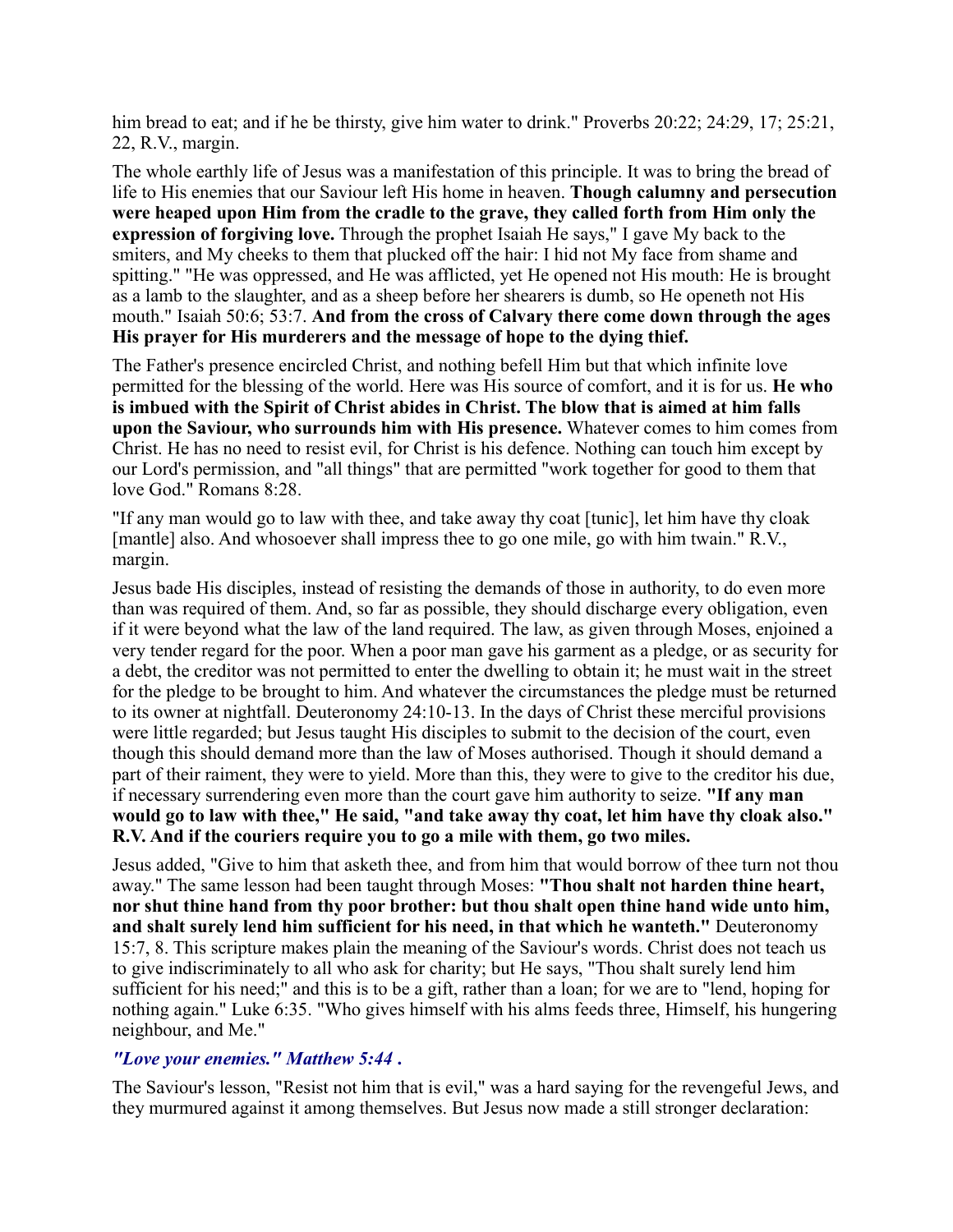"Ye have heard that it hath been said, Thou shalt love thy neighbour, and hate thine enemy. But I say unto you, Love your enemies, bless them that curse you, do good to them that hate you, and pray for them which despitefully use you and persecute you; that ye may be the children of your Father which is in heaven."

Such was the spirit of the law which the rabbis had misinterpreted as a cold and rigid code of exactions. **They regarded themselves as better than other men, and as entitled to the special favour of God by virtue of their birth as Israelites;** but Jesus pointed to the spirit of forgiving love as that which would give evidence that they were actuated by any higher motives than even the publicans and sinners, whom they despised.

He pointed His hearers to the Ruler of the universe, under the new name, "Our Father." He would have them understand how tenderly the heart of God yearned over them. He teaches that God cares for every lost soul; that "like as a father pitieth his children, so the Lord pitieth them that fear Him." Psalm 103:13. Such a conception of God was never given to the world by any religion but that of the Bible. Heathenism teaches men to look upon the Supreme Being as an object of fear rather than of love--a malign deity to be appeased by sacrifices, rather than a Father pouring upon His children the gift of His love. **Even the people of Israel had become so blinded to the precious teaching of the prophets concerning God that this revelation of His paternal love was as an original subject, a new gift to the world.** 

The Jews held that God loved those who served Him,--according to their view, those who fulfilled the requirements of the rabbis,--and that all the rest of the world lay under His frown and curse. Not so, said Jesus; the whole world, the evil and the good, lies in the sunshine of His love. **This truth you should have learned from nature itself; for God "maketh His sun to rise on the evil and on the good, and sendeth rain on the just and on the unjust."** 

It is not because of inherent power that year by year the earth produces her bounties and continues her motion round the sun. The hand of God guides the planets and keeps them in position in their orderly march through the heavens. It is through His power that summer and winter, seedtime and harvest, day and night follow each other in their regular succession. **It is by His word that vegetation flourishes, that the leaves appear and the flowers bloom. Every good thing we have, each ray of sunshine and shower of rain, every morsel of food, every moment of life, is a gift of love.**

While we were yet unloving and unlovely in character, "hateful, and hating one another," our heavenly Father had mercy on us. "After that the kindness and love of God our Saviour toward man appeared, not by works of righteousness which we have done, but according to His mercy He saved us." Titus 3:3-5. **His love received, will make us, in like manner, kind and tender, not merely toward those who please us, but to the most faulty and erring and sinful.** 

The children of God are those who are partakers of His nature. It is not earthly rank, nor birth, nor nationality, nor religious privilege, which proves that we are members of the family of God; it is love, a love that embraces all humanity. **Even sinners whose hearts are not utterly closed to God's Spirit, will respond to kindness; while they may give hate for hate, they will also give love for love. But it is only the Spirit of God that gives love for hatred.** To be kind to the unthankful and to the evil, to do good hoping for nothing again, is the insignia of the royalty of heaven, the sure token by which the children of the Highest reveal their high estate.

#### *"Be ye therefore perfect, even as your Father which is in heaven is perfect." Matthew 5:48* **.**

The word "therefore" implies a conclusion, an inference from what has gone before. Jesus has been describing to His hearers the unfailing mercy and love of God, and He bids them therefore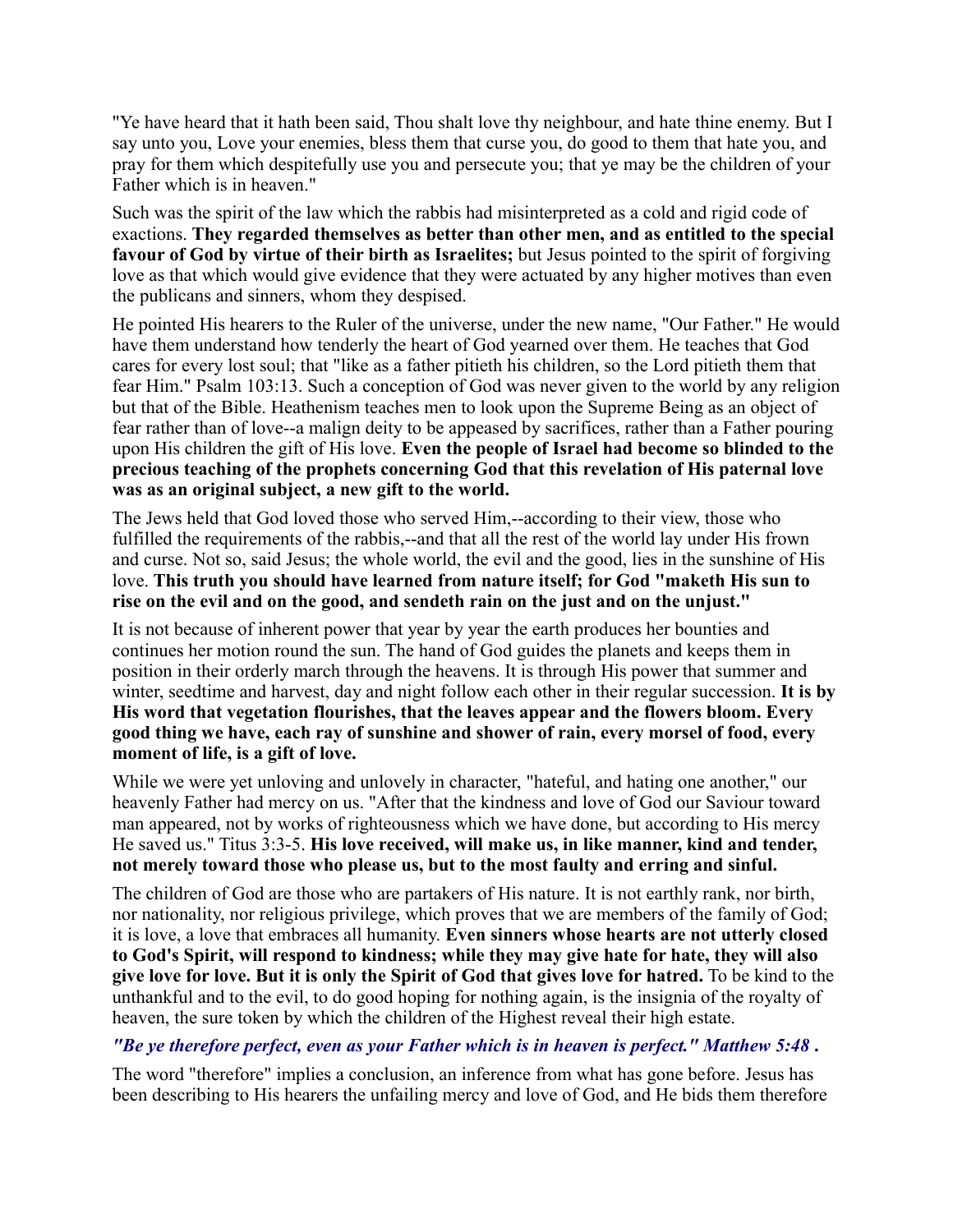to be perfect. Because your heavenly Father "is kind unto the unthankful and to the evil" (Luke 6:35), **because He has stooped to lift you up, therefore, said Jesus, you may become like Him in character, and stand without fault in the presence of men and angels.** 

The conditions of eternal life, under grace, are just what they were in Eden--perfect righteousness, harmony with God, perfect conformity to the principles of His law. The standard of character presented in the Old Testament is the same that is presented in the New Testament. This standard is not one to which we cannot attain. In every command or injunction that God gives there is a promise, the most positive, underlying the command. **God has made provision that we may become like unto Him, and He will accomplish this for all who do not interpose a perverse will and thus frustrate His grace.**

With untold love our God has loved us, and our love awakens toward Him as we comprehend something of the length and breadth and depth and height of this love that passeth knowledge. By the revelation of the attractive loveliness of Christ, by the knowledge of His love expressed to us while we were yet sinners, the stubborn heart is melted and subdued, and the sinner is transformed and becomes a child of heaven. **God does not employ compulsory measures; love is the agent which He uses to expel sin from the heart. By it He changes pride into humility, and enmity and unbelief into love and faith.** 

The Jews had been wearily toiling to reach perfection by their own efforts, and they had failed. Christ had already told them that their righteousness could never enter the kingdom of heaven. Now He points out to them the character of the righteousness that all who enter heaven will possess. Throughout the Sermon on the Mount He describes its fruits, and now in one sentence He points out its source and its nature: Be perfect as God is perfect. **The law is but a transcript of the character of God.** Behold in your heavenly Father a perfect manifestation of the principles which are the foundation of His government.

God is love. Like rays of light from the sun, love and light and joy flow out from Him to all His creatures. It is His nature to give. **His very life is the outflow of unselfish love.**

#### **"His glory is His children's good; His joy, His tender Fatherhood."**

He tells us to be perfect as He is, in the same manner. We are to be centres of light and blessing to our little circle, even as He is to the universe. **We have nothing of ourselves, but the light of His love shines upon us, and we are to reflect its brightness.** "In His borrowed goodness good," we may be perfect in our sphere, even as God is perfect in His.

Jesus said, Be perfect as *your Father* is perfect. **If you are the children of God you are partakers of His nature, and you cannot but be like Him.** Every child lives by the life of his father. If you are God's children, begotten by His Spirit, you live by the life of God. In Christ dwells "all the fullness of the Godhead bodily" (Colossians 2:9); and the life of Jesus is made manifest "in our mortal flesh" (2 Corinthians 4:11). **That life in you will produce the same character and manifest the same works as it did in Him.** Thus you will be in harmony with every precept of His law; for "the law of the Lord is perfect, restoring the soul." Psalm 19:7, margin. Through love "the righteousness of the law" will be "fulfilled in us, who walk not after the flesh, but after the Spirit." Romans 8:4.

# **4. The True Motive in Service**

*"Take heed that ye do not your righteousness before men, to be seen of them." Matthew 6:1, margin* **.**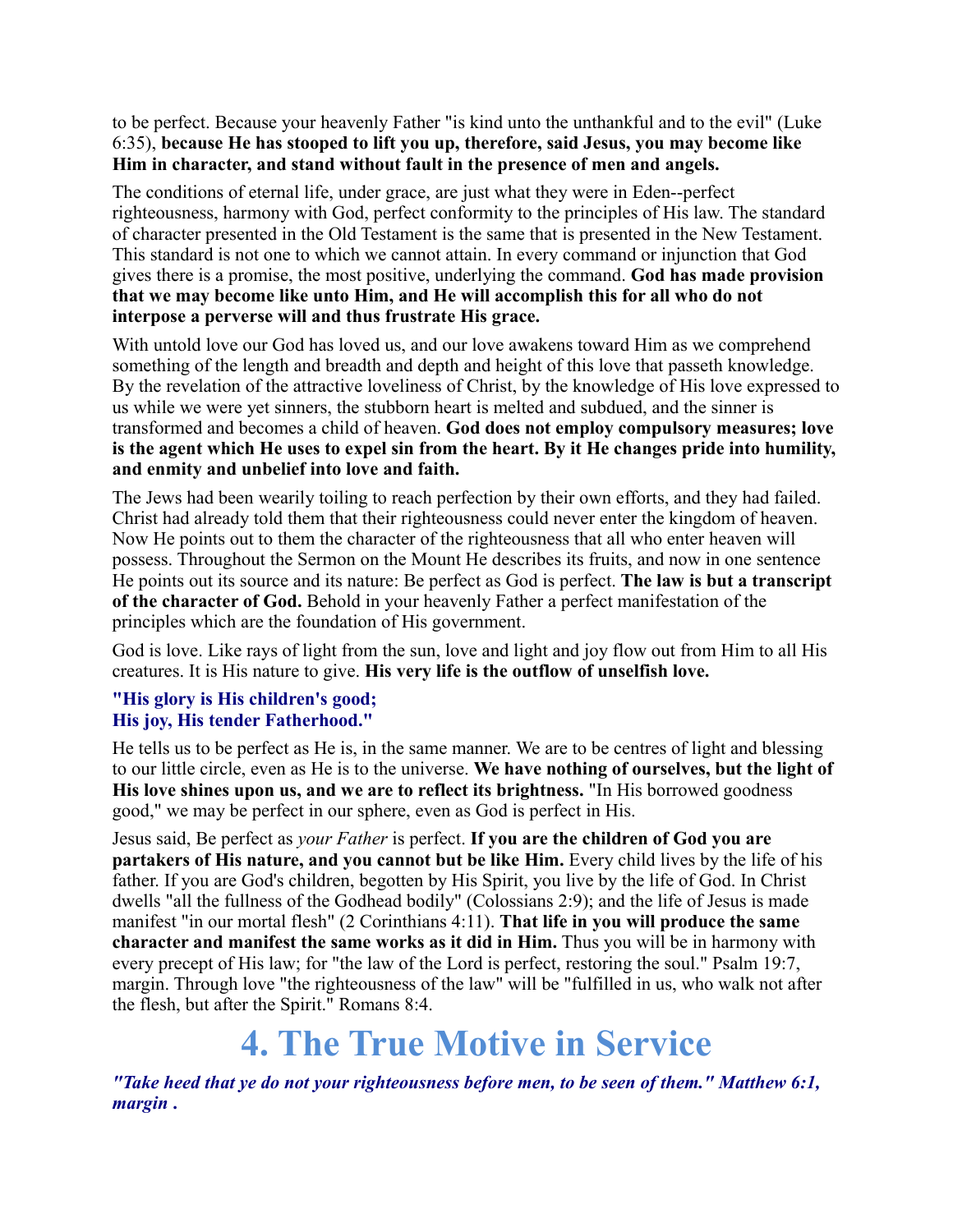The words of Christ on the mount were an expression of **that which had been the unspoken teaching of His life, but which the people had failed to comprehend**. They could not understand how, having such great power, He neglected to use it in securing what they regarded as the chief good. **Their spirit and motives and methods were the opposite of His.** While they claimed to be very jealous for the honour of the law, self-glory was the real object which they sought; and Christ would make it manifest to them that the lover of self is a transgressor of the law.

But the principles cherished by the Pharisees are such as are characteristic of humanity in all ages. **The spirit of Pharisaism is the spirit of human nature;** and as the Saviour showed the contrast between His own spirit and methods and those of the rabbis, **His teaching is equally applicable to the people of all time.** 

In the days of Christ the Pharisees were continually **trying to earn the favour of Heaven in order to secure the worldly honour and prosperity which they regarded as the reward of virtue.** At the same time they paraded their acts of charity before the people in order to attract their attention and gain a reputation for sanctity.

Jesus rebuked their ostentation, declaring that God does not recognise such service and that the flattery and admiration of the people, which they so eagerly sought, was the only reward they would ever receive.

"When thou doest alms," He said, "let not thy left hand know what thy right hand doeth: that thine alms may be in secret: and thy Father which seeth in secret Himself shall reward thee openly."

**In these words Jesus did not teach that acts of kindness should always be kept secret.** Paul the apostle, writing by the Holy Spirit, did not conceal the generous self-sacrifice of the Macedonian Christians, but told of the grace that Christ had wrought in them, and thus others were imbued with the same spirit. He also wrote to the church at Corinth and said, "Your zeal hath stirred up very many." 2 Corinthians 9:2, R.V.

Christ's own words make His meaning plain, that **in acts of charity the aim should not be to secure praise and honour from men**. Real godliness never prompts an effort at display. Those who desire words of praise and flattery, and feed upon them as a sweet morsel, are Christians in name only.

By their good works, Christ's followers are to bring glory, not to themselves, but to Him through whose grace and power they have wrought. **It is through the Holy Spirit that every good work is accomplished, and the Spirit is given to glorify, not the receiver, but the Giver.** When the light of Christ is shining in the soul, the lips will be filled with praise and thanksgiving to God. Your prayers, your performance of duty, your benevolence, your self-denial, will not be the theme of your thought or conversation. Jesus will be magnified, self will be hidden, and Christ will appear as all in all.

We are to give in sincerity, not to make a show of our good deeds, but from pity and love to the suffering ones. **Sincerity of purpose, real kindness of heart, is the motive that Heaven values.** The soul that is sincere in its love, wholehearted in its devotion, God regards as more precious than the golden wedge of Ophir.

**His, not mine, are the gifts And only so far can I make them mine As in giving, I add my heart to whatever is given.**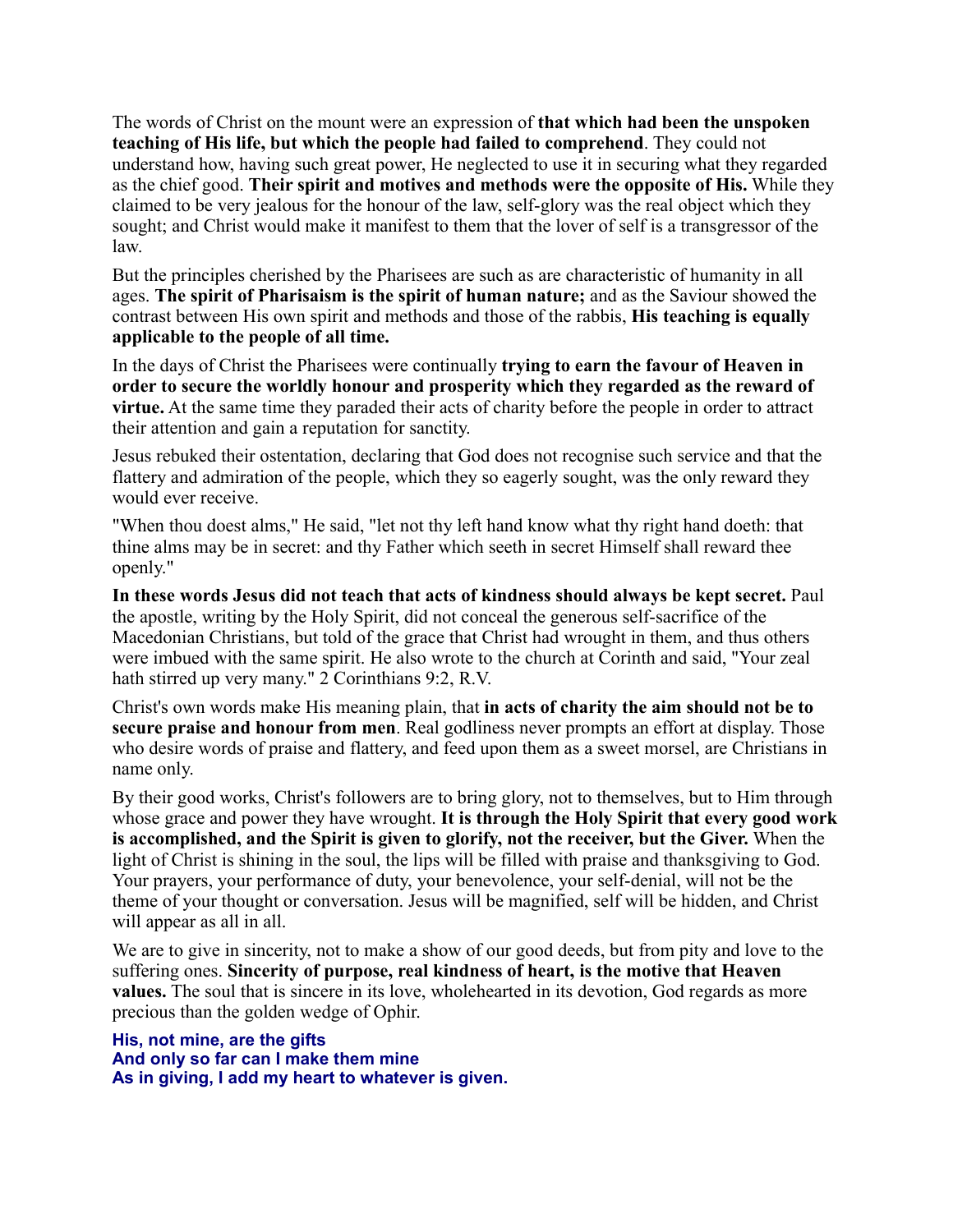We are not to think of reward, but of service; yet kindness shown in this spirit will not fail of its recompense. "Thy Father which seeth in secret Himself shall reward thee openly." While it is true that God Himself is the great Reward, that embraces every other, the soul receives and enjoys Him only as it becomes assimilated to Him in character. **Only like can appreciate like. It is as we give ourselves to God for the service of humanity that He gives Himself to us.** 

**No one can give place in his own heart and life for the stream of God's blessing to flow to others, without receiving in himself a rich reward.** The hillsides and plains that furnish a channel for the mountain streams to reach the sea suffer no loss thereby. That which they give is repaid a hundredfold. For the stream that goes singing on its way leaves behind its gift of verdure and fruitfulness. The grass on its banks is a fresher green, the trees have a richer verdure, the flowers are more abundant. When the earth lies bare and brown under the summer's parching heat, a line of verdure marks the river's course; and the plain that opened her bosom to bear the mountain's treasure to the sea is clothed with freshness and beauty, a witness to the recompense that God's grace imparts to all who give themselves as a channel for its outflow to the world.

This is the blessing of those who show mercy to the poor. The prophet Isaiah says, "Is it not to deal thy bread to the hungry, and that thou bring the poor that are cast out to thy house? when thou seest the naked, that thou cover him; and that thou hide not thyself from thine own flesh? Then shall thy light break forth as the morning, and thine health shall spring forth speedily. . . . **And the Lord shall guide thee continually, and satisfy thy soul in drought: . . . and thou shalt be like a watered garden, and like a spring of water, whose waters fail not."** Isaiah  $58.7 - 11$ 

The work of beneficence is twice blessed. While he that gives to the needy blesses others, he himself is blessed in a still greater degree. The grace of Christ in the soul is developing traits of character that are the opposite of selfishness,--traits that will refine, ennoble, and enrich the life. Acts of kindness performed in secret will bind hearts together, and will draw them closer to the heart of Him from whom every generous impulse springs. **The little attentions, the small acts of love and self-sacrifice, that flow out from the life as quietly as the fragrance from a flower--these constitute no small share of the blessings and happiness of life.** And it will be found at last that the denial of self for the good and happiness of others, however humble and uncommended here, is recognised in heaven as the token of our union with Him, the King of glory, who was rich, yet for our sake became poor.

The deeds of kindness may have been done in secret, but the result upon the character of the doer cannot be hidden. If we work with wholehearted interest as a follower of Christ, the heart will be in close sympathy with God, and the Spirit of God, moving upon our spirit, will call forth the sacred harmonies of the soul in answer to the divine touch.

He who gives increased talents to those who have made a wise improvement of the gifts entrusted to them is pleased to acknowledge the service of His believing people in the Beloved, through whose grace and strength they have wrought. Those who have sought for the development and perfection of Christian character by exercising their faculties in good works, will, in the world to come, reap that which they have sown. **The work begun upon earth will reach its consummation in that higher and holier life to endure throughout eternity.** 

#### *"When thou prayest, thou shalt not be as the hypocrites are." Matthew 6:5* **.**

The Pharisees had stated hours for prayer; and when, as often came to pass, they were abroad at the appointed time, they would pause wherever they might be--perhaps in the street or the market place, amid the hurrying throngs of men--and there in a loud voice rehearse their formal prayers. **Such worship, offered merely for self-glorification, called forth unsparing rebuke from**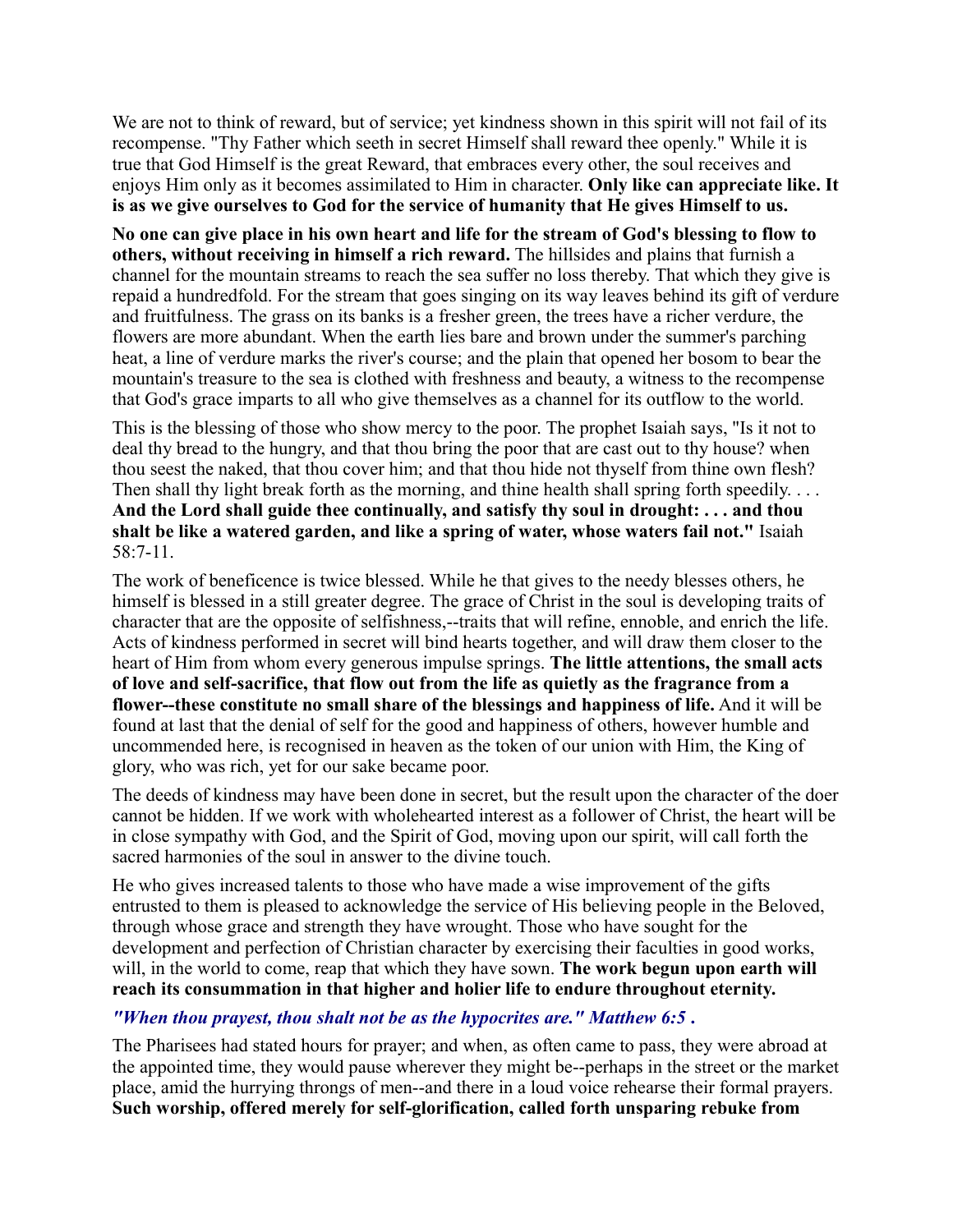**Jesus.** He did not, however, discountenance public prayer, for He Himself prayed with His disciples and in the presence of the multitude. But He teaches that private prayer is not to be made public. In secret devotion our prayers are to reach the ears of none but the prayer-hearing God. No curious ear is to receive the burden of such petitions.

"When thou prayest, enter into thy closet." Have a place for secret prayer. Jesus had select places for communion with God, and so should we. **We need often to retire to some spot, however humble, where we can be alone with God.** 

"Pray to thy Father which is in secret." In the name of Jesus we may come into God's presence with the confidence of a child. **No man is needed to act as a mediator.** Through Jesus we may open our hearts to God as to one who knows and loves us.

In the secret place of prayer, where no eye but God's can see, no ear but His can hear, we may pour out our most hidden desires and longings to the Father of infinite pity, and **in the hush and silence of the soul that voice which never fails to answer the cry of human need will speak to our hearts.** 

"The Lord is very pitiful, and of tender mercy." James 5:11. He waits with unwearied love to hear the confessions of the wayward and to accept their penitence. He watches for some return of gratitude from us, as the mother watches for the smile of recognition from her beloved child. **He would have us understand how earnestly and tenderly His heart yearns over us. He invites us to take our trials to His sympathy, our sorrows to His love, our wounds to His healing, our weakness to His strength, our emptiness to His fullness.** Never has one been disappointed who came unto Him. "They looked unto Him, and were lightened: and their faces were not ashamed." Psalm 34:5.

**Oh, dull of heart, enclosed doth lie in each 'Come Lord', A 'Here am I' Thy love, thy longings are not thine, Reflections of a love divine. Thy very prayer to thee was given Itself a messenger from heaven.**

Those who seek God in secret telling the Lord their needs and pleading for help, will not plead in vain. "Thy Father which seeth in secret Himself shall reward thee openly." **As we make Christ our daily companion we shall feel that the powers of an unseen world are all around us; and by looking unto Jesus we shall become assimilated to His image.** By beholding we become changed. The character is softened, refined, and ennobled for the heavenly kingdom. The sure result of our intercourse and fellowship with our Lord will be to increase piety, purity, and fervour. There will be a growing intelligence in prayer. We are receiving a divine education, and this is illustrated in a life of diligence and zeal.

The soul that turns to God for its help, its support, its power, by daily, earnest prayer, will have noble aspirations, clear perceptions of truth and duty, lofty purposes of action, and a continual hungering and thirsting after righteousness. **By maintaining a connection with God, we shall be enabled to diffuse to others,** through our association with them, the light, the peace, the serenity, that rule in our hearts. The strength acquired in prayer to God, united with persevering effort in training the mind in thoughtfulness and care-taking, prepares one for daily duties and keeps the spirit in peace under all circumstances.

If we draw near to God, He will put a word in our mouth to speak for Him, even praise unto His name. **He will teach us a strain from the song of the angels, even thanksgiving to our**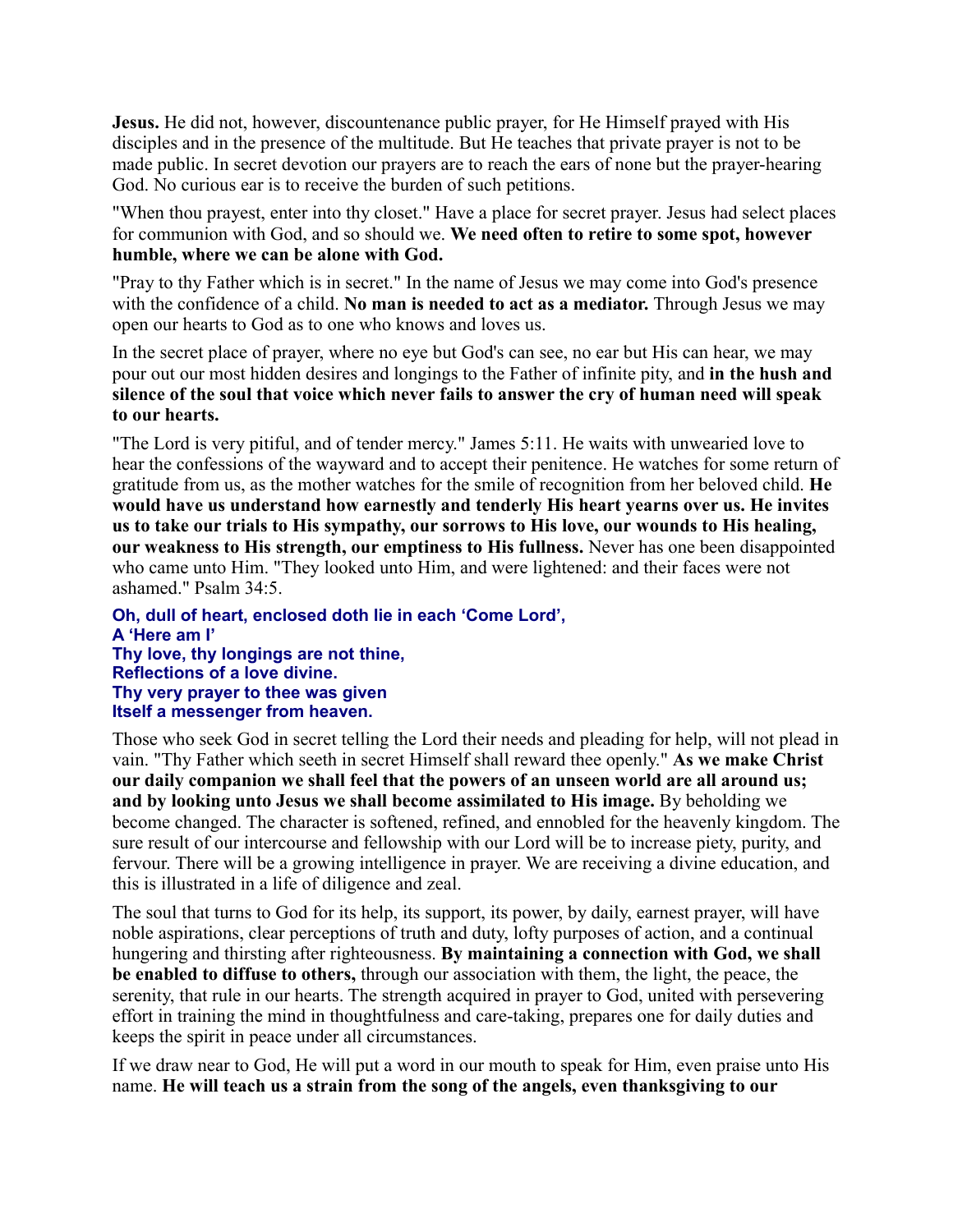**heavenly Father.** In every act of life, the light and love of an indwelling Saviour will be revealed. Outward troubles cannot reach the life that is lived by faith in the Son of God.

#### *"When ye pray, use not vain repetitions, as the heathen do." Matthew 6:7*

The heathen looked upon their prayers as having in themselves merit to atone for sin. Hence the longer the prayer the greater the merit. If they could become holy by their own efforts they would have something in themselves in which to rejoice, some ground for boasting. This idea of prayer is an outworking of the principle of self-expiation which lies at the foundation of all systems of false religion. The Pharisees had adopted this pagan idea of prayer, and it is by no means extinct in our day, even among those who profess to be Christians. **The repetition of set, customary phrases, when the heart feels no need of God, is of the same character as the "vain repetitions" of the heathen.** 

**Prayer is not an expiation for sin; it has no virtue or merit of itself.** All the flowery words at our command are not equivalent to one holy desire. The most eloquent prayers are but idle words if they do not express the true sentiments of the heart. But the prayer that comes from an earnest heart, when the simple wants of the soul are expressed, as we would ask an earthly friend for a favour, expecting it to be granted--this is the prayer of faith. **God does not desire our ceremonial compliments, but the unspoken cry of the heart broken and subdued with a sense of its sin and utter weakness finds its way to the Father of all mercy.** 

#### *"When ye fast, be not, as the hypocrites." Matthew 6:16* **.**

The fasting which the word of God enjoins is something more than a form. It does not consist merely in refusing food, in wearing sackcloth, in sprinkling ashes upon the head. **He who fasts in real sorrow for sin will never court display.** 

**The object of the fast which God calls upon us to keep is not to afflict the body for the sin of the soul, but to aid us in perceiving the grievous character of sin, in humbling the heart before God and receiving His pardoning grace.** His command to Israel was, "Rend your heart, and not your garments, and turn unto the Lord your God." Joel 2:13.

**It will avail nothing for us to do penance or to flatter ourselves that by our own works we shall merit or purchase an inheritance among the saints.** When the question was asked Christ, "What shall we do, that we might work the works of God?" He answered, "This is the work of God, that ye believe on Him whom He hath sent." John 6:28, 29. Repentance is turning from self to Christ; and when we receive Christ so that through faith He can live His life in us, good works will be manifest.

Jesus said, "When thou fastest, anoint thine head, and wash thy face; that thou appear not unto men to fast, but unto thy Father which is in secret." Matthew 6:17, 18. **Whatever is done to the glory of God is to be done with cheerfulness, not with sadness and gloom. There is nothing gloomy in the religion of Jesus**. If Christians give the impression by a mournful attitude that they have been disappointed in their Lord, they misrepresent His character and put arguments into the mouth of His enemies. Though in words they may claim God as their Father, yet in gloom and sorrow they present to the world the aspect of orphans.

Christ desires us to make His service appear attractive, as it really is. Let the self-denials and the secret heart trials be revealed to the compassionate Saviour. **Let the burdens be left at the foot of the cross, and go on your way rejoicing in His love who first loved you.** Men may never know of the work going on secretly between the soul and God, but the result of the Spirit's work upon the heart will be manifest to all, for He "which seeth in secret, shall reward thee openly."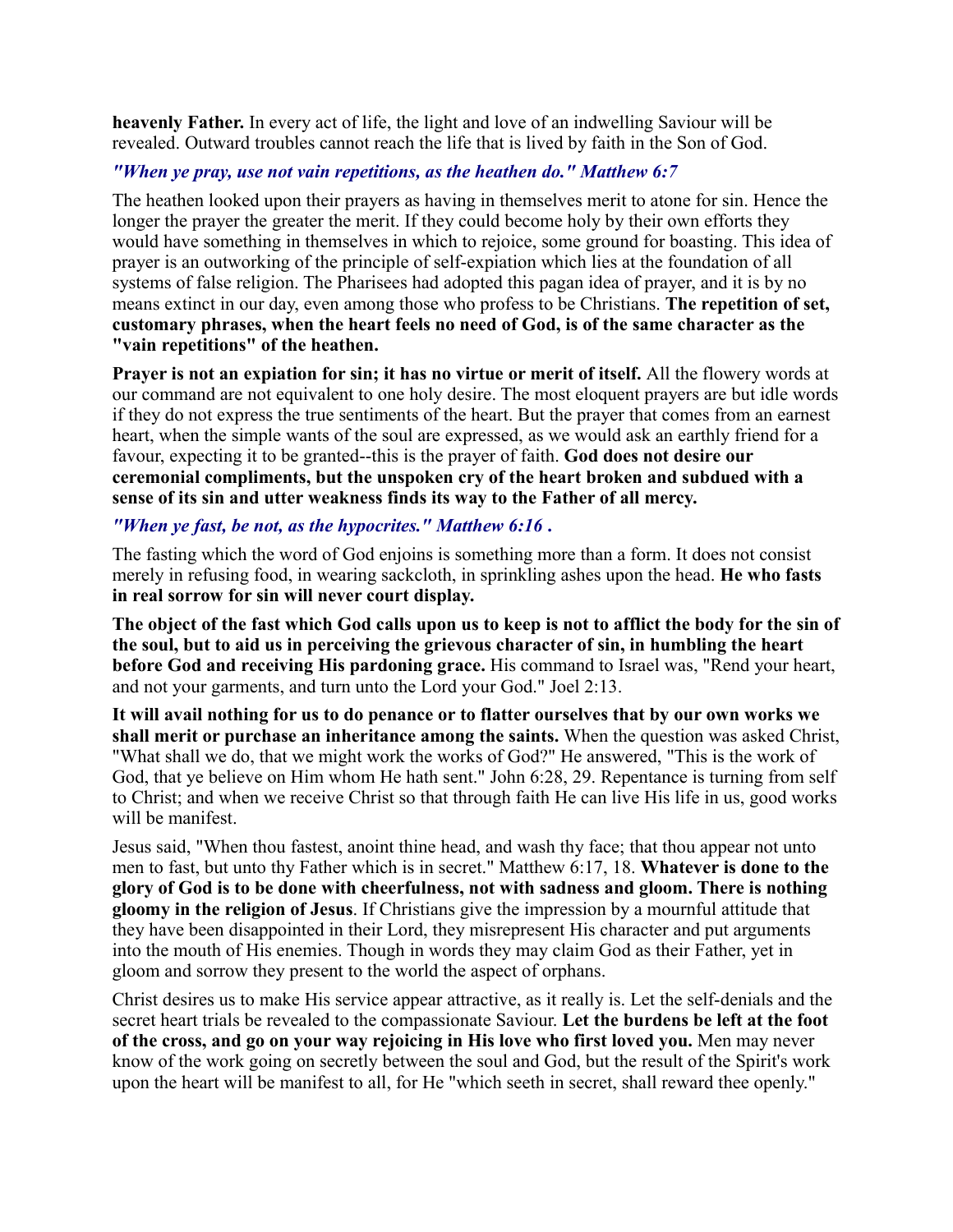# **4b. The True Motive in Service**

#### *"Lay not up for yourselves treasures upon earth." Matthew 6:19* **.**

**Treasure laid up on earth will not endure; thieves break through and steal; moth and rust corrupt; fire and storm sweep away your possessions.** And "where your treasure is, there will your heart be also." Treasure laid up on the earth will engross the mind to the exclusion of heavenly things.

The love of money was the ruling passion in the Jewish age. Worldliness usurped the place of God and religion in the soul. So it is now. Avaricious greed for wealth exerts such a fascinating, bewitching influence over the life that it results in perverting the nobility and corrupting the humanity of men until they are drowned in perdition. **The service of Satan is full of care, perplexity, and wearing labour, and the treasure men toil to accumulate on earth is only for a season.** 

Jesus said, "Lay up for yourselves treasures in heaven, where neither moth nor rust doth corrupt, and where thieves do not break through nor steal: for where your treasure is, there will your heart be also."

**The instruction is to "lay up for** *yourselves* **treasures in heaven." It is for your own interest to secure heavenly riches.** These alone, of all that you possess, are really yours. The treasure laid up in heaven is imperishable. No fire or flood can destroy it, no thief despoil it, no moth or rust corrupt it; for it is in the keeping of God.

This treasure, which Christ esteems as precious above all estimate, is "the riches of the glory of His inheritance in the saints." Ephesians 1:18. The disciples of Christ are called His jewels, His precious and peculiar treasure. He says, "They shall be as the stones of a crown." "I will make a man more precious than fine gold; even a man than the golden wedge of Ophir." Zechariah 9:16; Isaiah 13:12. **Christ looks upon His people in their purity and perfection as the reward of all His sufferings, His humiliation, and His love, and the supplement of His glory--Christ, the great Centre, from whom radiates all glory.** 

And we are permitted to unite with Him in the great work of redemption and to be sharers with Him in the riches which His death and suffering have won. The apostle Paul wrote to the Thessalonian Christians: "What is our hope, or joy, or crown of rejoicing? Are not even ye in the presence of our Lord Jesus Christ at His coming? for ye are our glory and joy." 1 Thessalonians 2:19, 20. This is the treasure for which Christ bids us labour. Character is the great harvest of life. And **every word or deed that through the grace of Christ shall kindle in one soul an impulse that reaches heavenward, every effort that tends to the formation of a Christlike character, is laying up treasure in heaven.** 

**Where the treasure is, there the heart will be. In every effort to benefit others, we benefit ourselves.** He who gives money or time for spreading the gospel enlists his own interest and prayers for the work, and for the souls to be reached through it; his affections go out to others, and he is stimulated to greater devotion to God, that he may be enabled to do them the greatest good.

And at the final day, when the wealth of earth shall perish, he who has laid up treasure in heaven will behold that which his life has gained. If we have given heed to the words of Christ, then, as we gather around the great white throne, we shall see souls who have been saved through our agency, and shall know that one has saved others, and these still others--a large company brought into the haven of rest as the result of our labours, there to lay their crowns at Jesus' feet, and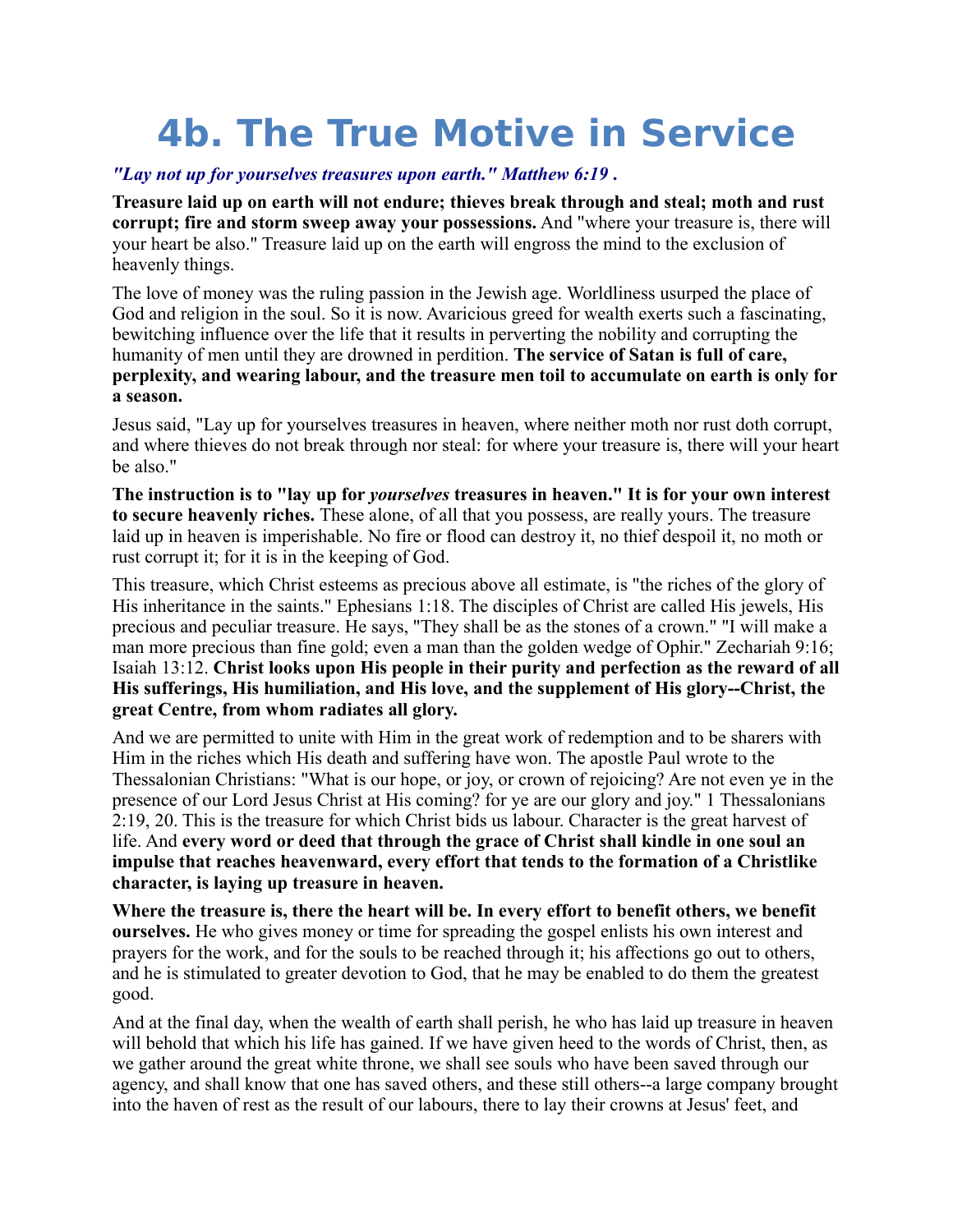praise Him through the ceaseless ages of eternity. **With what joy will the worker for Christ behold these redeemed ones, who share the glory of the Redeemer! How precious will heaven be to those who have been faithful in the work of saving souls!** 

"If ye then be risen with Christ, seek those things which are above, where Christ sitteth on the right hand of God." Colossians 3:1.

*"If . . . thine eye be single, thy whole body shall be full of light." Matthew 6:22* **.**

**Singleness of purpose, wholehearted devotion to God, is the condition pointed out by the Saviour's words. Let the purpose be sincere and unwavering to discern the truth and to obey it at whatever cost, and you will receive divine enlightenment.** Real piety begins when all compromise with sin is at an end. Then the language of the heart will be that of the apostle Paul: "This one thing I do, forgetting those things which are behind, and reaching forth unto those things which are before, I press toward the mark for the prize of the high calling of God in Christ Jesus." "I count all things but loss for the excellency of the knowledge of Christ Jesus my Lord: for whom I have suffered the loss of all things, and do count them but dung, that I may win Christ." Philippians 3:13, 14, 8.

But when the eye is blinded by the love of self, there is only darkness. "If thine eye be evil, thy whole body shall be full of darkness." **It was this fearful darkness that wrapped the Jews in stubborn unbelief, making it impossible for them to appreciate the character and mission of Him who came to save them from their sins.** 

**Yielding to temptation begins in permitting the mind to waver, to be inconstant in your trust in God.** If we do not choose to give ourselves fully to God then we are in darkness. When we make any reserve we are leaving open a door through which Satan can enter to lead us astray by his temptations. He knows that if he can obscure our vision, so that the eye of faith cannot see God, there will be no barrier against sin.

**The prevalence of a sinful desire shows the delusion of the soul.** Every indulgence of that desire strengthens the soul's aversion to God. In following the path of Satan's choosing, we are encompassed by the shadows of evil, and every step leads into deeper darkness and increases the blindness of the heart.

**The same law obtains in the spiritual as in the natural world. He who abides in darkness will at last lose the power of vision.** He is shut in by a deeper than midnight blackness; and to him the brightest noontide can bring no light. He "walketh in darkness, and knoweth not whither he goeth, because that darkness hath blinded his eyes." 1 John 2:11. Through persistently cherishing evil, wilfully disregarding the pleadings of divine love, the sinner loses the love for good, the desire for God, the very capacity to receive the light of heaven. **The invitation of mercy is still full of love, the light is shining as brightly as when it first dawned upon his soul; but the voice falls on deaf ears, the light on blinded eyes.** 

**No soul is ever finally deserted of God, given up to his own ways, so long as there is any hope of his salvation.** "Man turns from God, not God from him." Our heavenly Father follows us with appeals and warnings and assurances of compassion, until further opportunities and privileges would be wholly in vain. The responsibility rests with the sinner. By resisting the Spirit of God today, he prepares the way for a second resistance of light when it comes with mightier power. Thus he passes on from one stage of resistance to another, until at last the light will fail to impress, and he will cease to respond in any measure to the Spirit of God. Then even "the light that is in thee" has become darkness. The very truth we do know has become so perverted as to increase the blindness of the soul.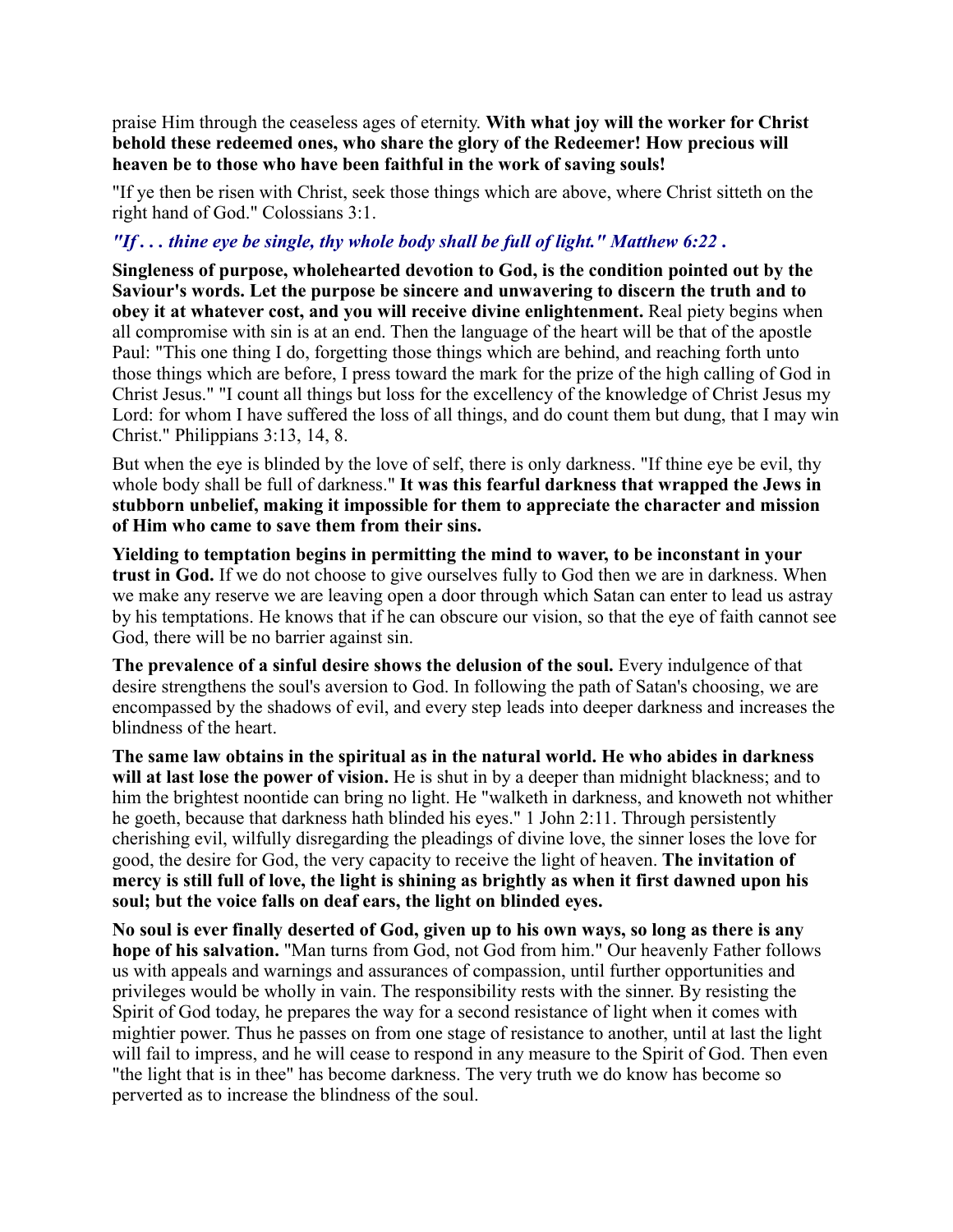**The sweet persuasion of His voice, respects thy sanctity of will; He giveth day, thou hast thy choice to walk in darkness still; A tenderer light than moon or sun, Than song of earth a sweeter hymn, May shine and sound forever on And thou be deaf and dim.**

**Forever round the mercy seat The guiding lights of love shall burn; But what if habit bound, thy feet shall lack the will to turn? What if thine eyes refuse to see? Thy ear of heaven's free welcome fail? And thou a willing captive be Thyself thine own dark jail!**

#### *"No man can serve two masters." Matthew 6:24* **.**

**Christ does not say that man will not or shall not serve two masters, but that he** *cannot* **.** The interests of God and the interests of mammon have no union or sympathy. Just where the conscience of the Christian warns him to forbear, to deny himself, to stop, just there the worldling steps over the line, to indulge his selfish propensities. **On one side of the line is the self-denying follower of Christ; on the other side is the self-indulgent world lover, pandering to fashion, engaging in frivolity, and pampering himself in forbidden pleasure. On that side of the line the Christian cannot go.** 

**No one can occupy a neutral position; there is no middle class, who neither love God nor serve the enemy of righteousness.** Christ is to live in His human agents and work through their faculties and act through their capabilities. Their will must be submitted to His will; they must act with His Spirit. Then it is no more they that live, but Christ that lives in them. He who does not give himself wholly to God is under the control of another power, listening to another voice, whose suggestions are of an entirely different character. Half-and-half service places the human agent on the side of the enemy as a successful ally of the hosts of darkness. When men who claim to be soldiers of Christ engage with the confederacy of Satan, and help along his side, they prove themselves enemies of Christ. They betray sacred trusts. They form a link between Satan and the true soldiers, so that through these agencies the enemy is constantly working to steal away the hearts of Christ's soldiers.

**The strongest bulwark of vice in our world is not the iniquitous life of the abandoned sinner or the degraded outcast; it is that life which otherwise appears virtuous, honourable, and noble, but in which one sin is fostered, one vice indulged.** To the soul that is struggling in secret against some giant temptation, trembling upon the very verge of the precipice, such an example is one of the most powerful enticements to sin. He who, endowed with high conceptions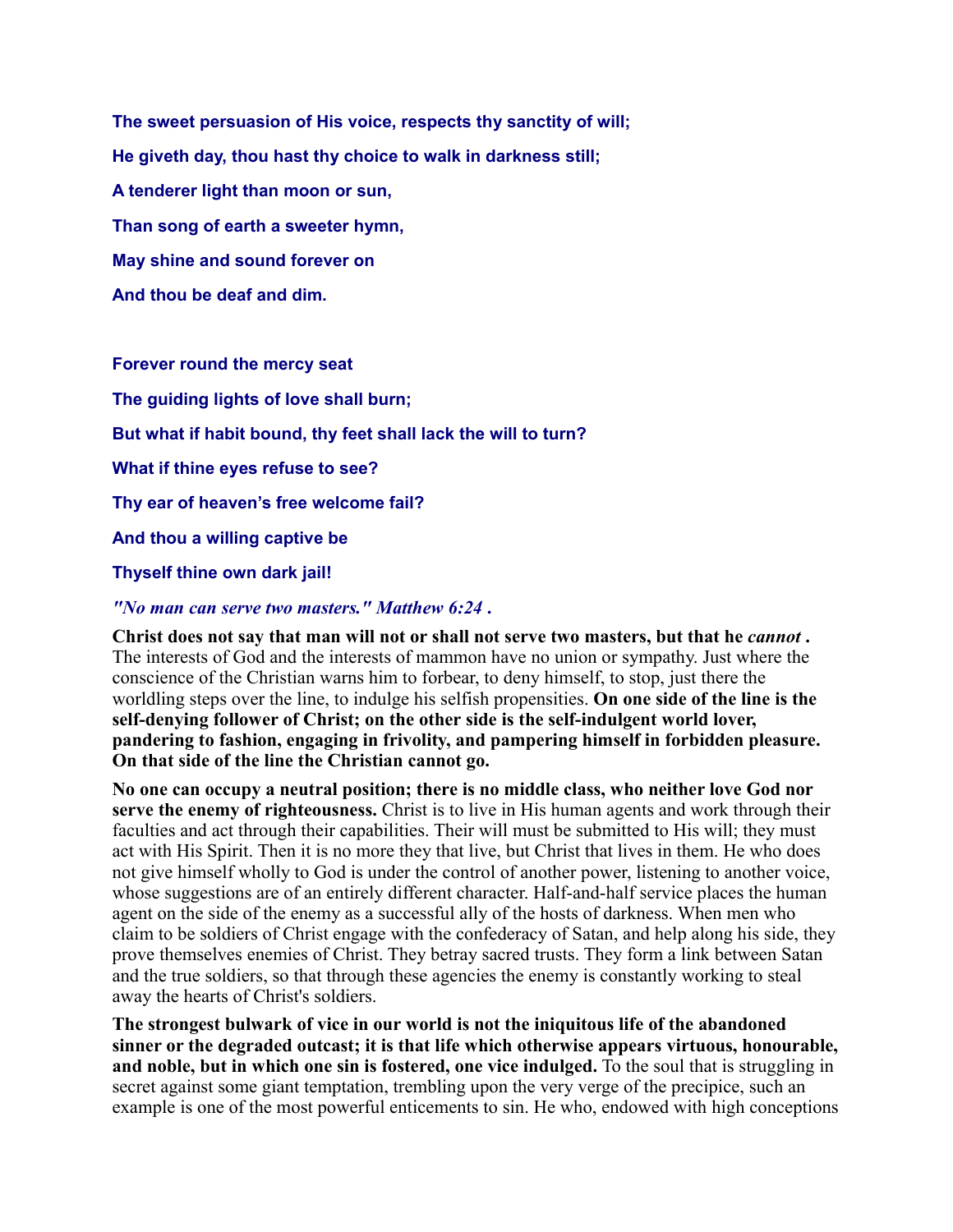of life and truth and honour, does yet wilfully transgress one precept of God's holy law, has perverted His noble gifts into a lure to sin. Genius, talent, sympathy, even generous and kindly deeds, may become decoys of Satan to entice other souls over the precipice of ruin for this life and the life to come.

"Love not the world, neither the things that are in the world. If any man love the world, the love of the Father is not in him. For all that is in the world, the lust of the flesh, and the lust of the eyes, and the pride of life, is not of the Father, but is of the world." 1 John 2:15, 16.

#### *"Be not anxious." Matthew 6:25, R.V* **.**

**He who has given you life knows your need of food to sustain it. He who created the body is not unmindful of your need of raiment.** Will not He who has bestowed the greater gift bestow also what is needed to make it complete?

Jesus pointed His hearers to the birds as they warbled their carols of praise, unencumbered with thoughts of care, for "they sow not, neither do they reap;" and yet the great Father provides for their needs. And He asks, "Are not ye of much more value than they?" R.V.

> **"No sparrow falls without His care, No soul bows low but Jesus knows; For He is with us everywhere, And marks each bitter tear that flows. And He will never, never, never Forsake the soul that trusts Him ever."**

The hillsides and the fields were bright with flowers, and, pointing to them in the dewy freshness of the morning, Jesus said, "Consider the lilies of the field, how they grow." **The graceful forms and delicate hues of the plants and flowers may be copied by human skill, but what touch can impart life to even one flower or blade of grass?** Every wayside blossom owes its being to the same power that set the starry worlds on high. Through all created things thrills one pulse of life from the great heart of God. The flowers of the field are clothed by His hand in richer robes than have ever graced the forms of earthly kings. And "if God so clothe the grass of the field, which today is, and tomorrow is cast into the oven, shall He not much more clothe you, O ye of little faith?"

It is He who made the flowers and who gave to the sparrow its song who says, "Consider the lilies," "Behold the birds." R.V. In the loveliness of the things of nature you may learn more of the wisdom of God than the schoolmen know. On the lily's petals, God has written a message for you, written in language that your heart can read only as it unlearns the lessons of distrust and selfishness and corroding care. **Why has He given you the singing birds and the gentle blossoms, but from the overflowing love of a Father's heart, that would brighten and gladden your path of life? All that was needed for existence would have been yours without the flowers and birds, but God was not content to provide what would suffice for mere existence. He has filled earth and air and sky with glimpses of beauty to tell you of His loving thought for you.** The beauty of all created things is but a gleam from the shining of His glory. If He has lavished such infinite skill upon the things of nature, for your happiness and joy, can you doubt that He will give you every needed blessing?

"Consider the lilies." Every flower that opens its petals to the sunshine obeys the same great laws that guide the stars, and how simple and beautiful and how sweet its life! Through the flowers, **God would call our attention to the loveliness of Christlike character. He who has given**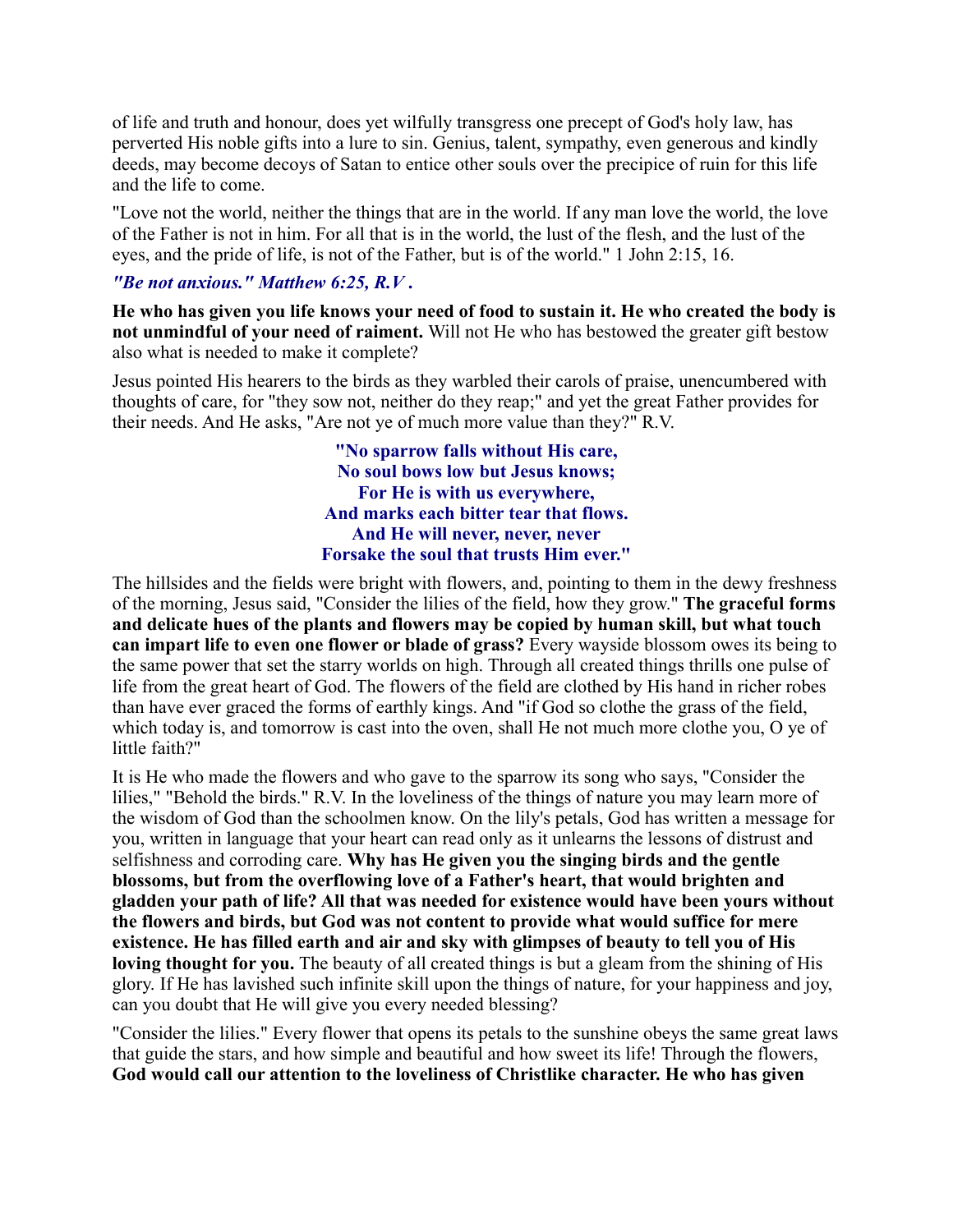#### **such beauty to the blossoms desires far more that the soul should be clothed with the beauty of the character of Christ.**

Consider, says Jesus, how the lilies grow; how, springing from the cold, dark earth, or from the mud of the river bed, the plants unfold in loveliness and fragrance. Who would dream of the possibilities of beauty in the rough brown bulb of the lily? But when the life of God, hidden therein, unfolds at His call in the rain and the sunshine, men marvel at the vision of grace and loveliness. **Even so will the life of God unfold in every human soul that will yield itself to the ministry of His grace, which, free as the rain and the sunshine, comes with its benediction to all. It is the word of God that creates the flowers, and the same word will produce in you the graces of His Spirit.** 

**God's law is the law of love.** He has surrounded you with beauty to teach you that you are not placed on earth merely to delve for self, to dig and build, to toil and spin, but to make life bright and joyous and beautiful with the love of Christ--like the flowers, to gladden other lives by the ministry of love.

Fathers and mothers, let your children learn from the flowers. Take them with you into garden and field and under the leafy trees, and teach them to read in nature the message of God's love. **Let the thoughts of Him be linked with bird and flower and tree. Lead the children to see in every pleasant and beautiful thing an expression of God's love for them.** Recommend your religion to them by its pleasantness. Let the law of kindness be in your lips.

**Teach the children that because of God's great love their natures may be changed and brought into harmony with His.** Teach them that He would have their lives beautiful with the graces of the flowers. Teach them, as they gather the sweet blossoms, that He who made the flowers is more beautiful than they. Thus the tendrils of their hearts will be entwined about Him. He who is "altogether lovely" will become to them as a daily companion and familiar friend, and their lives will be transformed into the image of His purity.

#### *"Seek ye first the kingdom of God." Matthew 6:33* **.**

The people who listened to the words of Christ were still anxiously watching for some announcement of the earthly kingdom. While Jesus was opening to them the treasures of heaven, the question uppermost in many minds was, How will a connection with Him advance our prospects in the world? **Jesus shows that in making the things of the world their supreme anxiety they were like the heathen nations about them, living as if there were no God, whose tender care is over His creatures.**

"All these things," said Jesus, "do the nations of the world seek after." "Your heavenly Father knoweth that ye have need of all these things. But seek ye first the kingdom of God, and His righteousness; and all these things shall be added unto you." Luke 12: 30; Matt. 6:32, 33. I have come to open to you the kingdom of love and righteousness and peace. Open your hearts to receive this kingdom, and make its service your highest interest. T**hough it is a spiritual kingdom, fear not that your needs for this life will be uncared-for.** If you give yourself to God's service, He who has all power in heaven and earth will provide for your needs.

**Jesus does not release us from the necessity of effort, but He teaches that we are to make Him first and last and best in everything.** We are to engage in no business, follow no pursuit, seek no pleasure, that would hinder the outworking of His righteousness in our character and life. Whatever we do is to be done heartily, as unto the Lord.

Jesus, while He dwelt on earth, dignified life in all its details by keeping before men the glory of God, and by subordinating everything to the will of His Father. **If we follow His example, His**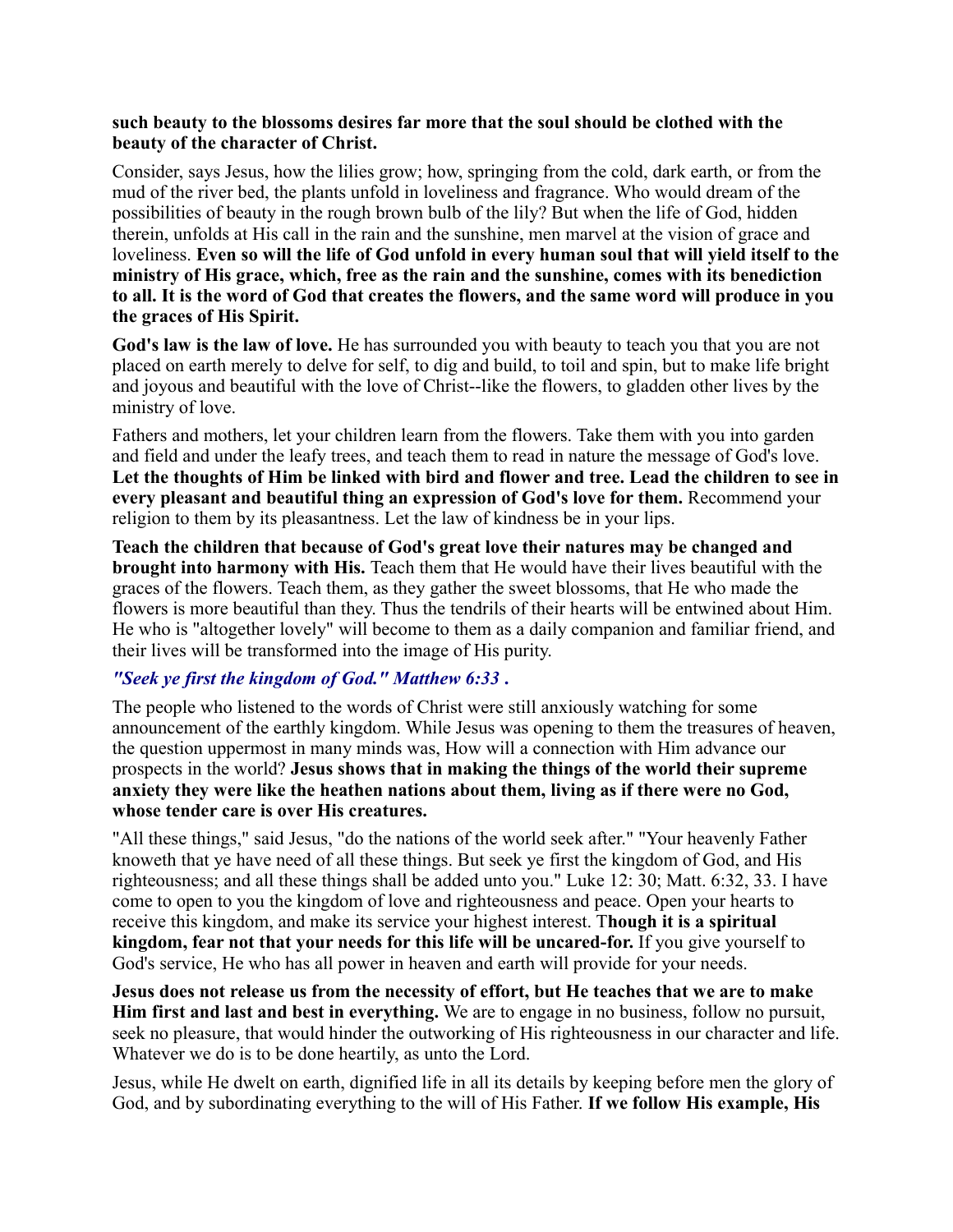#### **assurance to us is that all things needful in this life "shall be added." Poverty or wealth, sickness or health, simplicity or wisdom--all are provided for in the promise of His grace.**

God's everlasting arm encircles the soul that turns to Him for aid, however feeble that soul may be. The precious things of the hills shall perish, but the soul that lives for God shall abide with Him. "The world passeth away, and the lust thereof; but he that doeth the will of God abideth forever." 1 John 2:17. **The city of God will open its golden gates to receive him who learned while on earth to lean on God for guidance and wisdom, for comfort and hope, amid loss and affliction.** The songs of the angels will welcome him there, and for him the tree of life shall yield its fruit. "The mountains shall depart, and the hills be removed; but My kindness shall not depart from thee, neither shall the covenant of My peace be removed, saith the Lord that hath mercy on thee." Isaiah 54:10.

#### *"Be not therefore anxious for the morrow. . . . Sufficient unto the day is the evil thereof." Matthew 6:34, R.V* **.**

**If you have given yourself to God, to do His work, you have no need to be anxious for tomorrow.** He whose servant you are, knows the end from the beginning. The events of tomorrow, which are hidden from your view, are open to the eyes of Him who is omnipotent.

**When we take into our hands the management of things with which we have to do, and depend upon our own wisdom for success, we are taking a burden which God has not given us, and are trying to bear it without His aid.** We are taking upon ourselves the responsibility that belongs to God, and thus are really putting ourselves in His place. We may well have anxiety and anticipate danger and loss, for it is certain to befall us. But when we really believe that God loves us and means to do us good we shall cease to worry about the future. We shall trust God as a child trusts a loving parent. Then our troubles and torments will disappear, for our will is swallowed up in the will of God.

**Christ has given us no promise of help in bearing today the burdens of tomorrow.** He has said, "My grace is sufficient for thee" (2 Corinthians 12:9); but, like the manna given in the wilderness, His grace is bestowed daily, for the day's need. Like the hosts of Israel in their pilgrim life, we may find morning by morning the bread of heaven for the day's supply.

**One day alone is ours, and during this day we are to live for God. For this one day we are to place in the hand of Christ, in solemn service, all our purposes and plans, casting all our care upon Him, for He careth for us.** "I know the thoughts that I think toward you, saith the Lord, thoughts of peace, and not of evil, to give you an expected end." "In returning and rest shall ye be saved; in quietness and in confidence shall be your strength." Jeremiah 29:11; Isaiah 30:15.

**If you will seek the Lord and be converted every day; if you will of your own spiritual choice be free and joyous in God; if with gladsome consent of heart to His gracious call you come wearing the yoke of Christ,--the yoke of obedience and service,--all your murmurings will be stilled, all your difficulties will be removed, all the perplexing problems that now confront you will be solved.**

## **5. The Lord's Prayer**

#### *"After this manner therefore pray ye." Matthew 6:9* **.**

The Lord's Prayer was twice given by our Saviour, first to the multitude in the Sermon on the Mount, and again, some months later, to the disciples alone. The disciples had been for a short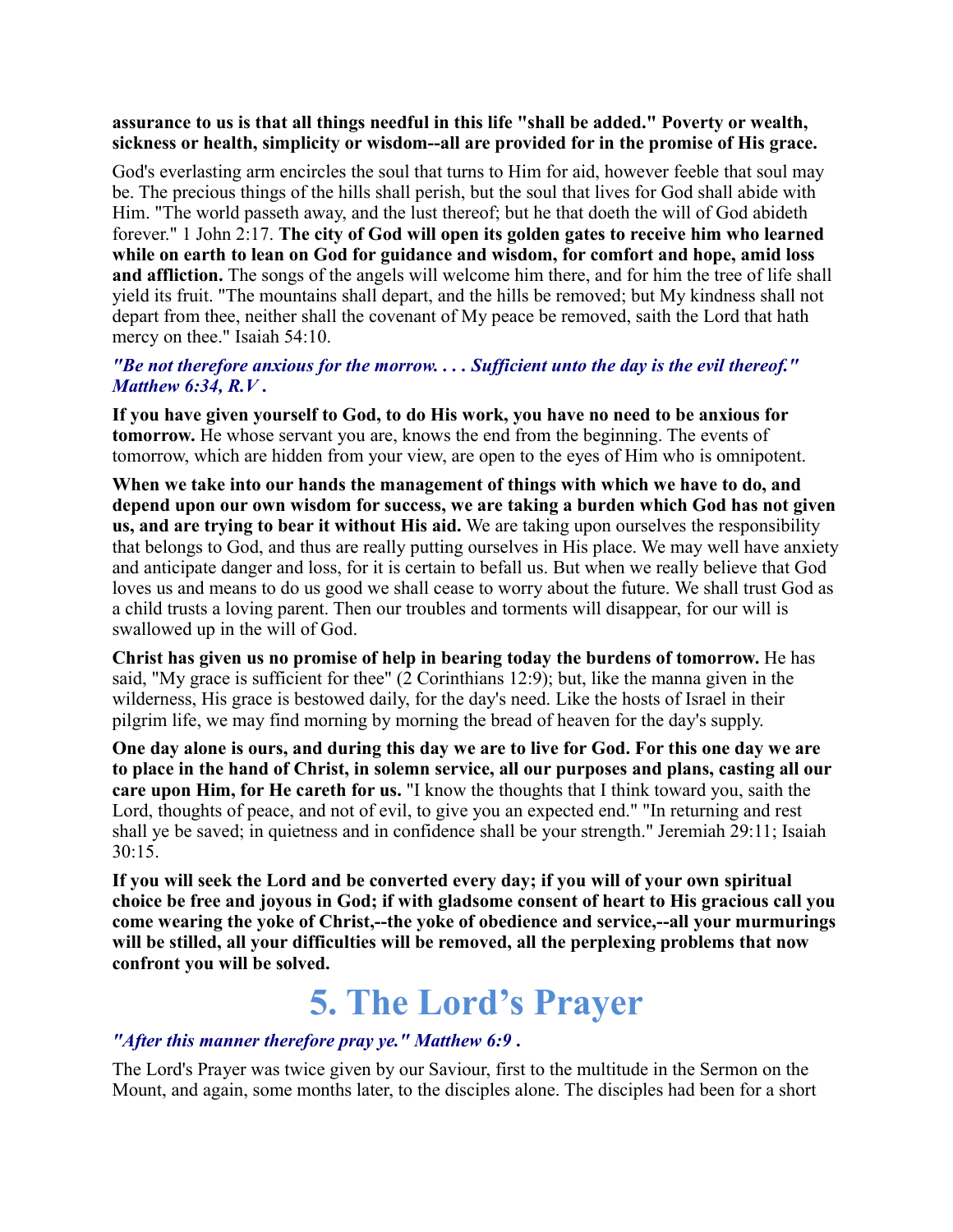time absent from their Lord, when on their return they found Him absorbed in communion with God. Seeming unconscious of their presence, He continued praying aloud. The Saviour's face was irradiated with a celestial brightness. **He seemed to be in the very presence of the Unseen, and there was a living power in His words as of one who spoke with God.**

The hearts of the listening disciples were deeply moved. They had marked how often He spent long hours in solitude in communion with His Father. His days were passed in ministry to the crowds that pressed upon Him, and in unveiling the treacherous sophistry of the rabbis, and this incessant labour often left Him so utterly wearied that His mother and brothers, and even His disciples, had feared that His life would be sacrificed. **But as He returned from the hours of prayer that closed the toilsome day, they marked the look of peace upon His face, the sense of refreshment that seemed to pervade His presence.** It was from hours spent with God that He came forth, morning by morning, to bring the light of heaven to men. The disciples had come to connect His hours of prayer with the power of His words and works. Now, as they listened to His supplication, their hearts were awed and humbled. As He ceased praying, it was with a conviction of their own deep need that they exclaimed, "Lord, teach us to pray." Luke 11:1.

Jesus gives them no new form of prayer. That which He has before taught them He repeats, as if He would say, **You need to understand what I have already given. It has a depth of meaning you have not yet fathomed.** 

**The Saviour does not, however, restrict us to the use of these exact words.** As one with humanity, He presents His own ideal of prayer, words so simple that they may be adopted by the little child, yet so comprehensive that their significance can never be fully grasped by the greatest minds. We are taught to come to God with our tribute of thanksgiving, to make known our wants, to confess our sins, and to claim His mercy in accordance with His promise.

#### *"When ye pray, say Our Father." Luke 11:2* **.**

**Jesus teaches us to call His Father our Father.** He is not ashamed to call us brethren. Hebrews 2:11. So ready, so eager, is the Saviour's heart to welcome us as members of the family of God, that in the very first words we are to use in approaching God He places the assurance of our divine relationship, "Our Father."

Here is the announcement of that wonderful truth, so full of encouragement and comfort, that God loves us as He loves His Son. This is what Jesus said in His last prayer for His disciples, Thou "hast loved them, as Thou hast loved Me." John 17:23.

**The world that Satan has claimed and has ruled over with cruel tyranny, the Son of God has, by one vast achievement, encircled in His love and connected again with the throne of Jehovah.** Cherubim and seraphim, and the unnumbered hosts of all the unfallen worlds, sang anthems of praise to God and the Lamb when this triumph was assured. They rejoiced that the way of salvation had been opened to the fallen race and that the earth would be redeemed from the curse of sin. How much more should those rejoice who are the objects of such amazing love!

**How can we ever be in doubt and uncertainty, and feel that we are orphans?** It was in behalf of those who had transgressed the law that Jesus took upon Him human nature; He became like unto us, that we might have everlasting peace and assurance. We have an Advocate in the heavens, and whoever accepts Him as a personal Saviour is not left an orphan to bear the burden of his own sins.

"Beloved, now are we the sons of God." "And if children, then heirs; heirs of God, and joint heirs with Christ; if so be that we suffer with Him, that we may be also glorified together." "It doth not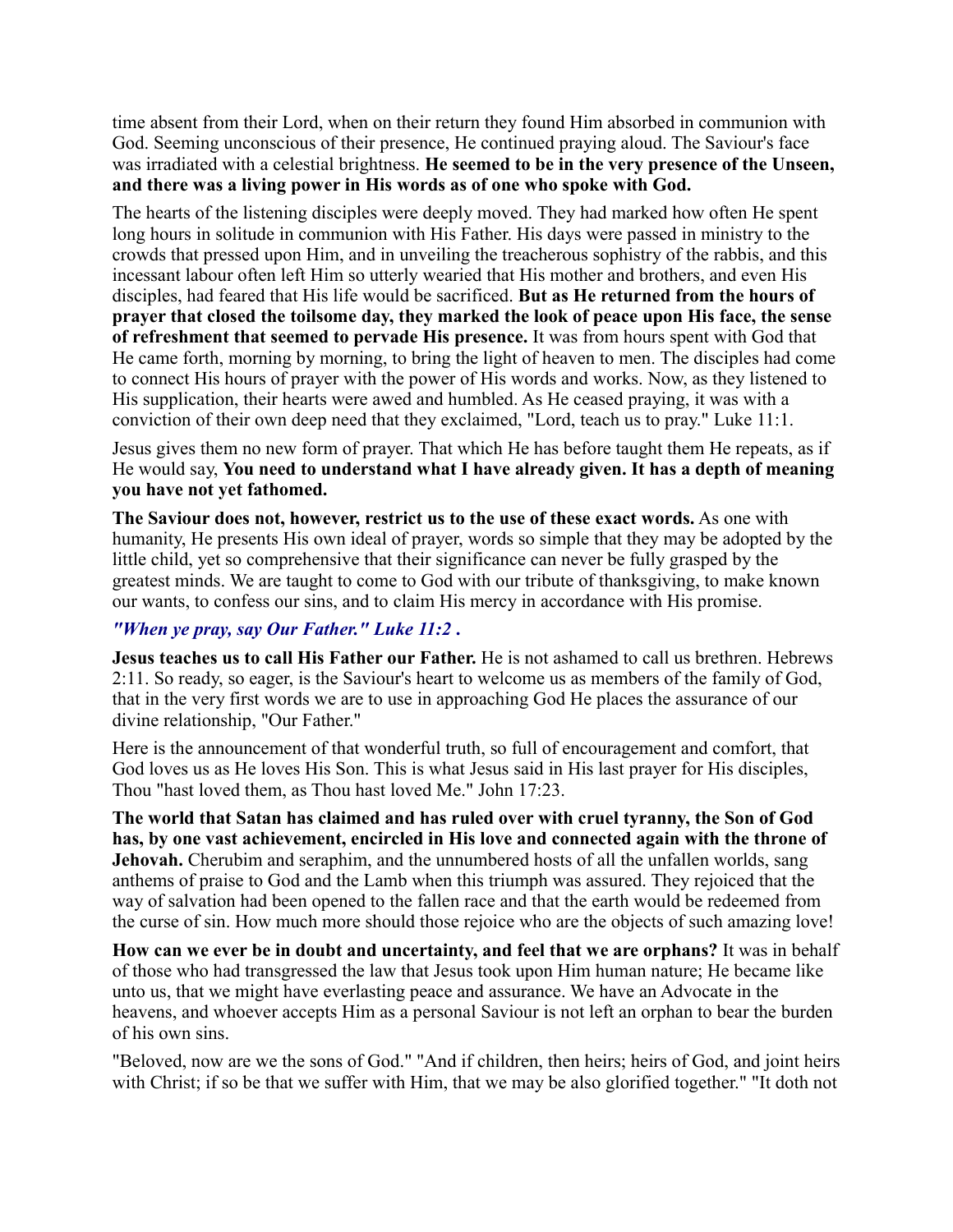yet appear what we shall be: but we know that, when He shall appear, we shall be like Him; for we shall see Him as He is." 1 John 3:2; Romans 8:17.

**The very first step in approaching God is to know and believe the love that He has to us** (1 John 4:16); for it is through the drawing of His love that we are led to come to Him.

The perception of God's love works the renunciation of selfishness. In calling God our Father, we recognise all His children as our brethren. We are all a part of the great web of humanity, all members of one family. **In our petitions we are to include our neighbours as well as ourselves. No one prays aright who seeks a blessing for himself alone.**

The infinite God, said Jesus, makes it your privilege to approach Him by the name of Father. Understand all that this implies. No earthly parent ever pleaded so earnestly with an erring child as He who made you pleads with the transgressor. No human, loving interest ever followed the impenitent with such tender invitations. God dwells in every abode; **He hears every word that is spoken, listens to every prayer that is offered, tastes the sorrows and disappointments of every soul, regards the treatment that is given to father, mother, sister, friend, and neighbour. He cares for our necessities, and His love and mercy and grace are continually flowing to satisfy our need.** 

**But if you call God your Father you acknowledge yourselves His children, to be guided by His wisdom and to be obedient in all things, knowing that His love is changeless.** You will accept His plan for your life. As children of God, you will hold His honour, His character, His family, His work, as the objects of your highest interest. It will be your joy to recognise and honour your relation to your Father and to every member of His family. You will rejoice to do any act, however humble, that will tend to His glory or to the well-being of your kindred.

"Which art in heaven." He to whom Christ bids us look as "our Father" "is in the heavens: He hath done whatsoever He hath pleased." In His care we may safely rest, saying, "What time I am afraid, I will trust in Thee." Psalms 115:3; 56:3.

#### *"Hallowed be Thy name." Matthew 6:9* **.**

To hallow the name of the Lord requires that the words in which we speak of the Supreme Being be uttered with reverence. "Holy and reverend is His name." Psalm 111:9. We are never in any manner to treat lightly the titles or appellations of the Deity. In prayer we enter the audience chamber of the Most High; and we should come before Him with holy awe. **The angels veil their faces in His presence. The cherubim and the bright and holy seraphim approach His throne with solemn reverence. How much more should we, finite, sinful beings, come in a reverent manner before the Lord, our Maker!** 

But to hallow the name of the Lord means much more than this. **We may, like the Jews in Christ's day, manifest the greatest outward reverence for God, and yet profane His name continually.** "The name of the Lord" is "merciful and gracious, long-suffering, and abundant in goodness and truth, . . . forgiving iniquity and transgression and sin." Exodus 34:5-7. Of the church of Christ it is written, "This is the name wherewith she shall be called, The Lord our Righteousness." Jeremiah 33:16. This name is put upon every follower of Christ. It is the heritage of the child of God. The family are called after the Father. The prophet Jeremiah, in the time of Israel's sore distress and tribulation, prayed, "We are called by Thy name; leave us not." Jeremiah 14:9.

This name is hallowed by the angels of heaven, by the inhabitants of unfallen worlds. When you pray, "Hallowed be Thy name," you ask that it may be hallowed in this world, hallowed in you. God has acknowledged you before men and angels as His child; pray that you may do no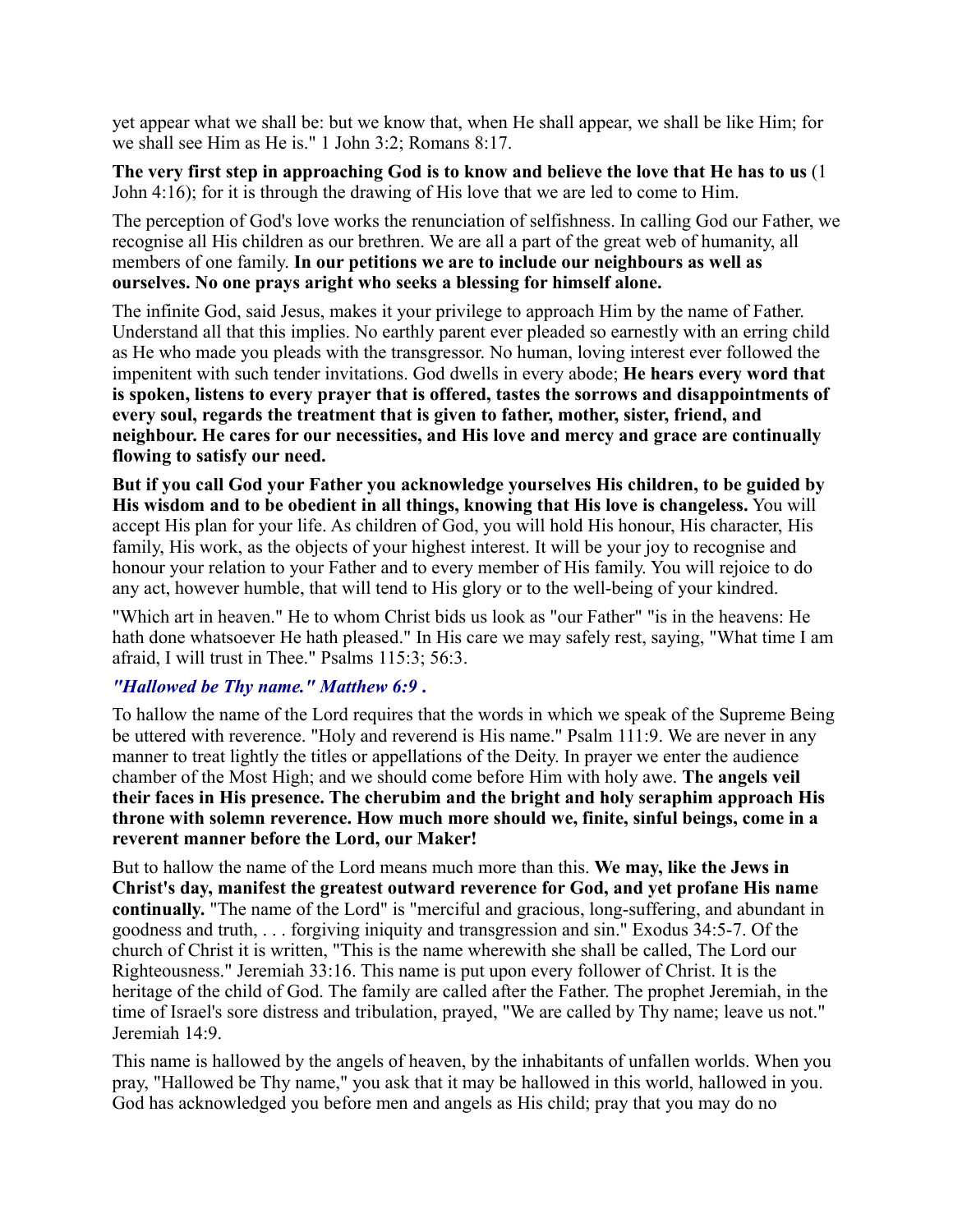dishonour to the "worthy name by which ye are called." James 2:7. God sends you into the world as His representative. In every act of life you are to make manifest the name of God. **This petition calls upon you to possess His character. You cannot hallow His name, you cannot represent Him to the world, unless in life and character you represent the very life and character of God. This you can do only through the acceptance of the grace and righteousness of Christ.** 

#### *"Thy kingdom come." Matthew 6:10* **.**

God is our Father, who loves and cares for us as His children; He is also the great King of the universe. The interests of His kingdom are our interests, and we are to work for its upbuilding.

The disciples of Christ were looking for the immediate coming of the kingdom of His glory, but in giving them this prayer Jesus taught that the kingdom was not then to be established. **They were to pray for its coming as an event yet future.** But this petition was also an assurance to them. While they were not to behold the coming of the kingdom in their day, the fact that Jesus bade them pray for it is evidence that in God's own time it will surely come.

The kingdom of God's grace is now being established, as day by day hearts that have been full of sin and rebellion yield to the sovereignty of His love. **But the full establishment of the kingdom of His glory will not take place until the second coming of Christ to this world.** "The kingdom and dominion, and the greatness of the kingdom under the whole heaven," is to be given to "the people of the saints of the Most High." Daniel 7:27. They shall inherit the kingdom prepared for them "from the foundation of the world." Matthew 25:34. And Christ will take to Himself His great power and will reign.

The heavenly gates are again to be lifted up, and with ten thousand times ten thousand and thousands of thousands of holy ones, our Saviour will come forth as King of kings and Lord of lords. Jehovah Immanuel "shall be king over all the earth: in that day shall there be one Lord, and His name one." "The tabernacle of God" shall be with men, "and He will dwell with them, and they shall be His people, and God Himself shall be with them, and be their God." Zechariah 14:9; Revelation 21:3.

But before that coming, Jesus said, "This gospel of the kingdom shall be preached in all the world for a witness unto all nations." Matthew 24:14. His kingdom will not come until the good tidings of His grace have been carried to all the earth. **Hence, as we give ourselves to God, and win other souls to Him, we hasten the coming of His kingdom.** Only those who devote themselves to His service, saying, "Here am I; send me" (Isaiah 6:8), to open blind eyes, to turn men "from darkness to light and from the power of Satan unto God, that they may receive forgiveness of sins and inheritance among them which are sanctified" (Acts 26:18)--they alone pray in sincerity, "Thy kingdom come."

#### *"Thy will be done in earth, as it is in heaven." Matthew 6:10* **.**

The will of God is expressed in the precepts of His holy law, and the principles of this law are the principles of heaven. **The angels of heaven attain unto no higher knowledge than to know the will of God, and to do His will is the highest service that can engage their powers.** 

But in heaven, service is not rendered in the spirit of legality. **When Satan rebelled against the law of Jehovah, the thought that there was a law came to the angels almost as an awakening to something unthought of. In their ministry the angels are not as servants, but as sons.** There is perfect unity between them and their Creator. Obedience is to them no drudgery. Love for God makes their service a joy. So in every soul wherein Christ, the hope of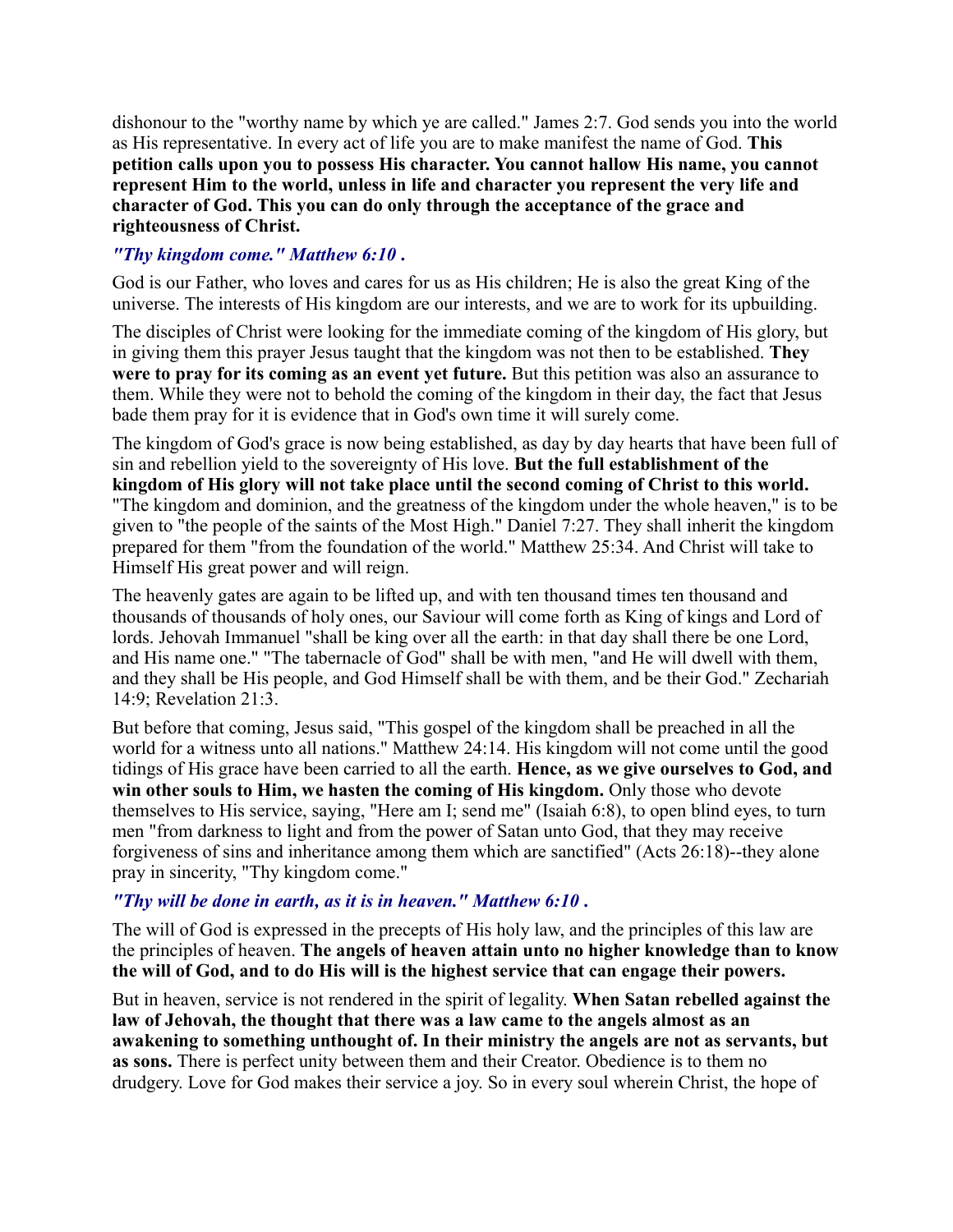glory, dwells, His words are re-echoed, "I delight to do Thy will, O My God: yea, Thy law is within My heart." Psalm 40:8.

**The petition, "Thy will be done in earth, as it is in heaven," is a prayer that the reign of evil on this earth may be ended, that sin may be forever destroyed, and the kingdom of righteousness be established.** Then in earth as in heaven will be fulfilled "all the good pleasure of His goodness." 2 Thessalonians 1:11.

#### *"Give us this day our daily bread." Matthew 6:11* **.**

The first half of the prayer Jesus has taught us is in regard to the name and kingdom and will of God --that His name may be honoured, His kingdom established, His will performed. **When you have thus made God's service your first interest, you may ask with confidence that your own needs may be supplied.** If you have renounced self and given yourself to Christ you are a member of the family of God, and everything in the Father's house is for you. All the treasures of God are opened to you, both the world that now is and that which is to come. The ministry of angels, the gift of His Spirit, the labours of His servants--all are for you. The world, with everything in it, is yours so far as it can do you good. Even the enmity of the wicked will prove a blessing by disciplining you for heaven. If "ye are Christ's," "all things are yours." 1 Corinthians 3:23, 21.

**But you are as a child who is not yet placed in control of his inheritance. God does not entrust to you your precious possession, lest Satan by his wily arts should beguile you, as he did the first pair in Eden.** Christ holds it for you, safe beyond the spoiler's reach. Like the child, you shall receive day by day what is required for the day's need. Every day you are to pray, "Give us this day our daily bread." Be not dismayed if you have not sufficient for tomorrow. You have the assurance of His promise, "So shalt thou dwell in the land, and verily thou shalt be fed." David says, "I have been young, and now am old; yet have I not seen the righteous forsaken, nor his seed begging bread." Psalm 37:3, 25. That God who sent the ravens to feed Elijah by the brook Cherith will not pass by one of His faithful, self-sacrificing children. Of him that walketh righteously it is written: "Bread shall be given him; his waters shall be sure." "They shall not be ashamed in the evil time: and in the days of famine they shall be satisfied." "He that spared not His own Son, but delivered Him up for us all, how shall He not with Him also freely give us all things?" Isaiah 33:16; Psalm 37:19; Romans 8:32. He who lightened the cares and anxieties of His widowed mother and helped her to provide for the household at Nazareth, sympathises with every mother in her struggle to provide her children food. He who had compassion on the multitude because they "fainted, and were scattered abroad" (Matthew 9:36), still has compassion on the suffering poor. His hand is stretched out toward them in blessing; and in the very prayer which He gave His disciples, He teaches us to remember the poor.

**When we pray, "Give us this day our daily bread," we ask for others as well as ourselves.** And we acknowledge that what God gives us is not for ourselves alone. God gives to us in trust, that we may feed the hungry. Of His goodness He has prepared for the poor. Psalm 68:10. And He says, "When thou makest a dinner or a supper, call not thy friends, nor thy brethren, neither thy kinsmen, nor thy rich neighbours. . . . But when thou makest a feast, call the poor, the maimed, the lame, the blind: and thou shalt be blessed; for they cannot recompense thee: for thou shalt be recompensed at the resurrection of the just." Luke 14:12-14.

"God is able to make all grace abound toward you; that ye, always having all sufficiency in all things, may abound to every good work." "He which soweth sparingly shall reap also sparingly; and he which soweth bountifully shall reap also bountifully." 2 Corinthians 9:8, 6.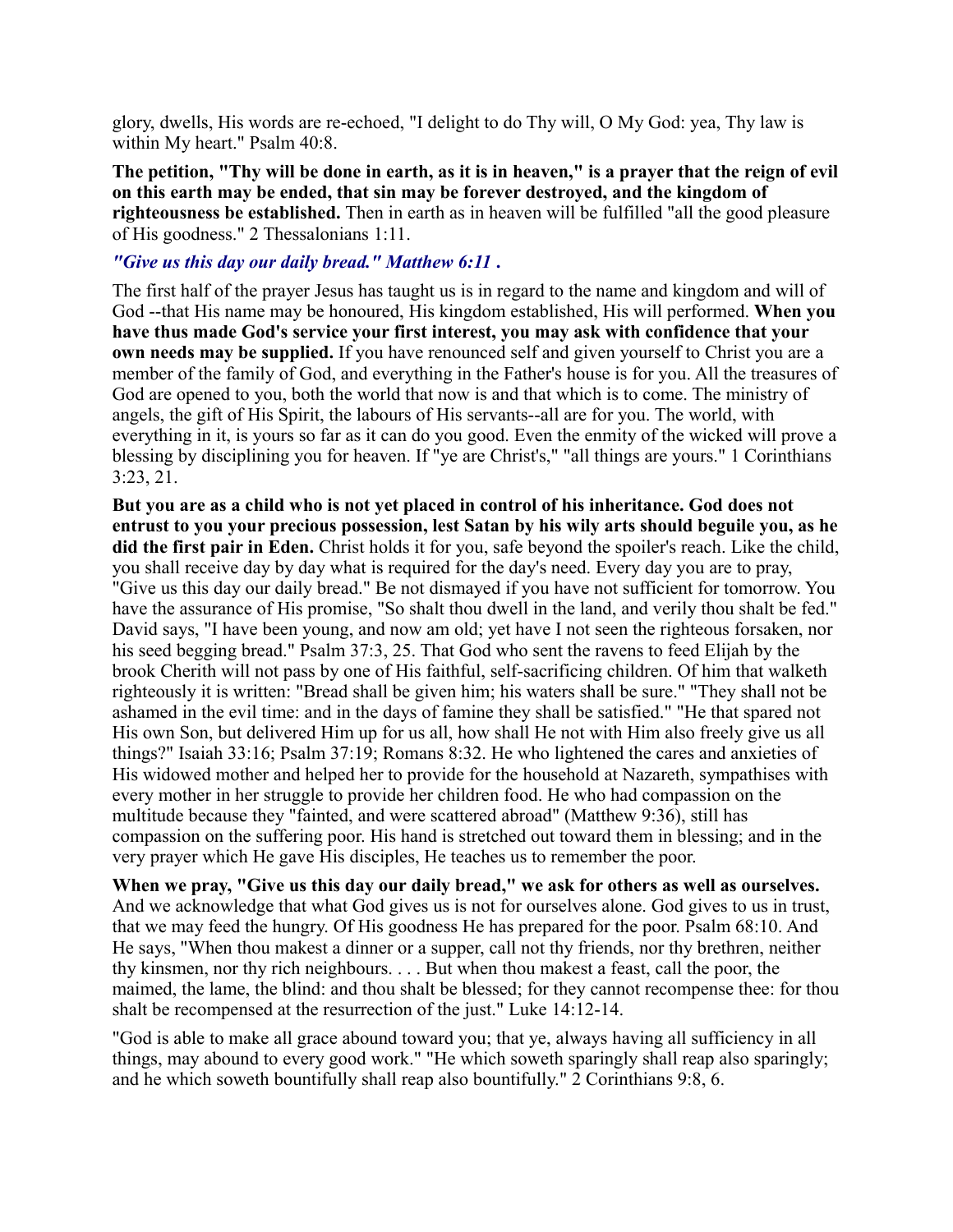**The prayer for daily bread includes not only food to sustain the body, but that spiritual bread which will nourish the soul unto life everlasting.** Jesus bids us, "Labour not for the meat which perisheth, but for that meat which endureth unto everlasting life." John 6:27. He says, "I am the living bread which came down from heaven: if any man eat of this bread, he shall live forever." Verse 51. Our Saviour is the bread of life, and it is by beholding His love, by receiving it into the soul, that we feed upon the bread which came down from heaven.

We receive Christ through His word, and the Holy Spirit is given to open the word of God to our understanding, and bring home its truths to our hearts. W**e are to pray day by day that as we read His word, God will send His Spirit to reveal to us the truth that will strengthen our souls for the day's need.** 

In teaching us to ask every day for what we need --both temporal and spiritual blessings--God has a purpose to accomplish for our good. **He would have us realise our dependence upon His constant care, for He is seeking to draw us into communion with Himself.** In this communion with Christ, through prayer and the study of the great and precious truths of His word, we shall as hungry souls be fed; as those that thirst, we shall be refreshed at the fountain of life.

#### *"Forgive us our sins; for we also forgive everyone that is indebted to us." Luke 11:4* **.**

Jesus teaches that we can receive forgiveness from God only as we forgive others. **It is the love of God that draws us unto Him, and that love cannot touch our hearts without creating love for our brethren.** 

After completing the Lord's Prayer, Jesus added: "If ye forgive men their trespasses, your heavenly Father will also forgive you: but if ye forgive not men their trespasses, neither will your Father forgive your trespasses." He who is unforgiving cuts off the very channel through which alone he can receive mercy from God. **We should not think that unless those who have injured us confess the wrong we are justified in withholding from them our forgiveness. It is their part, no doubt, to humble their hearts by repentance and confession; but we are to have a spirit of compassion toward those who have trespassed against us, whether or not they confess their faults.** However sorely they may have wounded us, we are not to cherish our grievances and sympathise with ourselves over our injuries; but as we hope to be pardoned for our offences against God we are to pardon all who have done evil to us.

But forgiveness has a broader meaning than many suppose. When God gives the promise that He "will abundantly pardon," He adds, as if the meaning of that promise exceeded all that we could comprehend: "My thoughts are not your thoughts, neither are your ways My ways, saith the Lord. For as the heavens are higher than the earth, so are My ways higher than your ways, and My thoughts than your thoughts." Isaiah 55:7-9. **God's forgiveness is not merely a judicial act by which He sets us free from condemnation. It is not only forgiveness** *for* **sin, but reclaiming** *from* sin. It is the outflow of redeeming love that transforms the heart. David had the true conception of forgiveness when he prayed, "Create in me a clean heart, O God; and renew a right spirit within me." Psalm 51:10. And again he says, "As far as the east is from the west, so far hath He removed our transgressions from us." Psalm 103:12.

God in Christ gave Himself for our sins. He suffered the cruel death of the cross, bore for us the burden of guilt, "the just for the unjust," that He might reveal to us His love and draw us to Himself. And He says, "Be ye kind one to another, tender-hearted, forgiving each other, even as God also in Christ forgave you." Ephesians 4:32, R.V. Let Christ, the divine Life, dwell in you and through you reveal the heaven-born love that will inspire hope in the hopeless and bring heaven's peace to the sin-stricken heart. **As we come to God, this is the condition which meets**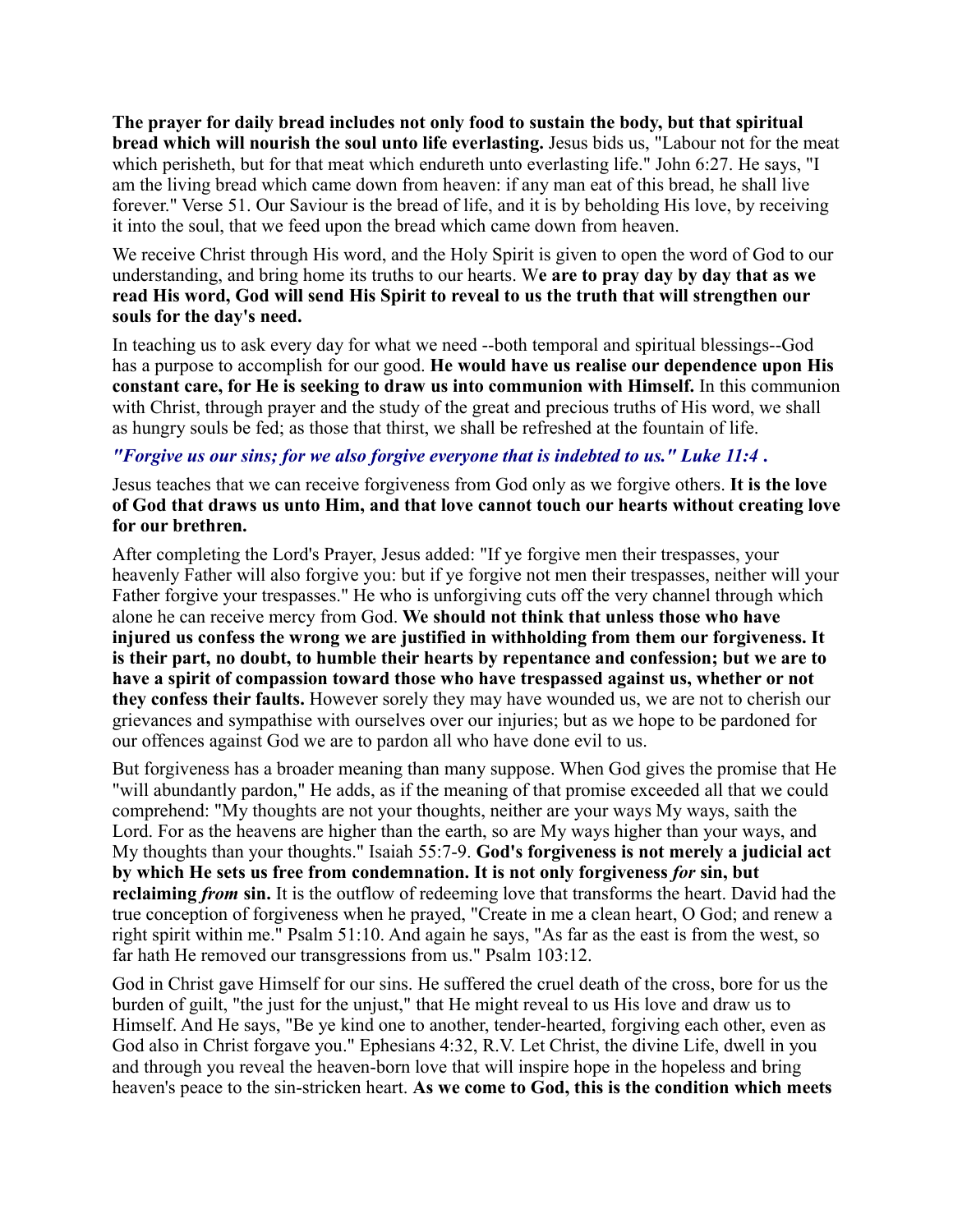#### **us at the threshold, that, receiving mercy from Him, we yield ourselves to reveal His grace to others.**

The one thing essential for us in order that we may receive and impart the forgiving love of God is to know and believe the love that He has to us. 1 John 4:16. Satan is working by every deception he can command, in order that we may not discern that love. He will lead us to think that our mistakes and transgressions have been so grievous that the Lord will not have respect unto our prayers and will not bless and save us. In ourselves we can see nothing but weakness, nothing to recommend us to God, and Satan tells us that it is of no use; we cannot remedy our defects of character. **When we try to come to God, the enemy will whisper, It is of no use for you to pray; did not you do that evil thing? Have you not sinned against God and violated your own conscience? But we may tell the enemy that "the blood of Jesus Christ His Son cleanseth us from all sin."** 1 John 1:7. When we feel that we have sinned and cannot pray, it is then the time to pray. Ashamed we may be and deeply humbled, but we must pray and believe. "This is a faithful saying, and worthy of all acceptation, that Christ Jesus came into the world to save sinners; of whom I am chief." 1 Timothy 1:15. Forgiveness, reconciliation with God, comes to us, not as a reward for our works, it is not bestowed because of the merit of sinful men, but it is a gift unto us, having in the spotless righteousness of Christ its foundation for bestowal.

**We should not try to lessen our guilt by excusing sin. We must accept God's estimate of sin, and that is heavy indeed.** Calvary alone can reveal the terrible enormity of sin. If we had to bear our own guilt, it would crush us. But the sinless One has taken our place; though undeserving, He has borne our iniquity. "If we confess our sins," God "is faithful and just to forgive us our sins, and to cleanse us from all unrighteousness." 1 John 1:9. Glorious truth!-- just to His own law, and yet the Justifier of all that believe in Jesus. "Who is a God like unto Thee, that pardoneth iniquity, and passeth by the transgression of the remnant of His heritage? He retaineth not His anger forever, because He delighteth in mercy." Micah 7:18.

#### *"Bring us not into temptation, but deliver us from the evil one." Matthew 6:13, R.V* **.**

Temptation is enticement to sin, and this does not proceed from God, but from Satan and from the evil of our own hearts. "God cannot be tempted with evil, and He Himself tempteth no man." James 1:13, R.V.

Satan seeks to bring us into temptation, that the evil of our characters may be revealed before men and angels, that he may claim us as his own. In the symbolic prophecy of Zechariah, Satan is seen standing at the right hand of the Angel of the Lord, accusing Joshua, the high priest, who is clothed in filthy garments, and resisting the work that the Angel desires to do for him. **This represents the attitude of Satan toward every soul whom Christ is seeking to draw unto Himself.** The enemy leads us into sin, and then he accuses us before the heavenly universe as unworthy of the love of God. But "the Lord said unto Satan, The Lord rebuke thee, O Satan; even the Lord that hath chosen Jerusalem rebuke thee: is not this a brand plucked out of the fire?" And unto Joshua He said, "Behold, I have caused thine iniquity to pass from thee, and I will clothe thee with change of raiment." Zechariah 3:1-4.

God in His great love is seeking to develop in us the precious graces of His Spirit. **He permits us to encounter obstacles, persecution, and hardships, not as a curse, but as the greatest blessing of our lives.** Every temptation resisted, every trial bravely borne, gives us a new experience and advances us in the work of character building. The soul that through divine power resists temptation reveals to the world and to the heavenly universe the efficiency of the grace of Christ.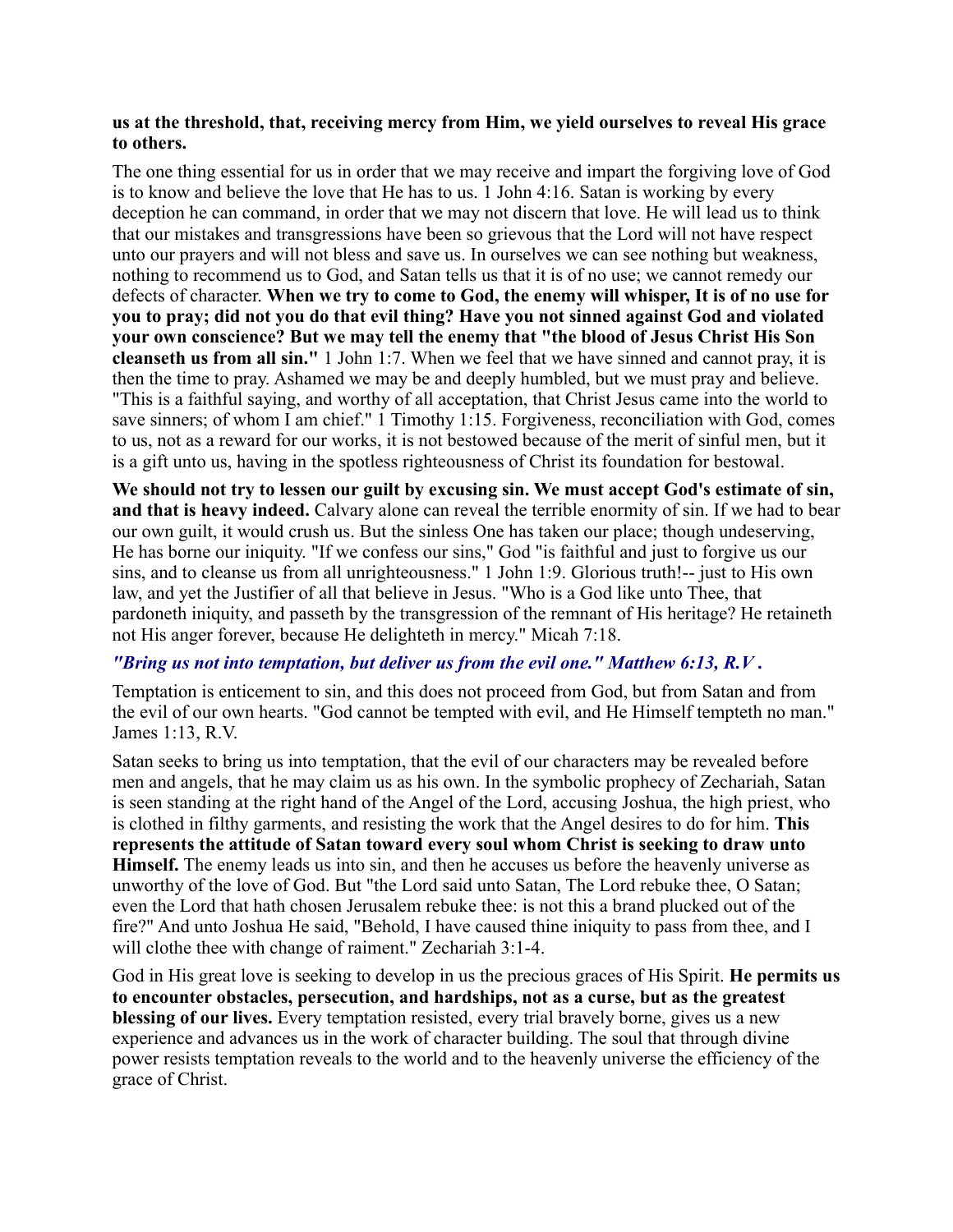**But while we are not to be dismayed by trial, bitter though it be, we should pray that God will not permit us to be brought where we shall be drawn away by the desires of our own evil hearts.** In offering the prayer that Christ has given, we surrender ourselves to the guidance of God, asking Him to lead us in safe paths. We cannot offer this prayer in sincerity, and yet decide to walk in any way of our own choosing. We shall wait for His hand to lead us; we shall listen to His voice, saying, "This is the way, walk ye in it." Isaiah 30:21.

**It is not safe for us to linger to contemplate the advantages to be reaped through yielding to Satan's suggestions.** Sin means dishonour and disaster to every soul that indulges in it; but it is blinding and deceiving in its nature, and it will entice us with flattering presentations. If we venture on Satan's ground we have no assurance of protection from his power. So far as in us lies, we should close every avenue by which the tempter may find access to us.

The prayer, "Bring us not into temptation," is itself a promise. **If we commit ourselves to God we have the assurance, He "will not suffer you to be tempted above that ye are able; but will with the temptation also make a way to escape, that ye may be able to bear it."** 1 Corinthians 10:13.

**The only safeguard against evil is the indwelling of Christ in the heart through faith in His righteousness.** It is because selfishness exists in our hearts that temptation has power over us. But when we behold the great love of God, selfishness appears to us in its hideous and repulsive character, and we desire to have it expelled from the soul. As the Holy Spirit glorifies Christ, our hearts are softened and subdued, the temptation loses its power, and the grace of Christ transforms the character.

**Christ will never abandon the soul for whom He has died. The soul may leave Him and be overwhelmed with temptation, but Christ can never turn from one for whom He has paid the ransom of His own life.** Could our spiritual vision be quickened, we should see souls bowed under oppression and burdened with grief, pressed as a cart beneath sheaves and ready to die in discouragement. We should see angels flying swiftly to aid these tempted ones, who are standing as on the brink of a precipice. The angels from heaven force back the hosts of evil that encompass these souls, and guide them to plant their feet on the sure foundation. **The battles waging between the two armies are as real as those fought by the armies of this world, and on the issue of the spiritual conflict eternal destinies depend.** 

To us, as to Peter, the word is spoken, "Satan hath desired to have you, that he may sift you as wheat: but I have prayed for thee, that thy faith fail not." Luke 22:31, 32. Thank God, we are not left alone. He who "so loved the world, that He gave His only-begotten Son, that whosoever believeth in Him should not perish, but have everlasting life" (John 3:16), will not desert us in the battle with the adversary of God and man. "Behold," He says, "I give unto you power to tread on serpents and scorpions, and over all the power of the enemy: and nothing shall by any means hurt you." Luke 10:19.

**Live in contact with the living Christ, and He will hold you firmly by a hand that will never let go.** Know and believe the love that God has to us, and you are secure; that love is a fortress impregnable to all the delusions and assaults of Satan. "The name of the Lord is a strong tower: the righteous runneth into it, and is safe." Proverbs 18:10.

#### *"Thine is the kingdom, and the power, and the glory." Matthew 6:13* **.**

The last like the first sentence of the Lord's Prayer, points to our Father as above all power and authority and every name that is named. The Saviour beheld the years that stretched out before His disciples, not, as they had dreamed, lying in the sunshine of worldly prosperity and honour,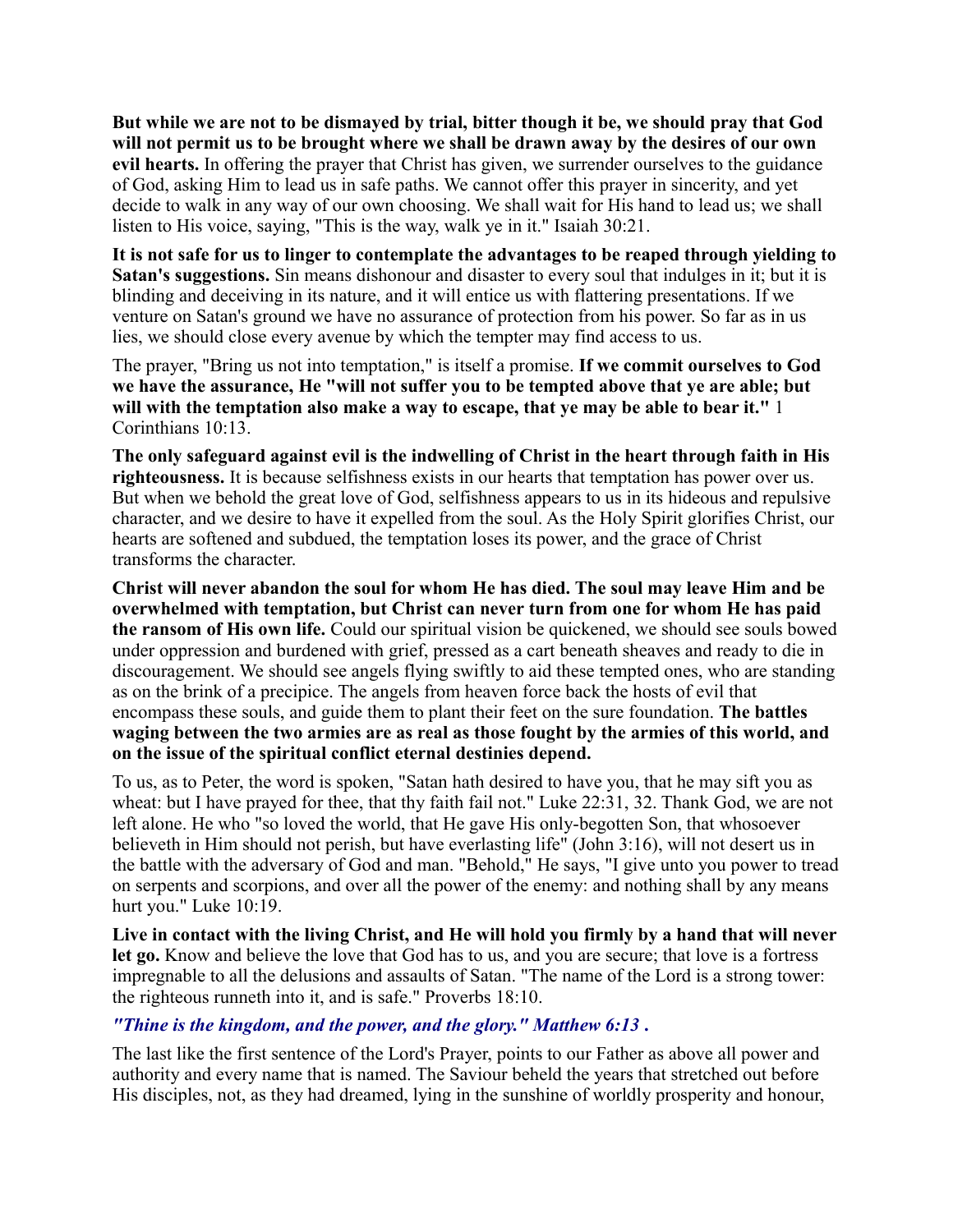but dark with the tempests of human hatred and satanic wrath. Amid national strife and ruin, the steps of the disciples would be beset with perils, and often their hearts would be oppressed by fear. They were to see Jerusalem a desolation, the temple swept away, its worship forever ended, and Israel scattered to all lands, like wrecks on a desert shore. Jesus said, "Ye shall hear of wars and rumours of wars." "Nation shall rise against nation, and kingdom against kingdom: and there shall be famines, and pestilences, and earthquakes, in divers places. All these are the beginning of sorrows." Matthew 24:6-8. Yet Christ's followers were not to fear that their hope was lost or that God had forsaken the earth. The power and the glory belong unto Him whose great purposes would still move on unthwarted toward their consummation. **In the prayer that breathes their daily wants, the disciples of Christ were directed to look above all the power and dominion of evil, unto the Lord their God, whose kingdom ruleth over all and who is their Father and everlasting Friend.** 

**The ruin of Jerusalem was a symbol of the final ruin that shall overwhelm the world. The prophecies that received a partial fulfilment in the overthrow of Jerusalem have a more direct application to the last days.** We are now standing on the threshold of great and solemn events. A crisis is before us, such as the world has never witnessed. And sweetly to us, as to the first disciples, comes the assurance that God's kingdom ruleth over all. The program of coming events is in the hands of our Maker. The Majesty of heaven has the destiny of nations, as well as the concerns of His church, in His own charge. The divine Instructor is saying to every agent in the accomplishment of His plans, as He said to Cyrus, "I girded thee, though thou hast not known Me." Isaiah 45:5.

In the vision of the prophet Ezekiel there was the appearance of a hand beneath the wings of the cherubim. **This is to teach His servants that it is divine power which gives them success. Those whom God employs as His messengers are not to feel that His work is dependent upon them.** Finite beings are not left to carry this burden of responsibility. He who slumbers not, who is continually at work for the accomplishment of His designs, will carry forward His own work. He will thwart the purposes of wicked men, and will bring to confusion the counsels of those who plot mischief against His people. He who is the King, the Lord of hosts, sitteth between the cherubim, and amid the strife and tumult of nations He guards His children still. He who ruleth in the heavens is our Saviour. He measures every trial, He watches the furnace fire that must test every soul. **When the strongholds of kings shall be overthrown, when the arrows of wrath shall strike through the hearts of His enemies, His people will be safe in His hands.** 

"Thine, O Lord, is the greatness, and the power, and the glory, and the victory, and the majesty: for all that is in the heaven and in the earth is Thine. . . . In Thine hand is power and might; and in Thine hand it is to make great, and to give strength unto all." 1 Chronicles 29:11, 12.

# **6. Not Judging, but Doing**

#### *"Judge not, that ye be not judged." Matthew 7:1* **.**

**The effort to earn salvation by one's own works inevitably leads men to pile up human exactions as a barrier against sin. For, seeing that they fail to keep the law, they will devise rules and regulations of their own to force themselves to obey.** All this turns the mind away from God to self. His love dies out of the heart, and with it perishes love for his fellow men. A system of human invention, with its multitudinous exactions, will lead its advocates to judge all who come short of the prescribed human standard. The atmosphere of selfish and narrow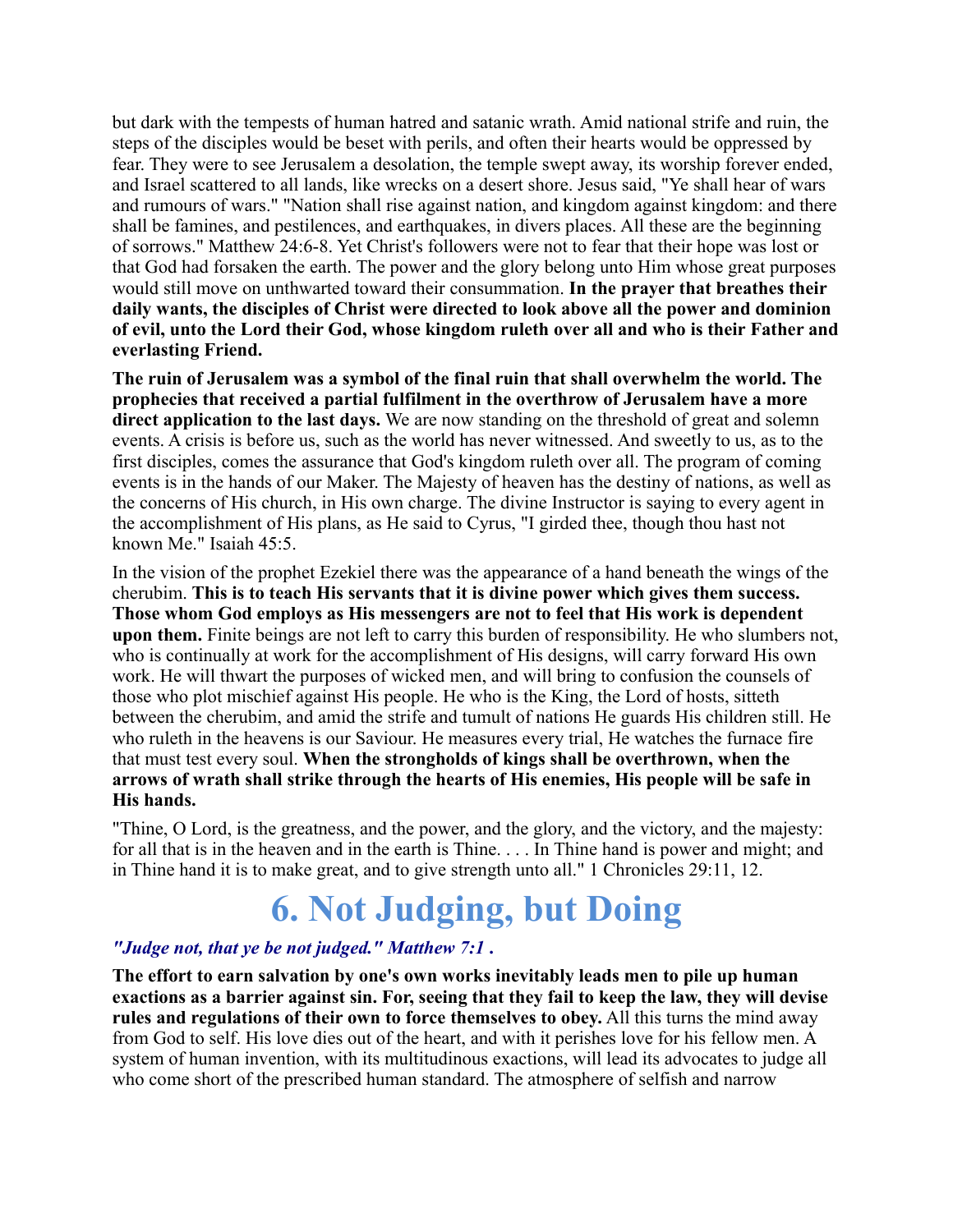criticism stifles the noble and generous emotions, and causes men to become self-centred judges and petty spies.

The Pharisees were of this class. They came forth from their religious services, not humbled with a sense of their own weakness, not grateful for the great privileges that God had given them. T**hey came forth filled with spiritual pride, and their theme was, "Myself, my feelings, my knowledge, my ways."** Their own attainments became the standard by which they judged others. Putting on the robes of self-dignity, they mounted the judgement seat to criticise and condemn.

The people partook largely of the same spirit, intruding upon the province of conscience and j**udging one another in matters that lay between the soul and God.** It was in reference to this spirit and practice that Jesus said, "Judge not, that ye be not judged." That is, do not set yourself up as a standard. Do not make your opinions, your views of duty, your interpretations of Scripture, a criterion for others and in your heart condemn them if they do not come up to your ideal. Do not criticise others, conjecturing as to their motives and passing judgement upon them.

"Judge nothing before the time, until the Lord come, who both will bring to light the hidden things of darkness, and will make manifest the counsels of the hearts." 1 Corinthians 4:5. We cannot read the heart. Ourselves faulty, we are not qualified to sit in judgement upon others. Finite men can judge only from outward appearance. **To Him alone who knows the secret springs of action, and who deals tenderly and compassionately, is it given to decide the case of every soul.**

"Thou art inexcusable, O man, whosoever thou art that judgest: for wherein thou judgest another, thou condemnest thyself; for thou that judgest doest the same things." Romans 2:1. Thus those who condemn or criticise others, proclaim themselves guilty, for they do the same things. I**n condemning others, they are passing sentence upon themselves, and God declares that this sentence is just. He accepts their own verdict against themselves.** 

> **"These clumsy feet, still in the mire, Go crushing blossoms without end; These hard, well-meaning hands we thrust Among the heartstrings of a friend."**

#### *"Why beholdest thou the mote that is in thy brother's eye?" Matthew 7:3* **.**

Even the sentence, "Thou that judgest doest the same things," does not reach the magnitude of his sin who presumes to criticise and condemn his brother. Jesus said, "Why beholdest thou the mote that is in thy brother's eye, but considerest not the beam that is in thine own eye?"

His words describe one who is swift to discern a defect in others. **When he thinks he has detected a flaw in the character or the life he is exceedingly zealous in trying to point it out;** but Jesus declares that the very trait of character developed in doing this un-Christlike work, is, in comparison with the fault criticised, as a beam in proportion to a mote. It is one's own lack of the spirit of forbearance and love that leads him to make a world of an atom. Those who have never experienced the contrition of an entire surrender to Christ do not in their life make manifest the softening influence of the Saviour's love. **They misrepresent the gentle, courteous spirit of the gospel and wound precious souls, for whom Christ died.** According to the figure that our Saviour uses, he who indulges a censorious spirit is guilty of greater sin than is the one he accuses, for he not only commits the same sin, but adds to it conceit and censoriousness.

Christ is the only true standard of character, and he who sets himself up as a standard for others is putting himself in the place of Christ. And since the Father "hath committed all judgement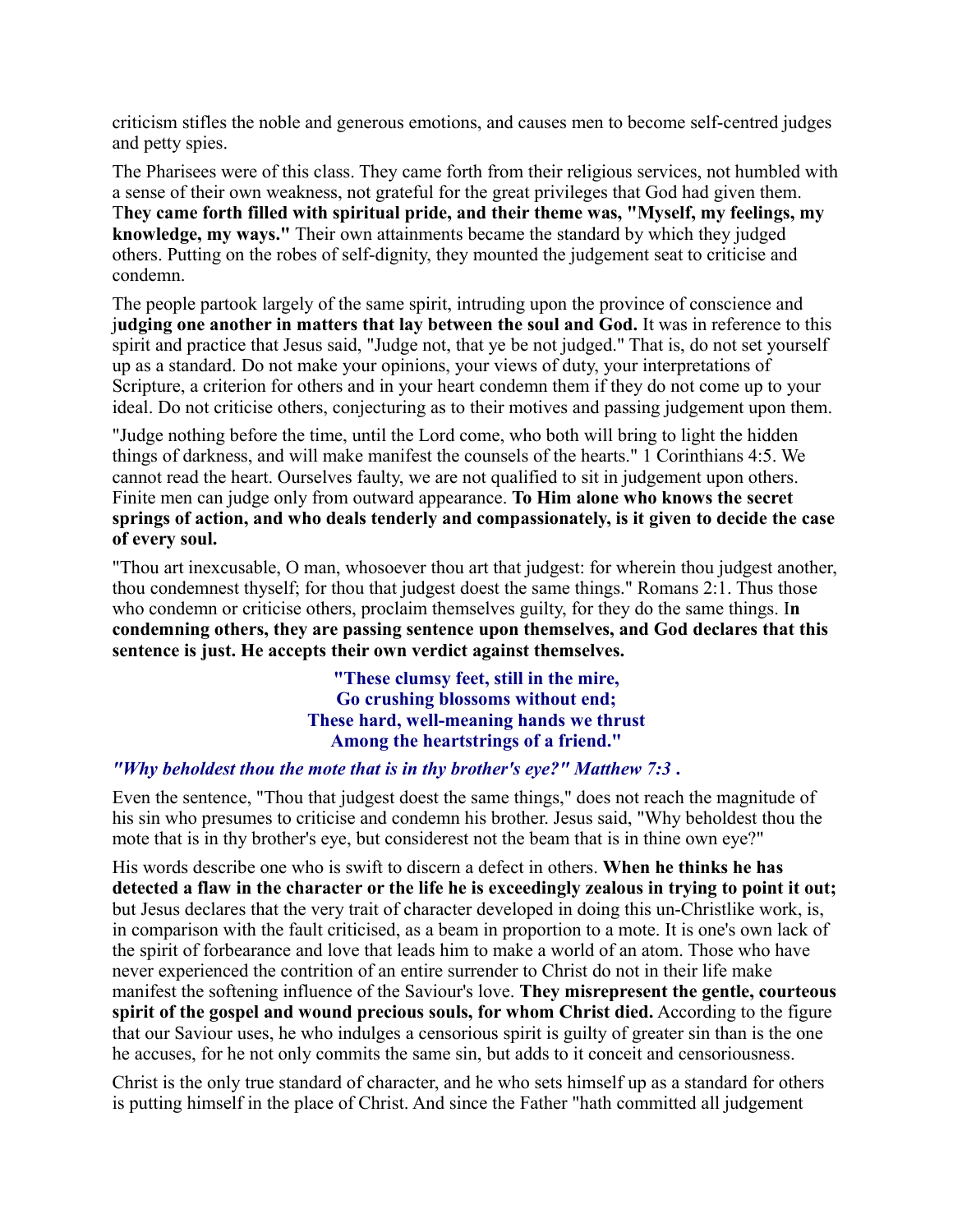unto the Son" (John 5:22), whoever presumes to judge the motives of others is again usurping the prerogative of the Son of God. **These would-be judges and critics are placing themselves on the side of antichrist,** "who opposeth and exalteth himself above all that is called God, or that is worshiped; so that he as God sitteth in the temple of God, showing himself that he is God." 2 Thessalonians 2:4.

The sin that leads to the most unhappy results is the cold, critical, unforgiving spirit that characterises Pharisaism. When the religious experience is devoid of love, Jesus is not there; the sunshine of His presence is not there. No busy activity or Christless zeal can supply the lack. There may be a wonderful keenness of perception to discover the defects of others; but to everyone who indulges this spirit, Jesus says, "Thou hypocrite, first cast out the beam out of thine own eye; and then shalt thou see clearly to cast out the mote out of thy brother's eye." He who is guilty of wrong is the first to suspect wrong. By condemning another he is trying to conceal or excuse the evil of his own heart. **It was through sin that men gained the knowledge of evil; no sooner had the first pair sinned than they began to accuse each other; and this is what human nature will inevitably do when uncontrolled by the grace of Christ.** 

When men indulge this accusing spirit, they are not satisfied with pointing out what they suppose to be a defect in their brother. **If milder means fail of making him do what they think ought to be done, they will resort to compulsion. Just as far as lies in their power they will force men to comply with their ideas of what is right.** This is what the Jews did in the days of Christ and what the church has done ever since whenever she has lost the grace of Christ. Finding herself destitute of the power of love, she has reached out for the strong arm of the state to enforce her dogmas and execute her decrees. **Here is the secret of all religious laws that have ever been enacted, and the secret of all persecution from the days of Abel to our own time.** 

Christ does not drive but draws men unto Him. T**he only compulsion which He employs is the constraint of love.** When the church begins to seek for the support of secular power, it is evident that she is devoid of the power of Christ--the constraint of divine love.

But the difficulty lies with the individual members of the church, and it is here that the cure must be wrought. Jesus bids the accuser first cast the beam out of his own eye, renounce his censorious spirit, confess and forsake his own sin, before trying to correct others. For "a good tree bringeth not forth corrupt fruit; neither doth a corrupt tree bring forth good fruit." Luke 6:43. This accusing spirit which you indulge is evil fruit, and shows that the tree is evil. It is useless for you to build yourselves up in self-righteousness. **What you need is a change of heart. You must have this experience before you are fitted to correct others;** for "out of the abundance of the heart the mouth speaketh." Matthew 12:34.

**When a crisis comes in the life of any soul, and you attempt to give counsel or admonition, your words will have only the weight of influence for good that your own example and spirit have gained for you.** You must *be* good before you can *do* good. You cannot exert an influence that will transform others until your own heart has been humbled and refined and made tender by the grace of Christ. When this change has been wrought in you, it will be as natural for you to live to bless others as it is for the rosebush to yield its fragrant bloom or the vine its purple clusters.

If Christ is in you "the hope of glory," you will have no disposition to watch others, to expose their errors. **Instead of seeking to accuse and condemn, it will be your object to help, to bless, and to save.** In dealing with those who are in error, you will heed the injunction, Consider "thyself, lest thou also be tempted." Galatians 6:1. You will call to mind the many times you have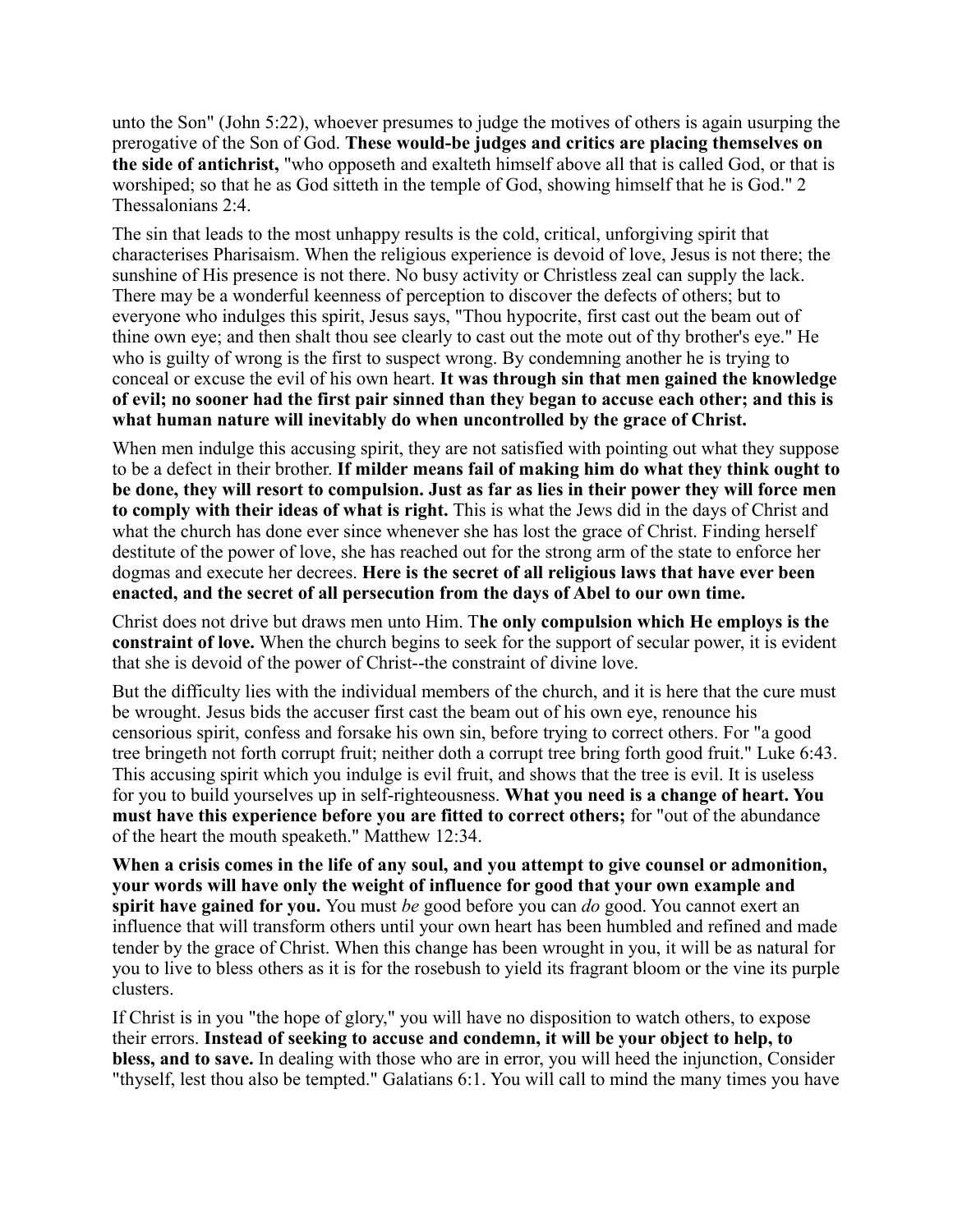erred and how hard it was to find the right way when you had once left it. You will not push your brother into greater darkness, but with a heart full of pity will tell him of his danger.

He who looks often upon the cross of Calvary, **remembering that his sins placed the Saviour there,** will never try to estimate the degree of his guilt in comparison with that of others. He will not climb upon the judgement seat to bring accusation against another. There can be no spirit of criticism or self-exaltation on the part of those who walk in the shadow of Calvary's cross.

**Not until you feel that you could sacrifice your own self-dignity, and even lay down your life in order to save an erring brother, have you cast the beam out of your own eye so that you are prepared to help your brother.** Then you can approach him and touch his heart. No one has ever been reclaimed from a wrong position by censure and reproach; but many have thus been driven from Christ and led to seal their hearts against conviction. A tender spirit, a gentle, winning deportment, may save the erring and hide a multitude of sins. The revelation of Christ in your own character will have a transforming power upon all with whom you come in contact. Let Christ be daily made manifest in you, and He will reveal through you the creative energy of How word--a gentle, persuasive, yet mighty influence to re-create other souls in the beauty of the Lord our God.

#### *"Give not that which is holy unto the dogs," Matthew 7:6* **.**

Jesus here refers to a class who have no desire to escape from the slavery of sin. By indulgence in the corrupt and vile their natures have become so degraded that they cling to the evil and will not be separated from it. **The servants of Christ should not allow themselves to be hindered by those who would make the gospel only a matter of contention and ridicule.**

But the Saviour never passed by one soul, however sunken in sin, who was willing to receive the precious truths of heaven. To publicans and harlots His words were the beginning of a new life. Mary Magdalene, out of whom He cast seven devils, was the last at the Saviour's tomb and the first whom He greeted in the morning of His resurrection. It was Saul of Tarsus, one of the most determined enemies of the gospel, who became Paul the devoted minister of Christ. **Beneath an appearance of hatred and contempt, even beneath crime and degradation, may be hidden a soul that the grace of Christ will rescue to shine as a jewel in the Redeemer's crown.** 

#### *"Ask, and it shall be given you; seek, and ye shall find; knock, and it shall be opened unto you." Matthew 7:7* **.**

To leave no chance for unbelief, misunderstanding, or misinterpretation of His words, the Lord repeats the thrice-given promise. He longs to have those who would seek after God believe in Him who is able to do all things. Therefore He adds, **"For everyone that asketh receiveth; and he that seeketh findeth; and to him that knocketh it shall be opened."** 

The Lord specifies no conditions except that you hunger for His mercy, desire His counsel, and long for His love. "Ask." The asking, makes it manifest that you realise your necessity; and if you ask in faith you will receive. **The Lord has pledged His word, and it cannot fail. If you come with true contrition you need not feel that you are presumptuous in asking for what the Lord has promised.** When you ask for the blessings you need, that you may perfect a character after Christ's likeness, the Lord assures you that you are asking according to a promise that will be verified. That you feel and know you are a sinner is sufficient ground for asking for His mercy and compassion. The condition upon which you may come to God is not that you shall be holy, but that you desire Him to cleanse you from all sin and purify you from all iniquity. **The argument that we may plead now and ever is our great need, our utterly helpless state, that makes Him and His redeeming power a necessity.**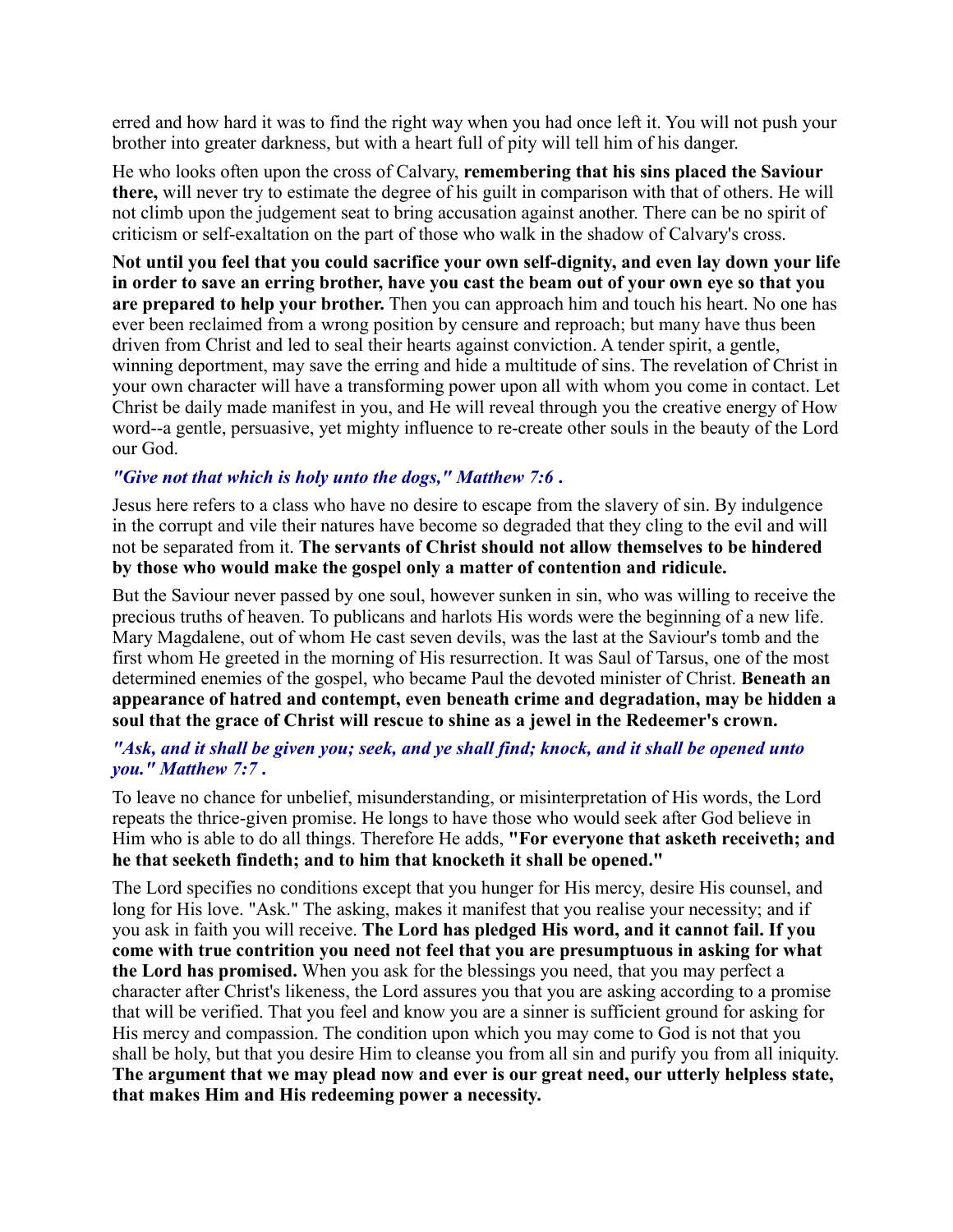"Seek." Desire not merely His blessing, but Himself. "Acquaint now thyself with Him, and be at peace." Job 22:21. Seek, and you shall find. God is seeking you, and the very desire you feel to come to Him is but the drawing of His Spirit. Yield to that drawing. Christ is pleading the cause of the tempted, the erring, and the faithless. He is seeking to lift them into companionship with Himself. **"If thou seek Him, He will be found of thee." 1 Chronicles 28:9.** 

"Knock." We come to God by special invitation, and **He waits to welcome us to His audience chamber.** The first disciples who followed Jesus were not satisfied with a hurried conversation with Him by the way; they said, "Rabbi, ... where dwellest Thou? ... They came and saw where He dwelt, and abode with Him that day." John 1:38, 39. So we may be admitted into closest intimacy and communion with God. "He that dwelleth in the secret place of the Most High shall abide under the shadow of the Almighty." Psalm 91:1. Let those who desire the blessing of God knock and wait at the door of mercy with firm assurance, saying, For Thou, O Lord, hast said, "Everyone that asketh receiveth; and he that seeketh findeth; and to him that knocketh it shall be opened."

Jesus looked upon those who were assembled to hear His words, and earnestly desired that the great multitude might appreciate the mercy and loving-kindness of God. As an illustration of their need, and of God's willingness to give, He presents before them a hungry child asking his earthly parent for bread. "What man is there of *you,* " He said, "whom if his son ask bread, will he give him a stone?" He appeals to the tender, natural affection of a parent for his child and then says, "If ye then, being evil, know how to give good gifts unto your children, how much more shall your Father which is in heaven give good things to them that ask Him?" No man with a father's heart would turn from his son who is hungry and is asking for bread. Would they think him capable of trifling with his child, of tantalising him by raising his expectations only to disappoint him? Would he promise to give him good and nourishing food, and then give him a stone? And **should anyone dishonour God by imagining that He would not respond to the appeals of His children?** 

If ye, then, being human and evil, "know how to give good gifts unto your children: how much more shall your heavenly Father give the Holy Spirit to them that ask Him?" Luke 11:13. **The Holy Spirit, the representative of Himself, is the greatest of all gifts. All "good things" are comprised in this.** The Creator Himself can give us nothing greater, nothing better. When we beseech the Lord to pity us in our distress, and to guide us by His Holy Spirit, He will never turn away our prayer. It is possible even for a parent to turn away from his hungry child, but God can never reject the cry of the needy and longing heart. **With what wonderful tenderness He has described His love!** To those who in days of darkness feel that God is unmindful of them, this is the message from the Father's heart: "Zion said, The Lord hath forsaken me, and my Lord hath forgotten me. Can a woman forget her sucking child, that she should not have compassion on the son of her womb? Yea, they may forget, yet will I not forget thee. Behold, I have graven thee upon the palms of My hands." Isaiah 49:14-16.

**Every promise in the word of God furnishes us with subject matter for prayer, presenting the pledged word of Jehovah as our assurance.** Whatever spiritual blessing we need, it is our privilege to claim through Jesus. We may tell the Lord, with the simplicity of a child, exactly what we need. We may state to Him our temporal matters, asking Him for bread and raiment as well as for the bread of life and the robe of Christ's righteousness. Your heavenly Father knows that you have need of all these things, and you are invited to ask Him concerning them. It is through the name of Jesus that every favour is received. God will honour that name, and will supply your necessities from the riches of His liberality.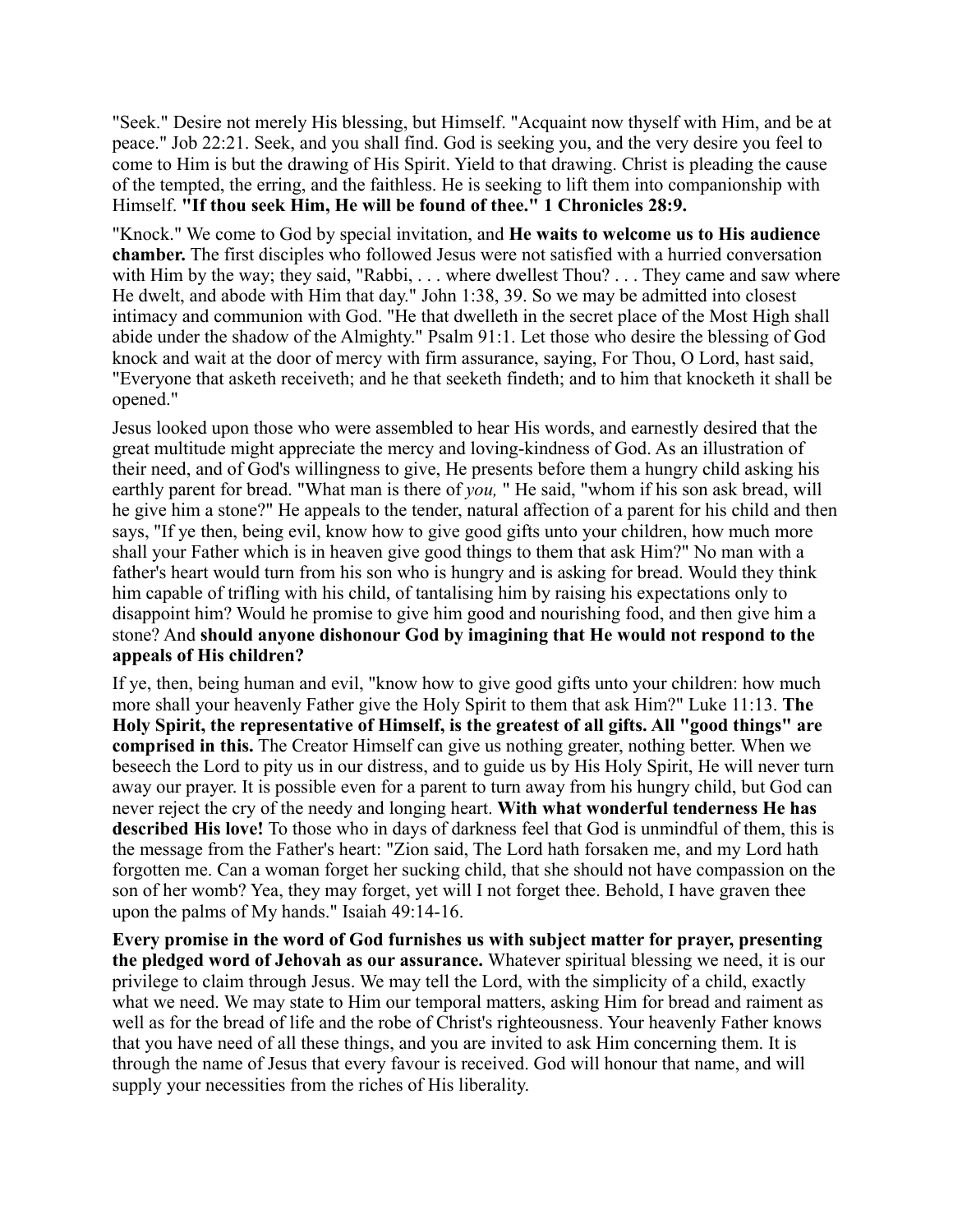**But do not forget that in coming to God as a father you acknowledge your relation to Him as a child.** You not only trust His goodness, but in all things yield to His will, knowing that His love is changeless. You give yourself to do His work. It was to those whom He had bidden to seek first the kingdom of God and His righteousness that Jesus gave the promise, "Ask, and ye shall receive." John 16:24.

**The gifts of Him who has all power in heaven and earth are in store for the children of God.** Gifts so precious that they come to us through the costly sacrifice of the Redeemer's blood; gifts that will satisfy the deepest craving of the heart, gifts lasting as eternity, will be received and enjoyed by all who will come to God as little children. Take God's promises as your own, plead them before Him as His own words, and you will receive fullness of joy.

#### *"Therefore all things whatsoever ye would that men should do to you, do ye even so to them." Matthew 7:12* **.**

On the assurance of the love of God toward us, Jesus enjoins love to one another, in one comprehensive principle covering all the relations of human fellowship.

**The Jews had been concerned about what they should receive; the burden of their anxiety was to secure what they thought their due of power and respect and service.** But Christ teaches that our anxiety should not be, How much are we to receive? but, How much can we give? The standard of our obligation to others is found in what we ourselves would regard as their obligation to us.

**In your association with others, put yourself in their place. Enter into their feelings, their difficulties, their disappointments, their joys, and their sorrows. Identify yourself with them, and then do to them as, were you to exchange places with them, you would wish them to deal with you.** This is the true rule of honesty. It is another expression of the law. "Thou shalt love thy neighbour as thyself." Matthew 22:39. And it is the substance of the teaching of the prophets. It is a principle of heaven, and will be developed in all who are fitted for its holy companionship.

**The golden rule is the principle of true courtesy, and its truest illustration is seen in the life and character of Jesus.** Oh, what rays of softness and beauty shone forth in the daily life of our Saviour! What sweetness flowed from His very presence! The same spirit will be revealed in His children. Those with whom Christ dwells will be surrounded with a divine atmosphere. Their white robes of purity will be fragrant with perfume from the garden of the Lord. Their faces will reflect light from His, brightening the path for stumbling and weary feet.

No man who has the true ideal of what constitutes a perfect character will fail to manifest the sympathy and tenderness of Christ. The influence of grace is to soften the heart, to refine and purify the feelings, giving a heaven-born delicacy and sense of propriety.

But there is a yet deeper significance to the golden rule. Everyone who has been made a steward of the manifold grace of God is called upon to impart to souls in ignorance and darkness, even as, were he in their place, he would desire them to impart to him. The apostle Paul said, "I am debtor both to the Greeks, and to the barbarians; both to the wise, and to the unwise." Romans 1:14. By all that you have known of the love of God, **by all that you have received of the rich gifts of His grace above the most benighted and degraded soul upon the earth are you in debt to that soul to impart these gifts unto him.**

**So also with the gifts and blessings of this life: whatever you may possess above your fellows places you in debt, to that degree, to all who are less favoured.** Have we wealth, or even the comforts of life, then we are under the most solemn obligation to care for the suffering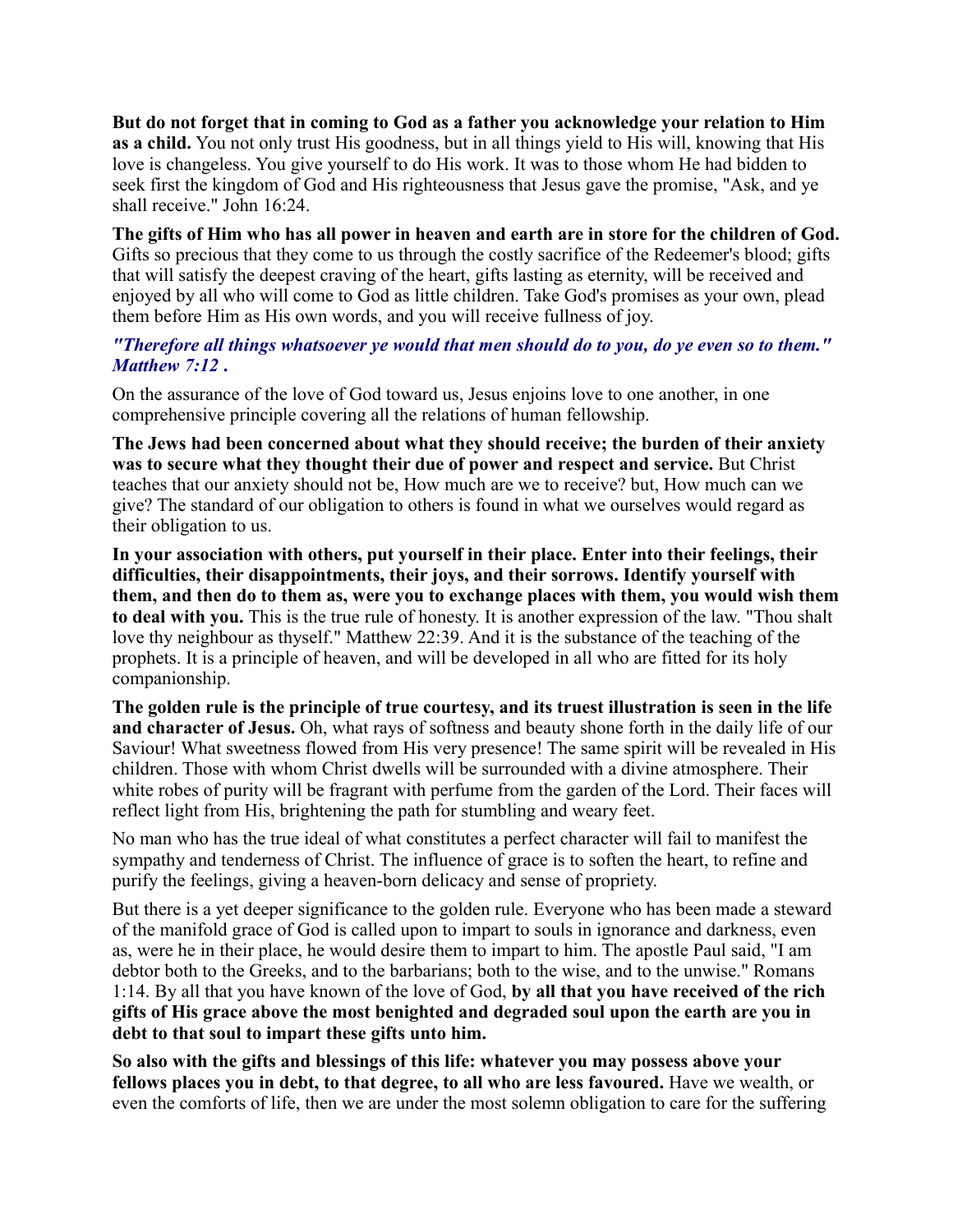sick, the widow, and the fatherless exactly as we would desire them to care for us were our condition and theirs to be reversed.

The golden rule teaches, by implication, the same truth which is taught elsewhere in the Sermon on the Mount, that "with what measure ye mete, it shall be measured to you again." That which we do to others, whether it be good or evil, will surely react upon ourselves, in blessing or in cursing. Whatever we give, we shall receive again. The earthly blessings which we impart to others may be, and often are, repaid in kind. **What we give does, in time of need, often come back to us in fourfold measure in the coin of the realm.** But, besides this, all gifts are repaid, even in this life, in the fuller inflowing of His love, which is the sum of all heaven's glory and its treasure. **And evil imparted also returns again.** Everyone who has been free to condemn or discourage, will in his own experience be brought over the ground where he has caused others to pass; **he will feel what they have suffered because of his want of sympathy and tenderness.** 

It is the love of God toward us that has decreed this. He would lead us to abhor our own hardness of heart and to open our hearts to let Jesus abide in them. **And thus, out of evil, good is brought, and what appeared a curse becomes a blessing.** 

**The standard of the golden rule is the true standard of Christianity; anything short of it is a deception**. A religion that leads men to place a low estimate upon human beings, whom Christ has esteemed of such value as to give Himself for them; a religion that would lead us to be careless of human needs, sufferings, or rights, is a spurious religion. In slighting the claims of the poor, the suffering, and the sinful, we are proving ourselves traitors to Christ. It is because men take upon themselves the name of Christ, while in life they deny His character, that Christianity has so little power in the world. The name of the Lord is blasphemed because of these things.

Of the apostolic church, in those bright days when the glory of the risen Christ shone upon them, it is written that no man said "that aught of the things which he possessed was his own." "Neither was there any among them that lacked." "And with great power gave the apostles witness of the resurrection of the Lord Jesus: and great grace was upon them all." "And they, continuing daily with one accord in the temple, and breaking bread from house to house, did eat their meat with gladness and singleness of heart, praising God, and having favour with all the people. And the Lord added to the church daily such as should be saved." Acts 4:32, 34, 33; 2:46, 47.

Search heaven and earth, and there is no truth revealed more powerful than that which is made manifest in works of mercy to those who need our sympathy and aid. **This is the truth as it is in Jesus. When those who profess the name of Christ shall practice the principles of the golden rule, the same power will attend the gospel as in apostolic times.** 

#### *"Strait is the gate, and narrow is the way, which leadeth unto life." Matthew 7:14* **.**

In the time of Christ the people of Palestine lived in walled towns, which were mostly situated upon hills or mountains. The gates, which were closed at sunset, were approached by steep, rocky roads, and the traveller journeying homeward at the close of the day often had to press his way in eager haste up the difficult ascent in order to reach the gate before nightfall. The loiterer was left without.

The narrow, upward road leading to home and rest furnished Jesus with an impressive figure of the Christian way. The path which I have set before you, He said, is narrow; the gate is difficult of entrance; for the golden rule excludes all pride and self-seeking. **There is, indeed, a wider road; but its end is destruction. If you would climb the path of spiritual life, you must constantly ascend; for it is an upward way. You must go with the few; for the multitude will choose the downward path.**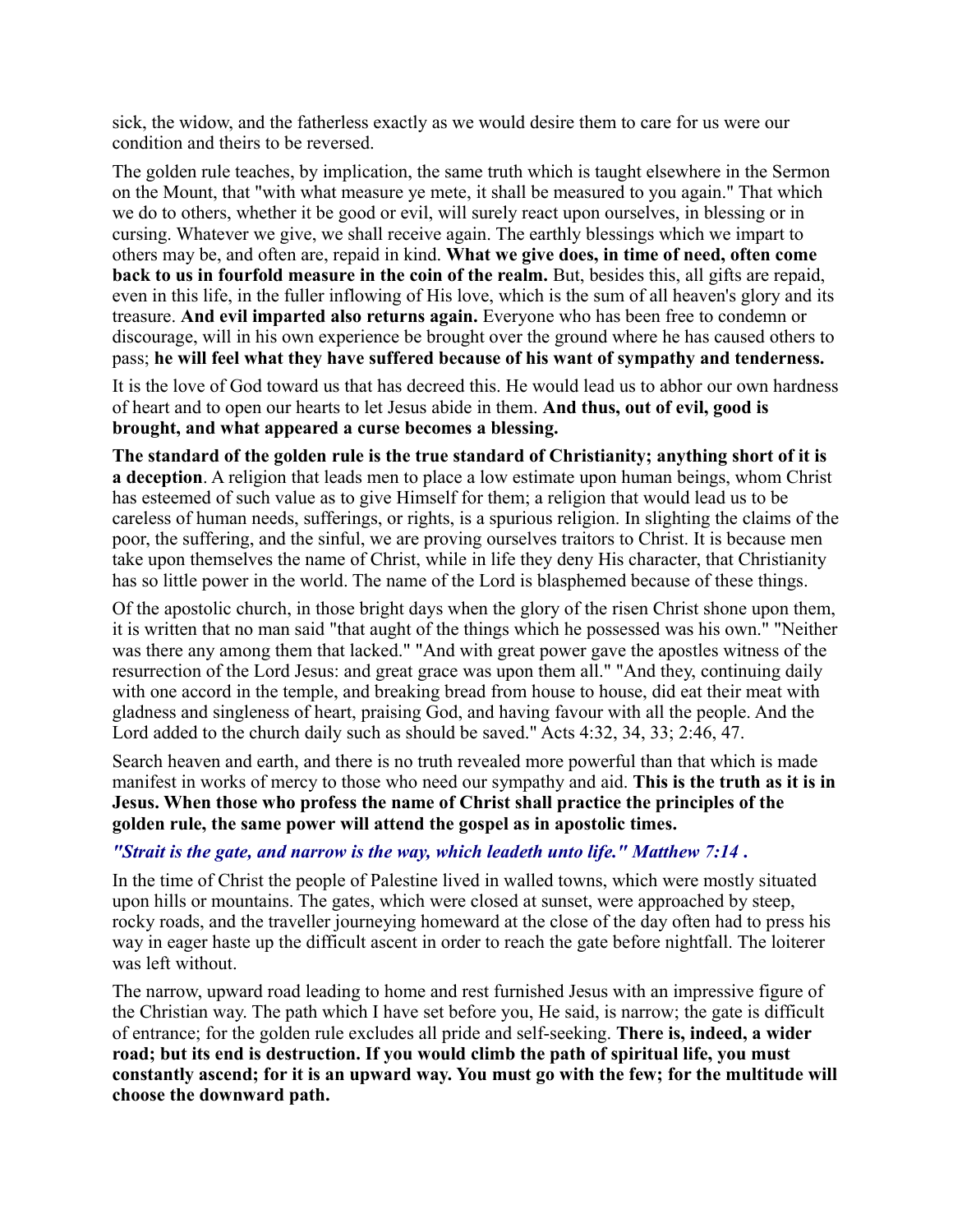**In the road to death the whole race may go, with all their worldliness, all their selfishness, all their pride, dishonesty, and moral debasement.** There is room for every man's opinions and doctrines, space to follow his inclinations, to do whatever his self-love may dictate. In order to go in the path that leads to destruction, there is no need of searching for the way; for the gate is wide, and the way is broad, and the feet naturally turn into the path that ends in death.

**But the way to life is narrow and the entrance strait. If you cling to any besetting sin you** will find the way too narrow for you to enter. Your own ways, your own will, your evil habits and practices, must be given up if you would keep the way of the Lord. He who would serve Christ cannot follow the world's opinions or meet the world's standard. Heaven's path is too narrow for rank and riches to ride in state, too narrow for the play of self-centred ambition, too steep and rugged for lovers of ease to climb. **Toil, patience, self-sacrifice, reproach, poverty, the contradiction of sinners against Himself, was the portion of Christ, and it must be our portion, if we ever enter the Paradise of God.** 

Yet do not therefore conclude that the upward path is the hard and the downward road the easy way. All along the road that leads to death there are pains and penalties, there are sorrows and disappointments, there are warnings not to go on. God's love has made it hard for the heedless and headstrong to destroy themselves. It is true that Satan's path is made to appear attractive, but it is all a deception; in the way of evil there are bitter remorse and cankering care. **We may think it pleasant to follow pride and worldly ambition, but the end is pain and sorrow. Selfish plans may present flattering promises and hold out the hope of enjoyment, but we shall find that our happiness is poisoned and our life embittered by hopes that centre in self.** In the downward road the gateway may be bright with flowers, but thorns are in the path. The light of hope which shines from its entrance fades into the darkness of despair, and the soul who follows that path descends into the shadows of unending night.

"The way of transgressors is hard," but wisdom's "ways are ways of pleasantness and all her paths are peace." Proverbs 13:15; 3:17. Every act of obedience to Christ, every act of self-denial for His sake, every trial well endured, every victory gained over temptation, is a step in the march to the glory of final victory. If we take Christ for our guide, He will lead us safely. **The veriest sinner need not miss his way. Not one trembling seeker need fail of walking in pure and holy light. Though the path is so narrow, so holy that sin cannot be tolerated therein, yet access has been secured for all, and not one doubting, trembling soul need say, "God cares nought for me."** 

The road may be rough and the ascent steep; there may be pitfalls upon the right hand and upon the left; **we may have to endure toil in our journey; when weary, when longing for rest, we may have to toil on; when faint, we may have to fight; when discouraged, we must still hope;** but with Christ as our guide we shall not fail of reaching the desired haven at last. Christ Himself has trodden the rough way before us and has smoothed the path for our feet.

And all the way up the steep road leading to eternal life are well-springs of joy to refresh the weary. Those who walk in wisdom's ways are, even in tribulation, exceeding joyful; for He whom their soul loveth, walks, invisible, beside them. A**t each upward step they discern more distinctly the touch of His hand; at every step brighter gleamings of glory from the Unseen fall upon their path; and their songs of praise, reaching ever a higher note, ascend to join the songs of angels before the throne.** "The path of the righteous is as the light of dawn, that shineth more and more unto the perfect day." Proverbs 4:18, R.V., margin.

*Strive to enter in at the strait gate." Luke 13:24* **.**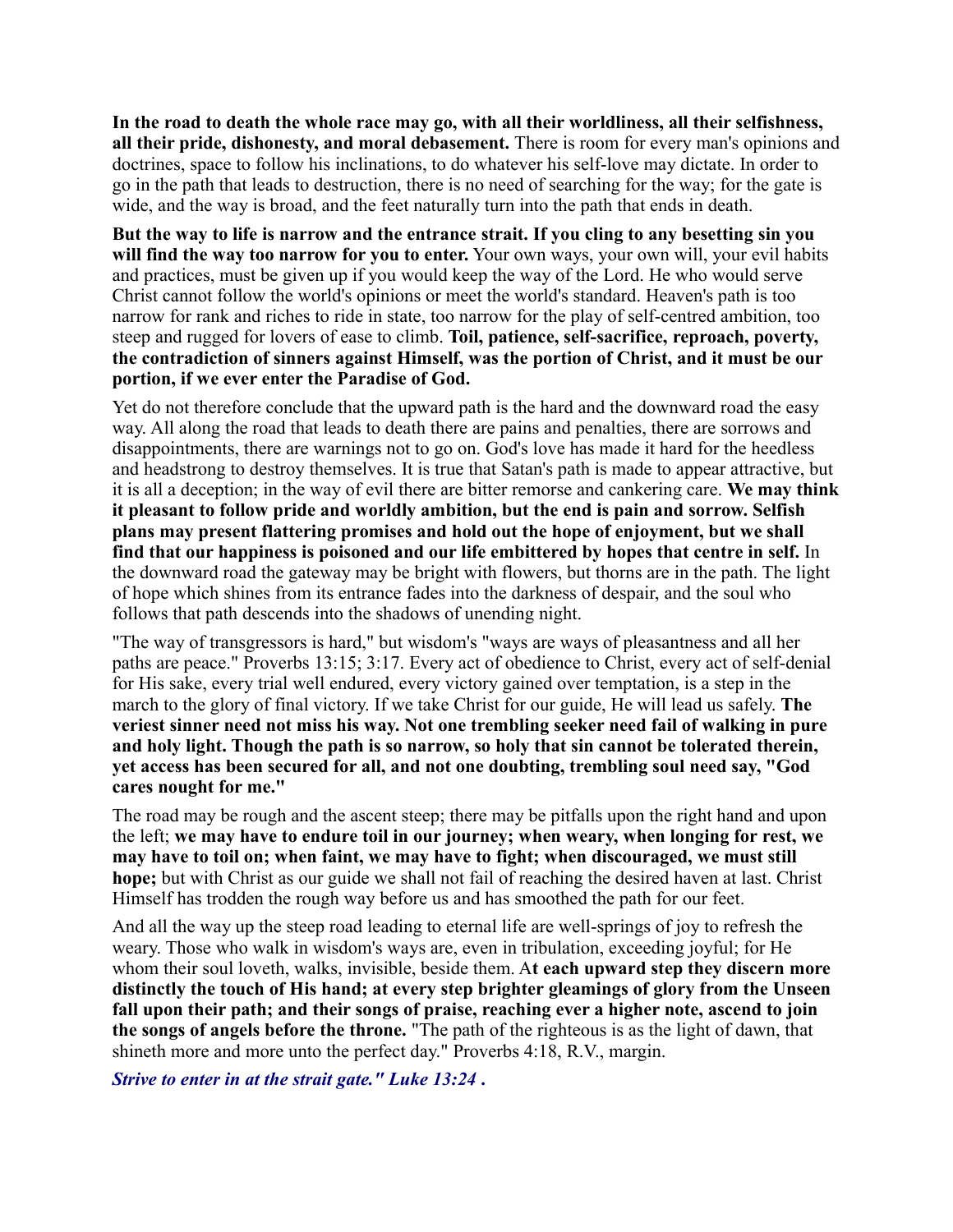The belated traveller, hurrying to reach the city gate by the going down of the sun, could not turn aside for any attractions by the way. His whole mind was bent on the one purpose of entering the gate. The same intensity of purpose, said Jesus, is required in the Christian life. I have opened to you the glory of character, which is the true glory of My kingdom. It offers you no promise of earthly dominion; yet it is worthy of your supreme desire and effort. I do not call you to battle for the supremacy of the world's great empire, **but do not therefore conclude that there is no battle to be fought nor victories to be won. I bid you strive, agonise, to enter into My spiritual kingdom.**

**The Christian life is a battle and a march.** But the victory to be gained is not won by human power. The field of conflict is the domain of the heart. The battle which we have to fight--the greatest battle that was ever fought by man--is the surrender of self to the will of God, the yielding of the heart to the sovereignty of love. The old nature, born of blood and of the will of the flesh, cannot inherit the kingdom of God. **The hereditary tendencies, the former habits, must be given up.** 

**He who determines to enter the spiritual kingdom will find that all the powers and passions of an unregenerate nature, backed by the forces of the kingdom of darkness, are arrayed against him.** Selfishness and pride will make a stand against anything that would show them to be sinful. We cannot, of ourselves, conquer the evil desires and habits that strive for the mastery. We cannot overcome the mighty foe who holds us in his thrall. God alone can give us the victory. He desires us to have the mastery over ourselves, our own will and ways. But He cannot work in us without our consent and co-operation. The divine Spirit works through the faculties and powers given to man. Our energies are required to co-operate with God.

**The victory is not won without much earnest prayer, without the humbling of self at every step.** Our will is not to be forced into co-operation with divine agencies, but it must be voluntarily submitted. Were it possible to force upon you with a hundredfold greater intensity the influence of the Spirit of God, it would not make you a Christian, a fit subject for heaven. The stronghold of Satan would not be broken. The will must be placed on the side of God's will. You are not able, of yourself, to bring your purposes and desires and inclinations into submission to the will of God; but if you are "willing to be made willing," God will accomplish the work for you, even "casting down imaginations, and every high thing that exalteth itself against the knowledge of God, and bringing into captivity every thought to the obedience of Christ." 2 Corinthians 10:5. Then you will "work out your own salvation with fear and trembling. For it is God which worketh in you both to will and to do of His good pleasure." Philippians 2:12, 13.

But many are attracted by the beauty of Christ and the glory of heaven, who yet shrink from the conditions by which alone these can become their own. There are many in the broad way who are not fully satisfied with the path in which they walk. They long to break from the slavery of sin, and in their own strength they seek to make a stand against their sinful practices. **They look toward the narrow way and the strait gate; but selfish pleasure, love of the world, pride, unsanctified ambition, place a barrier between them and the Saviour. To renounce their own will, their chosen objects of affection or pursuit, requires a sacrifice at which they hesitate and falter and turn back.** Many "will seek to enter in, and shall not be able." Luke 13:24. They desire the good, they make some effort to obtain it; but they do not choose it; they have not a settled purpose to secure it at the cost of all things.

**The only hope for us if we would overcome is to unite our will to God's will and work in cooperation with Him, hour by hour and day by day.** We cannot retain self and yet enter the kingdom of God. If we ever attain unto holiness, it will be through the renunciation of self and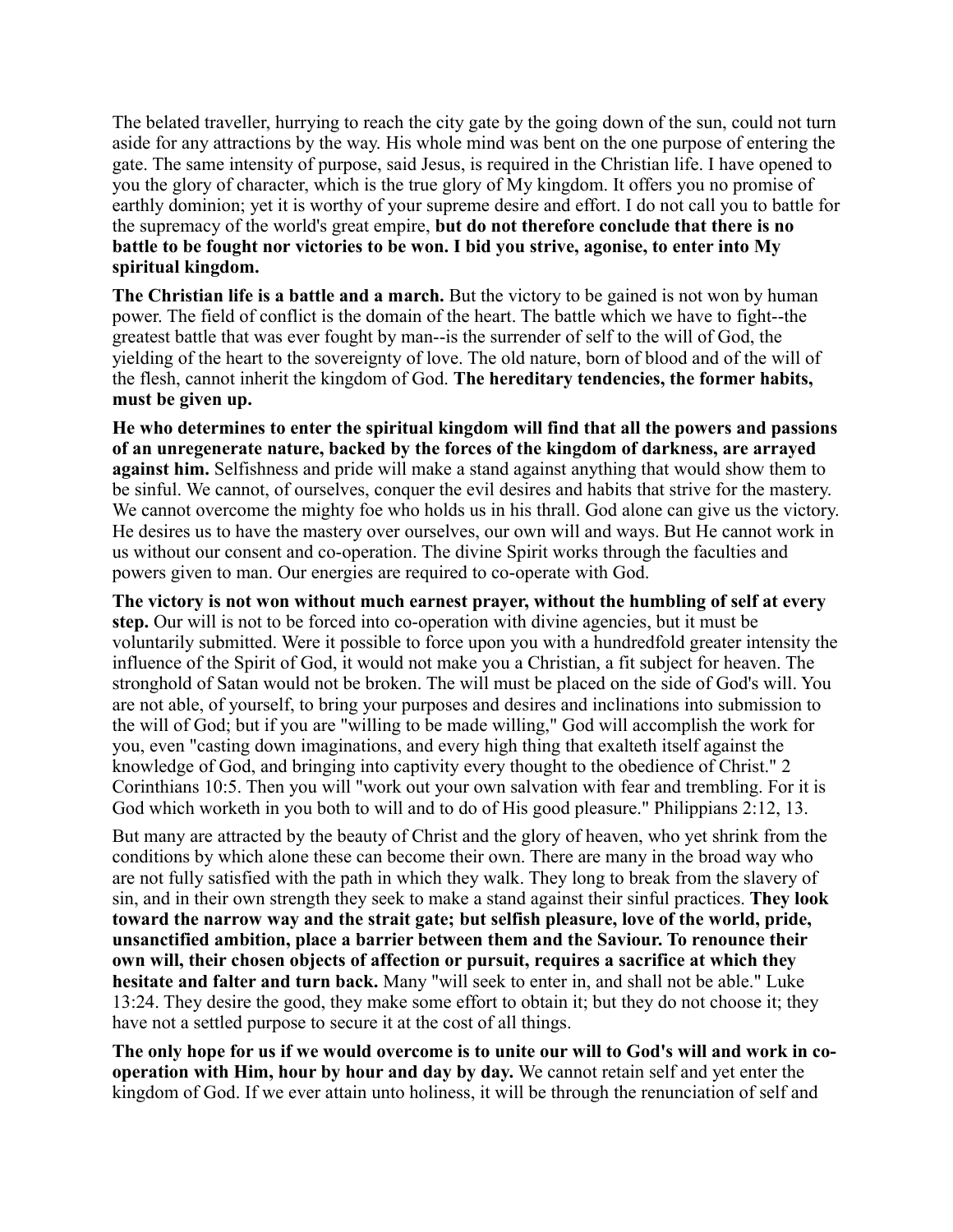the reception of the mind of Christ. Pride and self-sufficiency must be crucified. Are we willing to pay the price required of us? Are we willing to have our will brought into perfect conformity to the will of God? Until we are willing, the transforming grace of God cannot be manifest upon us.

The warfare which we are to wage is the "good fight of faith." "I also labour," said the apostle Paul, "striving according to His working, which worketh in me mightily." Colossians 1:29.

Jacob, in the great crisis of his life, turned aside to pray. He was filled with one overmastering purpose--to seek for transformation of character. But while he was pleading with God, an enemy, as he supposed, placed his hand upon him, and all night he wrestled for his life. But the purpose of his soul was not changed by peril of life itself. When his strength was nearly spent, the Angel put forth His divine power, and at His touch Jacob knew Him with whom he had been contending. Wounded and helpless, he fell upon the Saviour's breast, pleading for a blessing. He would not be turned aside nor cease his intercession, and Christ granted the petition of this helpless, penitent soul, according to His promise, "Let him take hold of My strength, that he may make peace with Me; and he shall make peace with Me." Isaiah 27:5. Jacob pleaded with determined spirit, "I will not let Thee go, except Thou bless me." Genesis 32:26. **This spirit of persistence was inspired by Him who wrestled with the patriarch. It was He who gave him the victory,** and He changed his name from Jacob to Israel, saying, "As a prince hast thou power with God and with men, and hast prevailed." Genesis 32:28. That for which Jacob had vainly wrestled in his own strength was won through self-surrender and steadfast faith. "This is the victory that overcometh the world, even our faith." 1 John 5:4.

#### *"Beware of false prophets." Matthew 7:15* **.**

**Teachers of falsehood will arise to draw you away from the narrow path and the strait gate.** Beware of them; though concealed in sheep's clothing, inwardly they are ravening wolves. Jesus gives a test by which false teachers may be distinguished from the true. "Ye shall know them by their fruits," He says. "Do men gather grapes of thorns, or figs of thistles?"

We are not bidden to prove them by their fair speeches and exalted professions. They are to be judged by the word of God. "To the law and to the testimony: if they speak not according to this word it is because there is no light in them." "Cease, my son, to hear the instruction that causeth to err from the words of knowledge." Isaiah 8:20; Proverbs 19:27. What message do these teachers bring? Does it lead you to reverence and fear God? Does it lead you to manifest your love for Him by loyalty to His commandments? **If men do not feel the weight of the moral law; if they make light of God's precepts; if they break one of the least of His commandments, and teach men so, they shall be of no esteem in the sight of heaven. We may know that their claims are without foundation.** They are doing the very work that originated with the prince of darkness, the enemy of God.

**Not all who profess His name and wear His badge are Christ's. Many who have taught in My name, said Jesus, will be found wanting at last.** "Many will say to Me in that day, Lord, Lord, have we not prophesied in Thy name? and in Thy name have cast out devils? and in Thy name done many wonderful works? And then will I profess unto them, I never knew you: depart from Me, ye that work iniquity."

**There are persons who believe that they are right, when they are wrong.** While claiming Christ as their Lord, and professedly doing great works in His name, they are workers of iniquity. "With their mouth they show much love, but their heart goeth after their covetousness." He who declares God's word is to them "as a very lovely song of one that hath a pleasant voice, and can play well on an instrument: for they hear Thy words, but they do them not." Ezekiel 33:31, 32.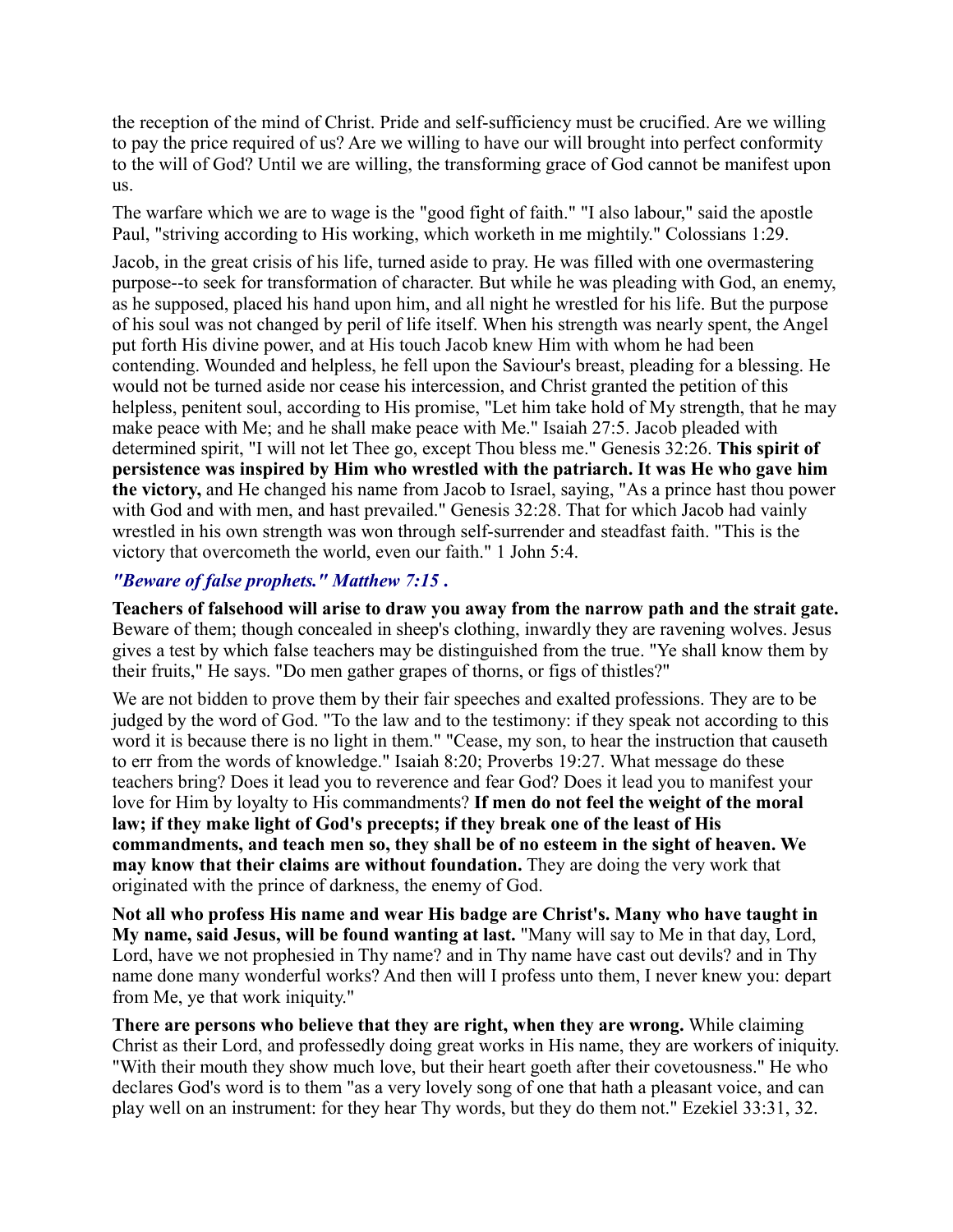**A mere profession of discipleship is of no value.** The faith in Christ which saves the soul is not what it is represented to be by many. "Believe, believe," they say, "and you need not keep the law." But **a belief that does not lead to obedience is presumption.** The apostle John says, "He that saith, I know Him, and keepeth not His commandments, is a liar, and the truth is not in him." 1 John 2:4. Let none cherish the idea that special providences or miraculous manifestations are to be the proof of the genuineness of their work or of the ideas they advocate. When persons will speak lightly of the word of God, and set their impressions, feelings, and exercises above the divine standard, we may know that they have no light in them.

**Obedience is the test of discipleship. It is the keeping of the commandments that proves the sincerity of our professions of love.** When the doctrine we accept kills sin in the heart, purifies the soul from defilement, bears fruit unto holiness, we may know that it is the truth of God. When benevolence, kindness, tenderheartedness, sympathy, are manifest in our lives; when the joy of right doing is in our hearts; when we exalt Christ, and not self, we may know that our faith is of the right order. "Hereby we do know that we know Him, if we keep His commandments." 1 John 2:3.

#### *"It fell not; for it was founded upon the rock." Matthew 7:25, R.V.*

The people had been deeply moved by the words of Christ. The divine beauty of the principles of truth attracted them; and Christ's solemn warnings had come to them as the voice of the heartsearching God. **His words had struck at the very root of their former ideas and opinions; to obey His teaching would require a change in all their habits of thought and action. It would bring them into collision with their religious teachers; for it would involve the overthrow of the whole structure which for generations the rabbis had been rearing.** Therefore, while the hearts of the people responded to His words, few were ready to accept them as the guide of life.

Jesus ended His teaching on the mount with an illustration that presented with startling vividness the importance of putting in practice the words He had spoken. Among the crowds that thronged about the Saviour were many who had spent their lives about the Sea of Galilee. As they sat upon the hillside, listening to the words of Christ, they could see valleys and ravines through which the mountain streams found their way to the sea. In summer these streams often wholly disappeared, leaving only a dry and dusty channel. But when the wintry storms burst upon the hills, the rivers became fierce, raging torrents, at times overspreading the valleys and bearing everything away on their resistless flood. Often, then, the hovels reared by the peasants on the grassy plain, apparently beyond the reach of danger, were swept away. But high upon the hills were houses built upon the rock. **In some parts of the land were dwellings built wholly of rock, and many of them had withstood the tempests of a thousand years. These houses were reared with toil and difficulty. They were not easy of access, and their location appeared less inviting than the grassy plain. But they were founded upon the rock, and wind and flood and tempest beat upon them in vain.** 

Like the builders of these houses on the rock, said Jesus, is he who shall receive the words that I have spoken to you, and make them the foundation of his character and life. Centuries before, the prophet Isaiah had written, "The word of our God shall stand forever" (Isaiah 40:8); and Peter, long after the Sermon on the Mount was given, quoting these words of Isaiah added, "This is the word which by the gospel is preached unto you" (1 Peter 1:25). The word of God is the only steadfast thing our world knows. It is the sure foundation. "Heaven and earth shall pass away," said Jesus, "but My words shall not pass away." Matthew 24:35.

**The great principles of the law, of the very nature of God, are embodied in the words of Christ on the mount. Whoever builds upon them is building upon Christ, the Rock of Ages.**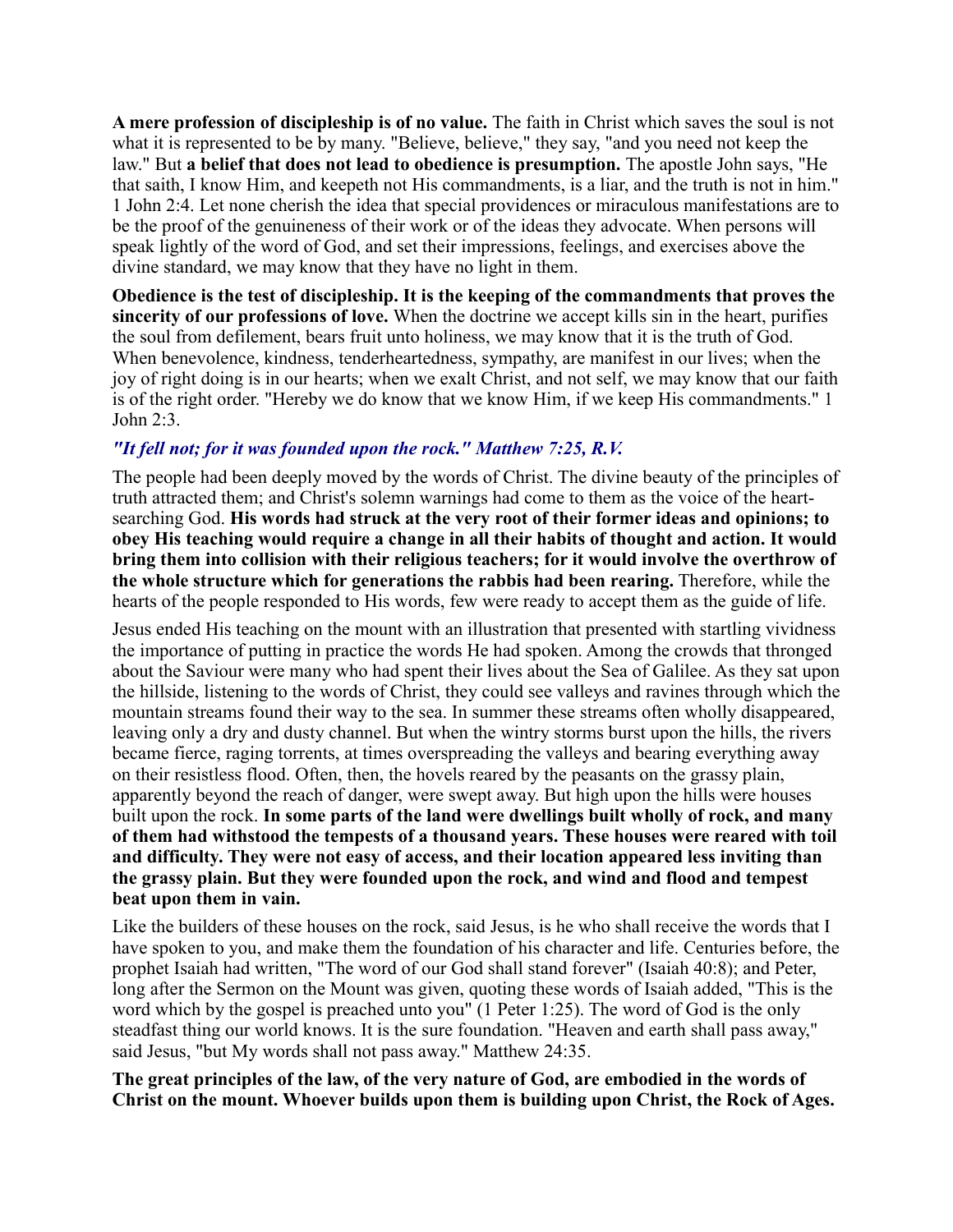In receiving the word, we receive Christ. And only those who thus receive His words are building upon Him. "Other foundation can no man lay than that is laid, which is Jesus Christ." 1 Corinthians 3:11. "There is none other name under heaven, given among men, whereby we must be saved." Acts 4:12. Christ, the Word, the revelation of God,--the manifestation of His character, His law, His love, His life,--is the only foundation upon which we can build a character that will endure.

**We build on Christ by obeying His word. It is not he who merely enjoys righteousness, that is righteous, but he who does righteousness.** Holiness is not rapture; it is the result of surrendering all to God; it is doing the will of our heavenly Father. When the children of Israel were encamped on the borders of the Promised Land, it was not enough for them to have a knowledge of Canaan, or to sing the songs of Canaan. This alone would not bring them into possession of the vineyards and olive groves of the goodly land. They could make it theirs in truth only by occupation, by complying with the conditions, by exercising living faith in God, by appropriating His promises to themselves, while they obeyed His instruction.

**Religion consists in doing the words of Christ; not doing to earn God's favour, but because, all undeserving, we have received the gift of His love.** Christ places the salvation of man, not upon profession merely, but upon faith that is made manifest in works of righteousness. Doing, not saying merely, is expected of the followers of Christ. It is through action that character is built. "As many as are *led* by the Spirit of God, they are the sons of God." Romans 8:14. **Not those whose hearts are touched by the Spirit, not those who now and then yield to its power, but they that are led by the Spirit, are the sons of God.** 

Do you desire to become a follower of Christ, yet know not how to begin? Are you in darkness and know not how to find the light? **Follow the light you have. Set your heart to obey what you do know of the word of God. His power, His very life, dwells in His word. As you receive the word in faith, it will give you power to obey.** As you give heed to the light you have, greater light will come. You are building on God's word, and your character will be builded after the similitude of the character of Christ.

Christ, the true foundation, is a living stone; His life is imparted to all that are built upon Him. "Ye also, as living stones, are built up a spiritual house." "Each several building, fitly framed together, groweth into a holy temple in the Lord." 1 Peter 2:5, R.V.; Ephesians 2:21, R.V. The stones became one with the foundation; for a common life dwells in all. That building no tempest can overthrow; for--

#### **"That which shares the life of God, With Him surviveth all."**

**But every building erected on other foundation than God's word will fall.** He who, like the Jews in Christ's day, builds on the foundation of human ideas and opinions, of forms and ceremonies of man's invention, or on any works that he can do independently of the grace of Christ, is erecting his structure of character upon the shifting sand. **The fierce tempests of temptation will sweep away the sandy foundation and leave his house a wreck on the shores of time.** 

"Therefore thus saith the Lord God, . . . Judgement also will I lay to the line, and righteousness to the plummet: and the hail shall sweep away the refuge of lies, and the waters shall overflow the hiding place." Isaiah 28:16, 17.

But today mercy pleads with the sinner. "As I live, saith the Lord God, I have no pleasure in the death of the wicked; but that the wicked turn from his way and live: turn ye, turn ye from your